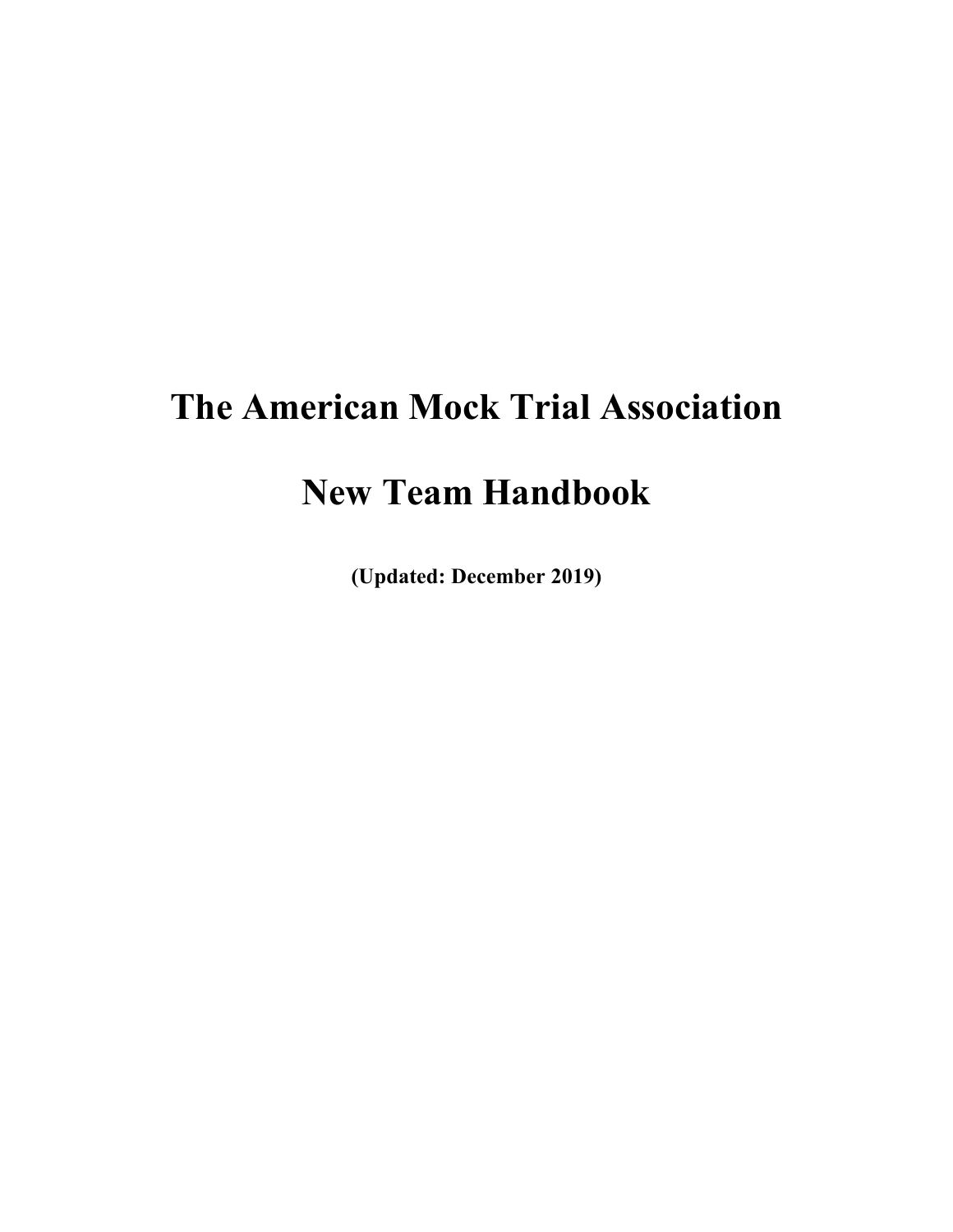## **Table of Contents**

|                | 3              |
|----------------|----------------|
| a.             | $\overline{4}$ |
| $\mathbf{b}$ . | $\overline{4}$ |
| $c_{\cdot}$    | 5              |
|                |                |
|                | 7              |
| a.             | 7              |
| $\mathbf{b}$ . | 7              |
| $\mathbf{c}$ . | $\,8\,$        |
| d.             | $\,8\,$        |
| e.             | 9              |
| f.             | 9              |
| g.             | 10             |
| h.             | 10             |
|                |                |
|                | 13             |
| a.             | 13             |
| $\mathbf{b}$ . | 14             |
| $c_{\cdot}$    | 15             |
| d.             | 18             |
|                |                |
|                | 26             |
| a.             | 26             |
| $\mathbf{b}$ . | 26             |
| $\mathbf{c}$ . | 28             |
| d.             | 31             |
| e.             | 31             |
| f.             | 32             |
| g.             | 33             |
|                |                |
|                | 34             |
|                | 34             |
|                | 34             |
| $\mathbf{c}$ . | 36             |
| d.             | 38             |
| e.             | 40             |
| f.             | 43             |
| g.             | 46             |
|                |                |
|                | 50             |
| a.             | 50             |
| $\mathbf{b}$ . | 50             |
| $c_{\cdot}$    | 50             |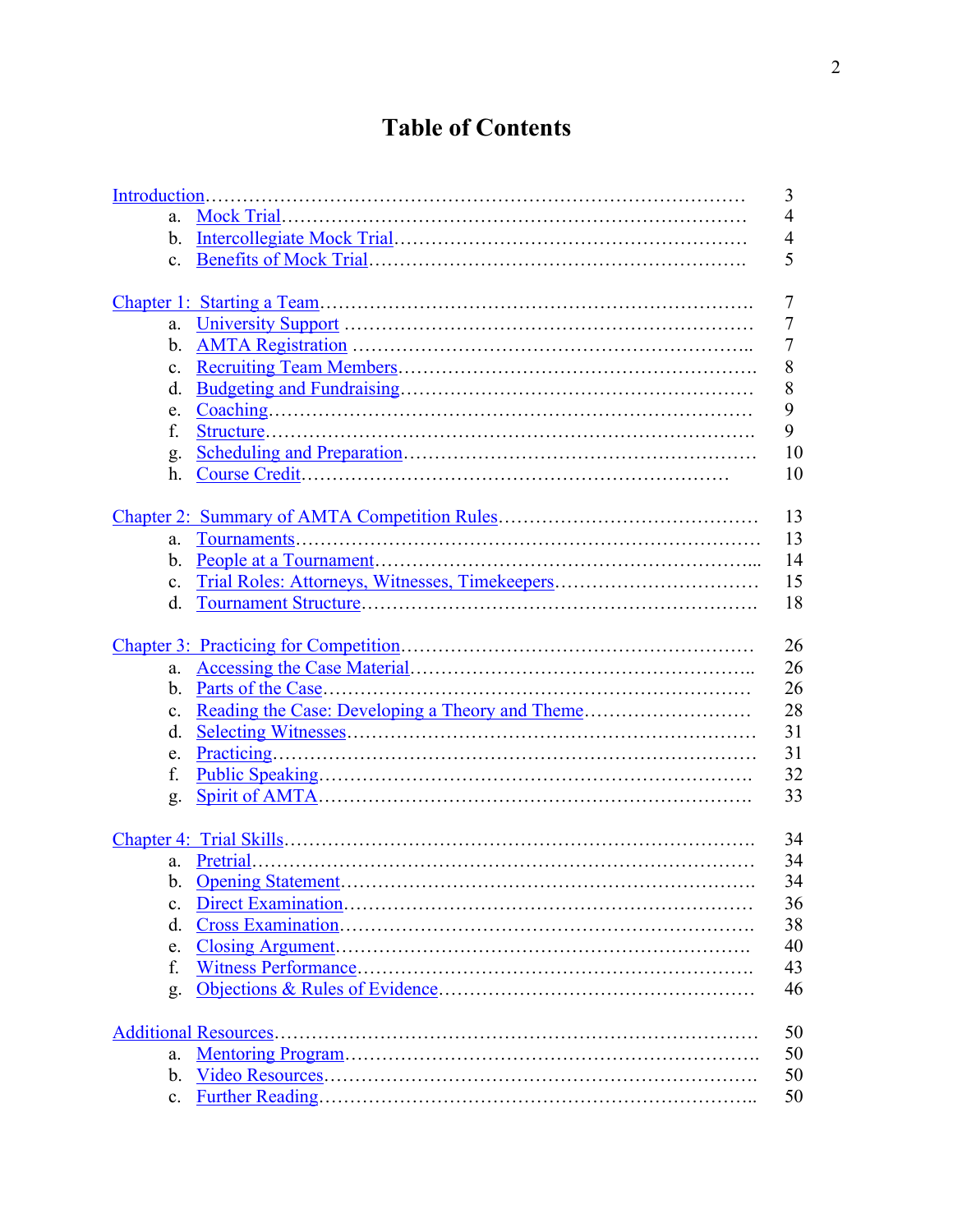### **Introduction**

This "New Team Handbook" is a publication from the American Mock Trial Association's ("AMTA") Academics Committee. As the title suggests, the Handbook is geared toward new or developing programs, but more experienced programs might also benefit from its contents. Our hope is that this document is easily accessible to a general audience and can help out with common questions you may have.

AMTA aspires to provide the opportunity for college and university students across the country to participate in intercollegiate mock trial. We know that one of the greatest challenges to expanding participation is the hard work it takes to get a new program off the ground. This can be a particularly daunting task if a student, faculty member, or other university supporter looking to establish a program does not have any experience with AMTA and does not know what to expect. That is why AMTA has created this Handbook as a resource to help new programs get started on the path to mock trial success.

The Handbook also ventures into territory where there is not necessarily a right answer. While there may be only one way to register, there is certainly not a single way to be successful at putting together a winning case. Nevertheless, we recognize that it is more helpful for new programs to have some suggestions on strategies in building and presenting a case. Thus, based on our collective experience, we have tried to provide some suggestions and examples of methods and tactics that have in the past been successful. But that's not to say that your coach or captain or the judges who score you in competition will necessarily agree. After all, the subjectivity inherent in the scoring of trial performances and the fact that any program—from the newest to the most experienced—can win any given round is part of both the beauty and frustration of college mock trial.

One important reminder: the official rules that govern various aspects of AMTA—from registration to competition—are *not* found in this Handbook, and the Handbook may not be cited during a tournament. They are found, instead, in the official AMTA Rulebook: http://www.collegemocktrial.org/resources/rules-and-forms/. In our Handbook, we have tried our very best to reflect the most recent version of those rules and make sure you know where to look to answer questions. But the Rulebook may be updated any time (unlike this Handbook), so make sure to go to the Rulebook for all official queries.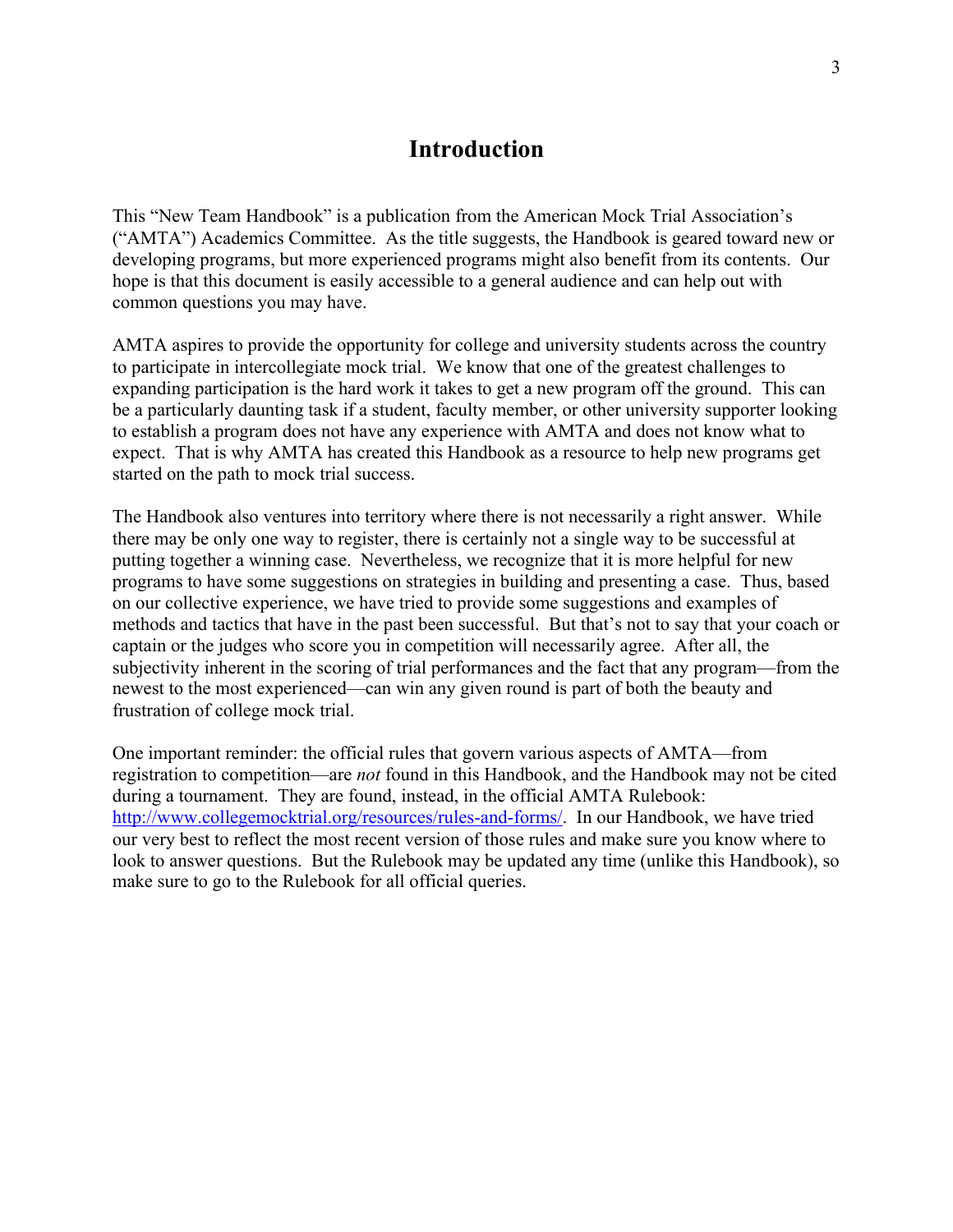#### **A. Mock Trial**

Mock trial is a competition that involves students performing as both attorneys and witnesses in a simulated trial based on a fictional fact pattern and law provided by the competition's governing body. In these simulations, students earn points by putting on a compelling presentation of a case to evaluators ("judges"), who score students based on their performances. Many states start mock trial competition as early as middle school, and mock trial is a phenomenon that has spread globally, particularly at the high school level.

Although many mock trials—from middle school to law school—are similar in their general structure, the rules often vary. For example, unlike some law school contests, AMTA competitions include scores for both attorneys and witnesses. All of this is to say that just because you know how one mock trial competition works, it does not necessarily follow that you know how they all operate.

As we will describe in this Handbook, AMTA competitions reward teams that secure "wins" by scoring more points than the teams against which it competed. At the core of every competition is the focus on a persuasive presentation of the facts and knowledge of the law to the evaluators. But the details of how participants are permitted to present the case and how that presentation will be evaluated can vary considerably.

#### **B. Intercollegiate Mock Trial**

AMTA, a non-profit organization that is governed by an elected and volunteer Board of Directors, is generally recognized as the single national governing body of intercollegiate mock trial. It was founded by Dean Richard Calkins of Drake Law School in 1985. In its 30<sup>th</sup> Anniversary season of 2015, approximately 600 teams from over 350 colleges and universities registered as members of AMTA. Unlike law school mock trial, which is governed by countless organizations, AMTA is privileged to have its case used for the vast majority of collegiate mock trial tournaments, crowning a national champion at the end of the competition season.

Each year, AMTA releases at least one case that is used for competition in that season. Undergraduate students compete in tournaments as members of six-to-ten person teams representing their college or university. (Currently, schools are not limited in the number of teams that they can register.) Cases include a variety of materials such as affidavits, deposition transcripts, expert witness reports, exhibits, statutes, and case law. AMTA cases generally take place in the fictional jurisdiction of Midlands. Over the course of a standard AMTA tournament, students from each team present the case four times: twice as the Prosecution (criminal) or Plaintiff (civil) AND twice as the Defense. In each round, three students will serve as attorneys and three different students will serve as witnesses. Both attorney and witness roles are scored.

The case AMTA teams argue at Regional Tournaments ("Regionals") is generally released in mid-August. Schools must pay to register their teams by October 15 to guarantee that they will be able to compete in a Regional Tournament in January or February. Although many Invitational Tournaments ("Invitationals") hosted by AMTA member institutions using the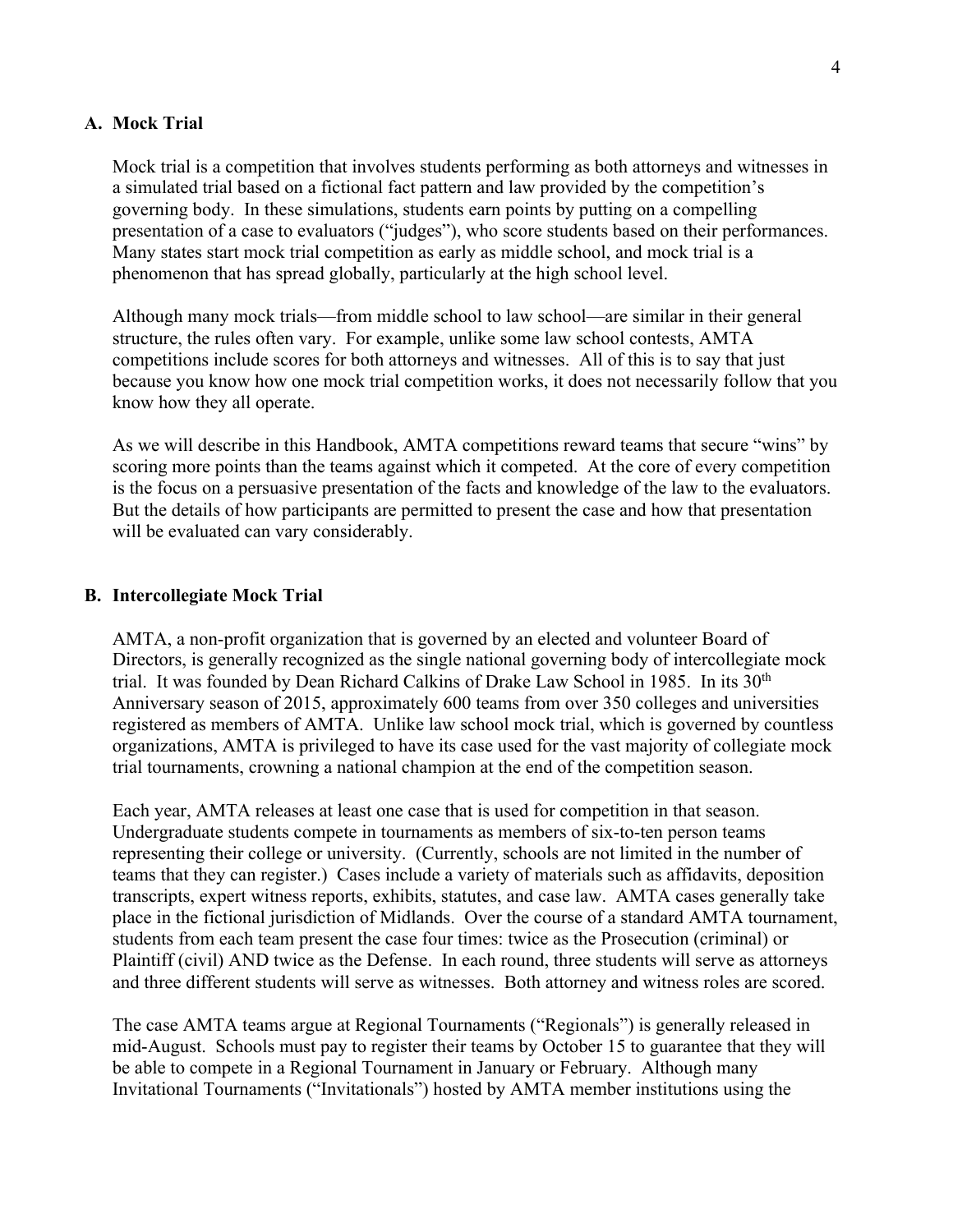AMTA case occur during the fall semester, Regionals are the first round of AMTA-sanctioned tournaments of the year. Currently, every team in AMTA—from the defending National Champion to the newest school in the Association—must compete in a Regional to qualify for further rounds of competition. The top teams in each Regional move on to compete in the Opening Round Championship Series ("ORCS"), which is hosted in several locations across the country in March. From there, 48 teams move on to the National Championship Tournament ("NCT") in April, where AMTA's national champion is crowned. Over the last few years, AMTA has provided a brand new case for the teams that advance to the NCT.

#### **C. Benefits of Mock Trial**

It is hard to overstate the potential benefits of intercollegiate mock trial. Many of us who competed in mock trial still regard it as one of the best and most influential experiences of our lives. The same rings true for the joy of helping coach or mentor college students involved in the activity. Simply put, mock trial provides an invaluable educational and competitive experience that benefits competitors and their schools. An exhaustive list of all the potential benefits would be impossible, but we have tried to include a few of the more common advantages of mock trial here.

- *Public Speaking and Presentation Skills*: Mock trial is not just for future lawyers. Although a number of AMTA competitors will go on to law school, a significant number pursue other careers. Regardless of what path an AMTA alum takes after graduation, the public speaking and presentation skills that AMTA helps develop are invaluable. Learning to make a compelling presentation to unfamiliar judges helps develop skills that are useful in any profession. We know of scores of alums who have noted that their AMTA experiences helped them feel comfortable and succeed in interviews, key presentations, client pitches, and other situations that involve presenting information to an audience. Future employers know this too.
- *Critical Thinking and Analysis Skills*: Developing a cohesive case strategy requires strong analytical skills. AMTA designs cases that typically provide participants with a number of potential witness combinations that can be used to prove their case, and finding the best case strategy is a substantial challenge. In addition to developing speeches, arguments, and examinations based on a team's case theory, AMTA also encourages participants to think on their feet. When confronted at trial with a new competitor's strategy, participants must react quickly to succeed.
- *Teamwork*: Successfully crafting a case theory and presenting a case is nearly impossible without working closely with the other members of your team. Learning to work alongside teammates with vastly different styles and personalities is an essential skill that mock trial promotes.
- *Mentoring and Networking Opportunities and Alumni Connections*: AMTA provides a tremendous opportunity for college students to meet potential mentors in the volunteers (such as coaches, judges, and alumni) who are involved. These volunteers are usually extremely invested in wanting to see AMTA competitors achieve great success, and their mentorship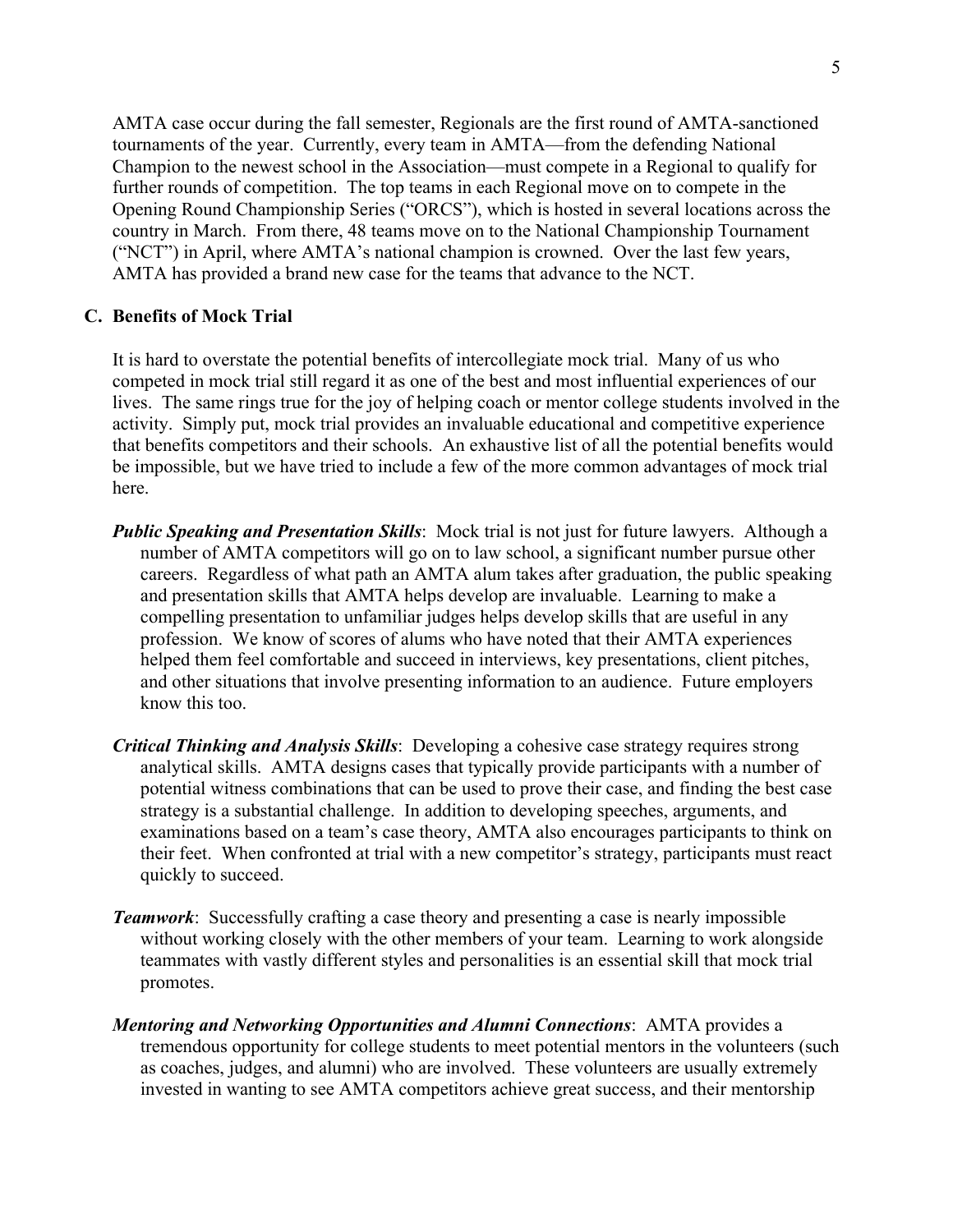often continues beyond the competition. What's more, college mock trial is an activity that often involves spending numerous weekends on the road in close proximity to other undergraduate students with similar interests. Students often develop lasting friendships not only with teammates, but also with competitors from other schools—that last far beyond their competition years. Being a member of the AMTA community often opens up doors that would not otherwise exist.

- *First-rate Academic Competition*: AMTA draws many of the best and brightest young minds in the country. AMTA alums include Rhodes Scholars, Supreme Court clerks, and recipients of almost any other honor you could imagine. Given the high caliber of AMTA competitions, building a successful program is a source of great pride for many school administrations. And, as a remarkable learning experience with a strong competitive flavor, it is an exhilarating opportunity for all participants.
- *Development of Legal Skills*: Although mock trial is by no means just beneficial to students considering the law as a profession, it has obvious benefits for students interested in attending law school. First, it provides those students with access to a community that has a tremendous amount of knowledge about the law school application process and the practice of law. Competitions may help students determine if law school is the right choice for them and whether they are interested in pursuing a career in trial law. If they are interested, many students have also found mentors to provide letters of recommendation. Those who continue on to law school will gain familiarity with some (although certainly not all) legal concepts, and they will start to become versed in the language of the law. Even after law school, countless AMTA alumni have found their AMTA connections invaluable in securing career advice and, in many cases, employment. For students who do not pursue a career in the law, the understanding of the legal system gained through participation in AMTA is still valuable. Many of those students find themselves in an occupation where they regularly work alongside lawyers or are asked to speak publicly or act in an advocacy position, and mock trial provides a window into that world.

The Academics Committee has tried its best to include all of the things we wish we knew when we started out with AMTA without going into an overwhelming and unhelpful level of detail. That being said, the Handbook is best supplemented by finding a mentor or advisor with AMTA experience for your program. Indeed, AMTA has started a new team mentoring program to try to give new programs the assistance they need. If you have not yet been assigned a mentor, please contact amta.mentor@collegemocktrial.org to request one.

We very much hope that you will get to experience the benefits of AMTA firsthand. What follows in these pages is an attempt to make these benefits more accessible to anyone who wants to become a member of the AMTA community.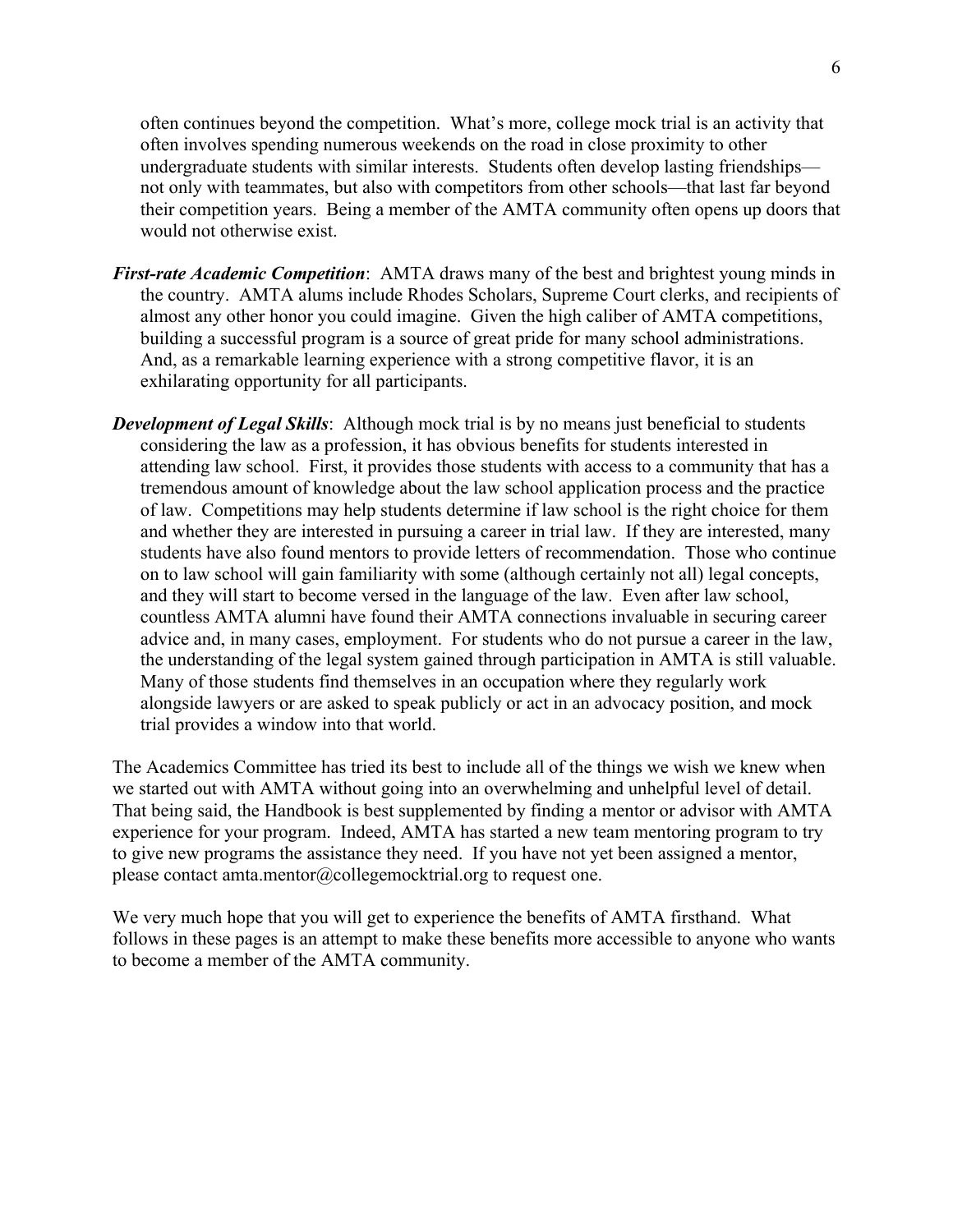## **Chapter 1: Starting a Team**

If your university (or future university) is not registered with AMTA, don't worry! We've included steps on how to start a mock trial program at your school. While the process of starting and sustaining a new program can be challenging, it is certainly rewarding.

#### **A. University Support**

Most mock trial programs are driven by the students and coaches who start them. Some mock trial programs are started by a university. Either way, university support is necessary. For example, in order to register with AMTA, you will need an Institutional Authorization Letter. Each program around the country has evolved over the years to arrive at a balance that works for its particular needs. Some programs offer course credit and others do not. Some have both an educator coach (who navigates their school's rules, policies, and resources) and an attorney coach (who helps students improve their knowledge of the legal issues and trial procedure). Other programs are successful with a faculty advisor that serves in a more limited role. If you are a student-run program, we would also encourage you to seek coaching and faculty support and advice, even if you envision that students will have primary responsibility for running your program. Or you may be able to establish a relationship with an academic department and find a faculty member to offer a class; this way, busy students can receive academic credit for all the work they will be doing. If you want to begin by starting a club, most universities have an Office of Student Activities.

Here are some things you should ask yourself when starting a program:

- Does your university require a specified amount of **student signatures**?
- Does it require a codified **constitution**?
- Can teams reserve a **meeting space** to practice? What is the procedure for booking rooms?
- Is your club eligible for a **budget**? If so, how much money can the team receive? Will your team be allowed to fundraise?
- Where can you post **recruitment flyers**?
- Does your university require an on-staff faculty **advisor**? (If so, are there professors willing to serve this role? Politics, pre-law, communications or philosophy departments are excellent places to start!)

If you have a faculty member who wants to offer a mock trial class, the professor, department chair or department assistant will likely be able to manage these processes. (See Chapter 1h in this Handbook.) The faculty member can also view sample syllabuses on AMTA's website.

#### **B. AMTA Registration**

Make sure you register your program with AMTA. You may sign up any time (and many teams register for the following year at the end of the spring for budgetary reasons). If you register after August 15, AMTA will send you the case and (eventually) your Regional assignment. The deadline for registering to guarantee a spot at a Regional Tournament is October 15, but if you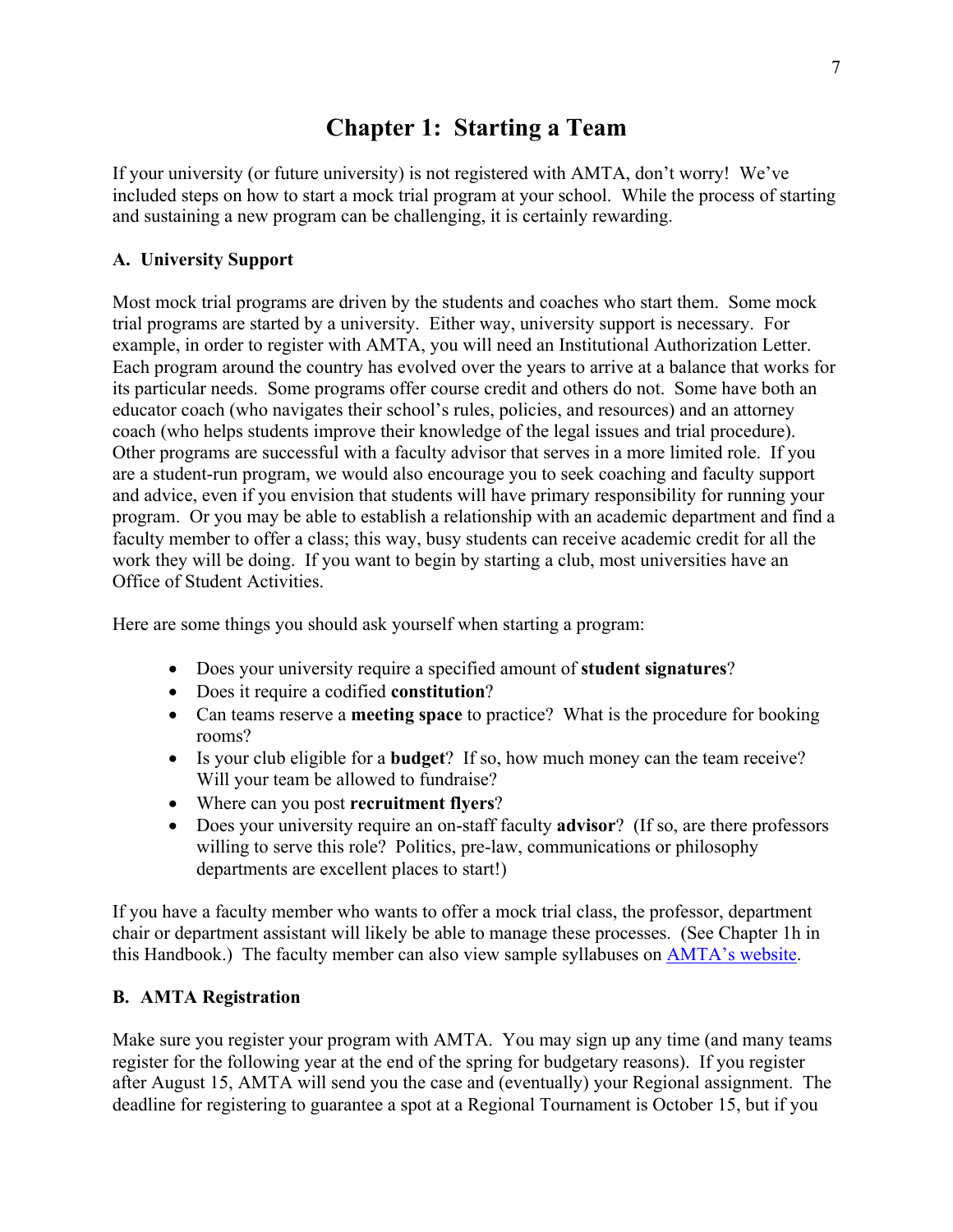miss that deadline, you should still apply, and AMTA will do what it can to accommodate your program. You can register with AMTA here: http://www.collegemocktrial.org/registration/general-registration-info/

#### **C. Recruiting Team Members**

- *Use your school*: Many schools have helpful recruitment resources for student clubs and activities. If your school has any public list of clubs and activities offered, make sure mock trial is on the list. Look out for information fairs early in the season where you can get exposure. Don't hesitate to reach out to school officials to ask what resources are available to you.
- *Host an info session*: Host an annual Information Session / Open House. This meeting should provide students with basic information about the nature of mock trial, how the season will work (e.g. any Invitational tournaments you plan to attend and the approximate date of your Regional) and what time commitment you expect from members. Short demonstrations of openings, directs, and crosses are also helpful.
- *Get the word out*: Advertise your information session online and around campus. Keep it simple—less is more. You can target pre-law groups, theater/acting groups, and debate clubs. (But before posting any ads, make sure you're not violating group or university policies.) Prepare a creative, funny presentation and ask a professor for a few minutes to talk to students while they're in class. Ask departments to circulate an e-mail to their students or post information about mock trial on their respective websites. Students in the following departments might especially be interested: Political Science, Pre-Law, Theater, Criminal Justice, History, Philosophy, English, Business, Communications, Speech, and Honors, among others. Use Facebook and Twitter to your advantage. Be proactive.

While time consuming, a good recruiting campaign is absolutely critical to assembling a talented, competitive team. Be straightforward about the time commitment. If possible, build a basic website so students can easily obtain information about the team.

#### **D. Setting a Budget and Fundraising**

Mock trial expenses can pile up. Most of the costs are associated with traveling to a tournament, where you will most likely need to pay for lodging and travel, as well as meals and registration fees. If you plan on attending one or more Invitational tournaments, then those costs will rise. (Scrimmages with teams from local colleges are a great and inexpensive way to improve.) You will also need funds for things like recruitment flyers and demonstrative exhibits.

Think of how you plan to fund your program to try to defray out-of-pocket costs. Most teams have dues paid by members, but they also look for other funding sources. You might check with your university and individual departments. Sometimes, courses have an available budget. Student government and funding for school clubs are also good places to check. Finally, you might try fundraising—law firms and alumni might be willing to contribute, and your school's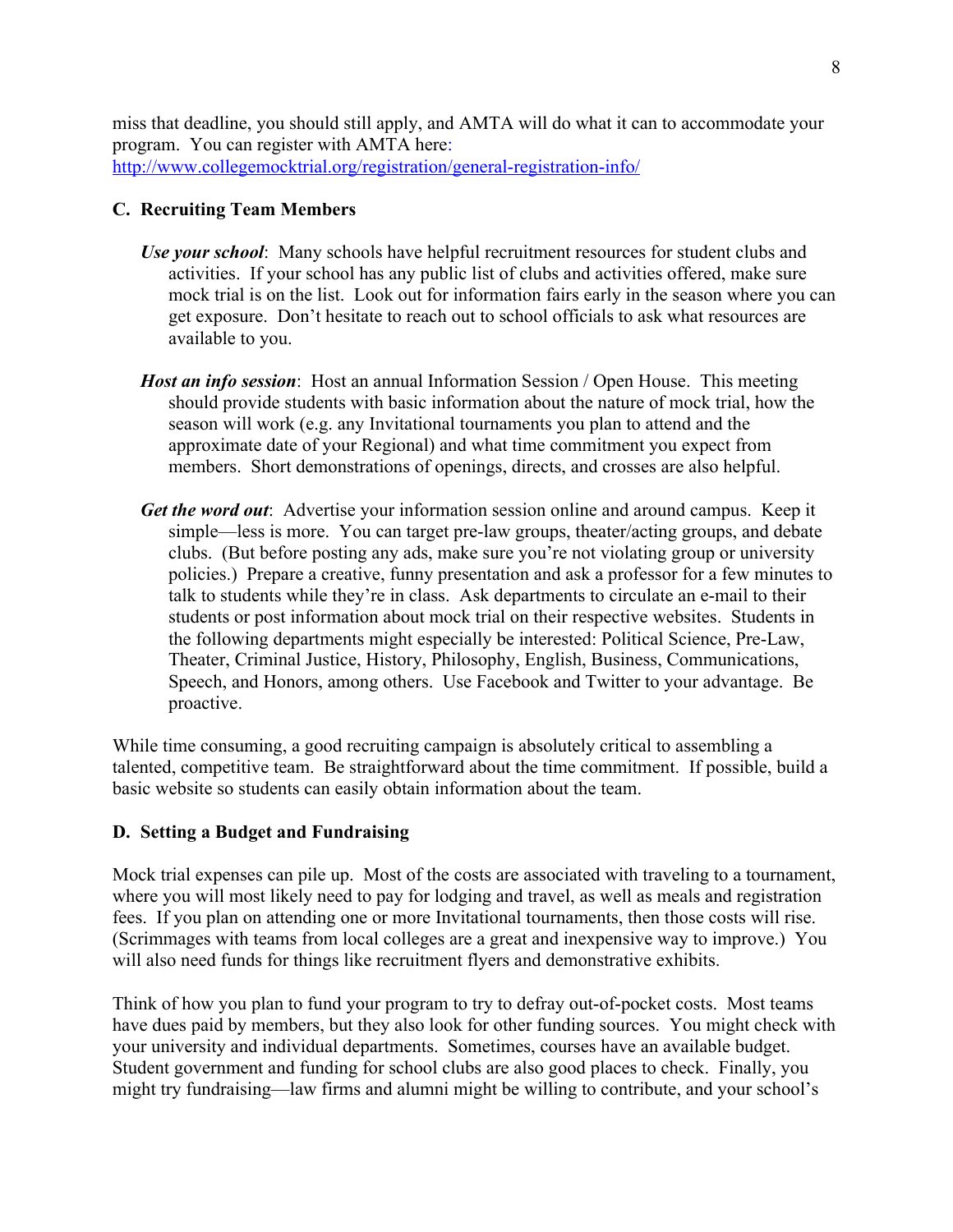alumni association may be willing to help. But make sure to check with your school first regarding fundraising and travel policies.

#### **E. Coaching**

Before seeking coaching, it's important to consider the role you would like a coach to play on the team. Some mock trial teams are run by coaches who arrange practices, handle registration and travel, and assign students to roles on the team. Other programs are student-run and have coaches present at practice exclusively for advice. Some teams elect to keep faculty and coach involvement to a minimum by finding a hands-off sponsor (to help with things like the Institutional Authorization Letter required for registration), who has little influence on the team. Different arrangements work with different programs, and both coach-run and student-run teams (not to mention amalgamations of the two) have had great success in AMTA.

You might also consider getting coaches in multiple areas of expertise. Faculty and attorney coaches are a natural choice for mock trial, but anyone with experience in acting, speech, or debate can be very helpful.

You can start your search for coaches at your school. Email professors, explain what you're looking for and ask if they'd be interested in attending a practice or two. Another coaching resource is law students; if there are any law schools in your area, reach out to the director of activities for the school and see if they can help you recruit interested student coaches. You can also reach out to local schools who have been involved in AMTA for many years to see if they have any alumni in your area who might want to get involved with a team.

#### **F. Structure**

A sound structure is crucial to running a successful team, both in the short-term and long-term, so think about how you want to arrange the program administratively and competitively.

- *Administratively*: Have an executive board with well-defined responsibilities. Besides your typical officers like President and Treasurer, positions like a Fundraising Chair and/or Travel Coordinator can be very valuable. Remember to keep documents, as your hope is for the mock trial program to live longer than your time at the school.
- *Competitively*: There are a number of structures you can choose from to determine your team's competitive roster (i.e. who performs which roles), but give it some careful consideration. Successful programs have used all of these structures and many have changed structures over time, so try to find what it best for you and your school.
	- o Student-run, concentrated power: One or two elected students make all personnel decisions without the input of a coach or faculty advisor.
	- o Student run, dispersed power: An elected student board (3-5 students) makes all personnel decisions with the advice of a coach or faculty advisor.
	- o Student & coach run: An elected student board (3-5 students) plus a coach or faculty advisor make decisions together. Or students might run the program, but delegate tasks (such as selecting teams) to coaches to minimize disputes.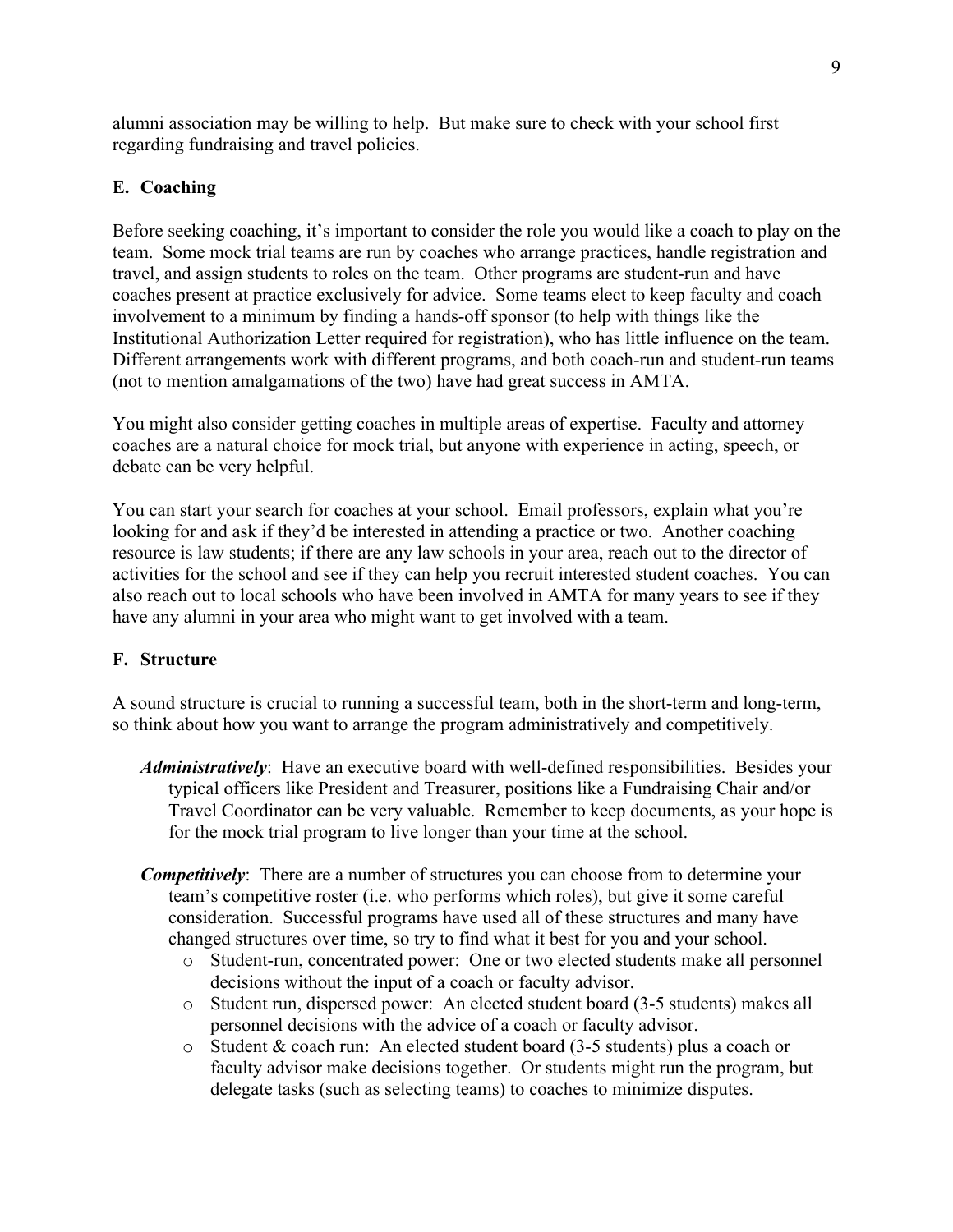o Coach/Faculty run: A coach or professor makes personnel and logistical decisions.

#### **G. Scheduling and Preparation**

Once you've had a great recruiting turnout and you've determined your teams, start figuring out your schedule for the year. Keep in mind the following:

- *Preparation Schedule*: You should schedule many meetings early on in the fall semester to go over the new case, plan strategies, rehearse witnesses, write (and re-write) direct examinations, cross examinations, openings, and closings. You will also need to teach new team members the ways of mock trial. Consistent meeting times are essential so that team members can block out a regular practice time on their schedules.
- *Tournament Schedule*: Plan a rigorous practice schedule around your Invitational and AMTA tournaments. We suggest practicing one or two times each week for a few hours. Some teams practice more, but if you are starting a new team, then be careful about making the mock trial schedule so demanding that it leads to fast attrition. Plan scrimmages before your tournaments. Look for outside judging to make the experience more realistic.

Take advantage of different resources. There are always attorneys and judges in your local area who are looking to give back. It's your job to find them. Contact your District Attorney's office, the Public Defender's office, a local bar association, etc.

As described above, mock trial competitions differ in many ways. The best way to understand what good AMTA mock trial looks like is to see it, either by visiting a local Invitational tournament or by viewing successful teams from the past. You can see what AMTA's previous champions did best by watching them in action. To order a copy of AMTA DVDs, click here: http://www.collegemocktrial.org/amta-store/championship-dvds/

#### **H. Course Credit**

As we noted earlier, some mock trial teams come out of student-run clubs and organizations, while others are tied to college and university courses. If your school does not currently offer mock trial courses for academic credit and you want to try to have that as an option, here are some things to consider. Most importantly, it is imperative to have departmental support and a faculty instructor or instructors able to 1) structure and teach the new course; 2) propose the course to appropriate school bodies; and 3) organize and coordinate (to varying degrees) the team's competition season.

Faculty members will have great insight on how best to navigate university procedures and manage resources. Various departments may have faculty willing to create new for-credit course proposals for a mock trial program. Criminal Justice, Political Science, and Pre-Law departments immediately come to mind. But faculty in Business Law, Communications, English/Rhetoric, History, and Philosophy departments might also be great assets. Don't hesitate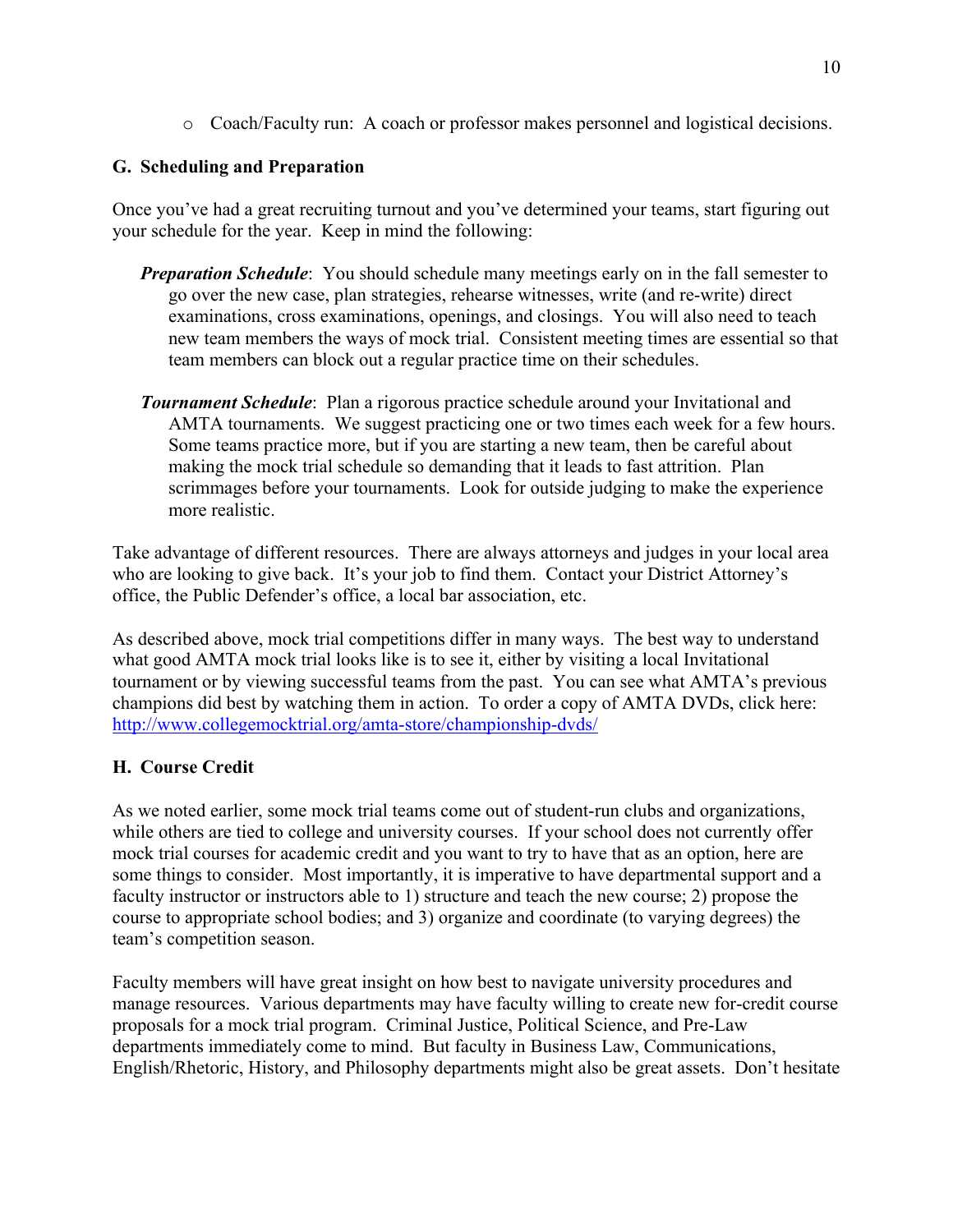to reach out to administrators (who may be able to help students with recruiting faculty), alumni affairs (which probably has a list of alumni who are attorneys), or nearby law schools.

Curriculum varies from school to school and the means of changing that curriculum will similarly vary. If a general "topics" course already exists on the books, then it might be possible to fit a "mock trial" course under that heading. It also might be possible to include a mock trial component in "Intro to Law" course or, for more developed pre-law programs, "Civil Procedure," "Criminal Procedure," or "Effective Courtroom Trial Practices" classes. Alternatively, many schools have established a separate mock trial course. For help with structuring the new course, AMTA has provided sample syllabuses here: http://www.collegemocktrial.org/about-amta/getting-started/. The syllabuses differ greatly, but they all share important common features. They might be helpful for programs initiating courses for credit or those simply looking for a template to better define their semester activities. Naturally, it is essential that departments and faculty members teaching the course put together the material, outline, and assignments that best work for their institution.

For a new course, faculty will generally need to draft a "course proposal," which will be tied to a faculty's/department's area of expertise. Departments will need to determine if they have faculty available to teach this course in the present and the future. Depending upon the institution, the proposal will generally need to have an outline specifying "course content," student learning outcomes [SLOs], and assessment instruments, which will all vary according to the level of the course (introductory, upper-level, etc.). There are also many additional factors to consider:

**Accessibility**: Will there be prerequisites or major restrictions? Is the course open to all students or restricted only to those participating on the mock trial team?

**Curricular**: Will the course be solely for the year's mock trial case or will it be an introduction to law with a mock trial component? What are the topics to be covered by each class meeting? What readings are required for each topic?

**Procedural**: How many times a week will the course meet and for how long? How often will the course be offered? Will the course be repeatable for credit? If not, will there be different courses for the introductory and advanced levels? How many academic credits should the course count for?

**Funding**: How will the team activities and travel be funded? (Departments, deans offices, and administration, might provide *some* funding for a mock trial program, but it is often minimal support.)

**Grading**: Will the course be graded or pass/fail? What percentages of the final grade are covered by what evaluation mechanisms? Does the course require a final exam or other endof-semester evaluation mechanism? What are the norms at your school for similar courses?

**Miscellany**: Does the university have any requirements that the syllabus address Title IX issues, academic honesty issues, disability rights for students, or other such issues?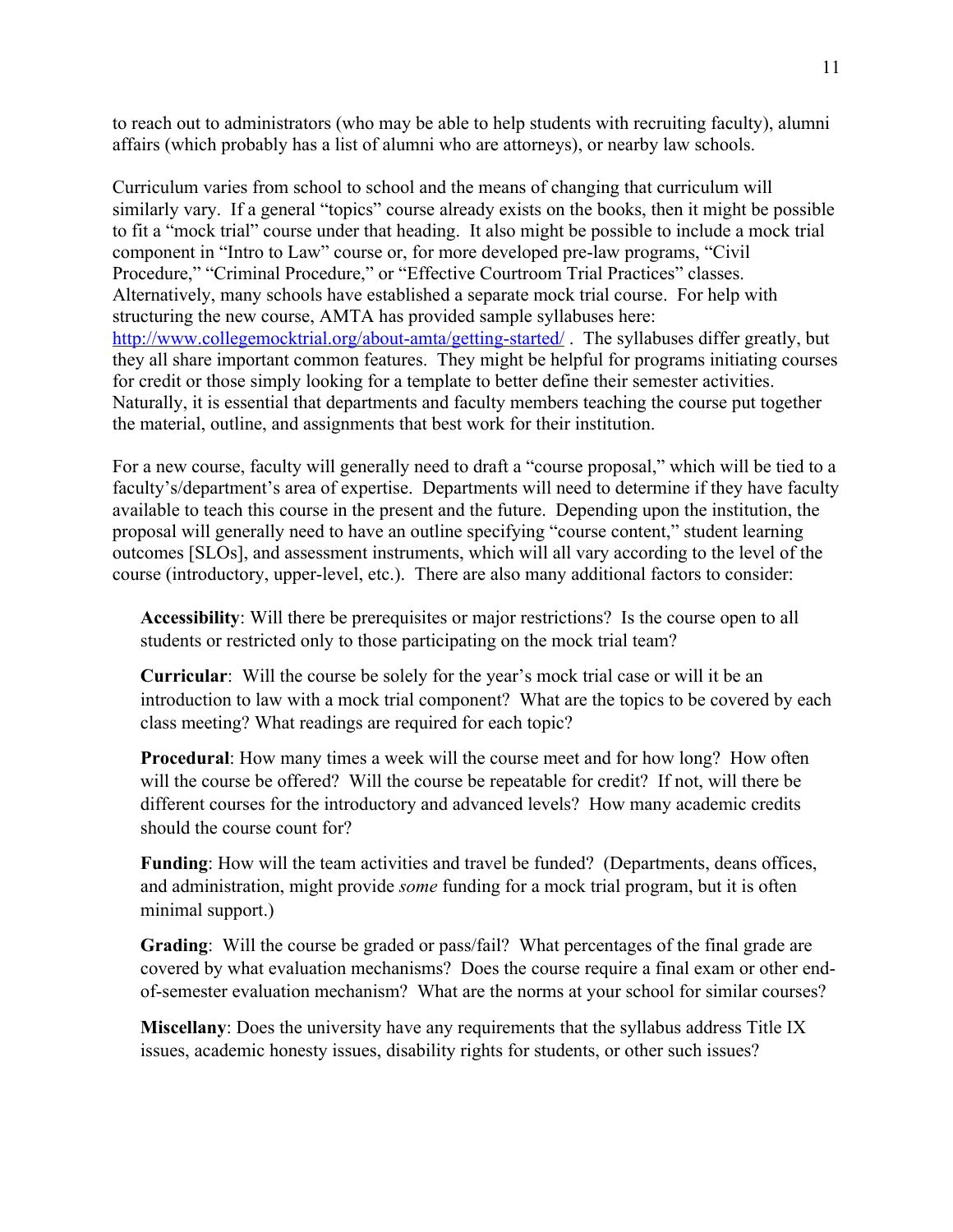One of the biggest difficulties will be navigating the discrepancy between semester timelines (usually late August-December and late January-May for colleges on the semester system) and the official tournament season (which begins in February and may or may not continue through March and April, depending on how well teams perform). Will you have a 3-credit course in the fall (preparing students and partaking in Invitationals) and/or a 3-credit course in the spring (competing nationally)? How will you organize the spring course if participation in ORCs and/or the NCT is uncertain? What if your school is on the trimester or quarter-system?

After all of these issues are worked out (and different models will work better depending upon individual schools), course proposals might need to be approved by any mix of department committees, school-wide curriculum committees, and possibly a college senate and administrative office, which will all make sure the course is viable and in the best interest of students. Once again, feel free to contact AMTA's mentorship program [amta.mentor@collegemocktrial.org], which can help put you in touch with other instructors who have been teaching mock trial for course credit.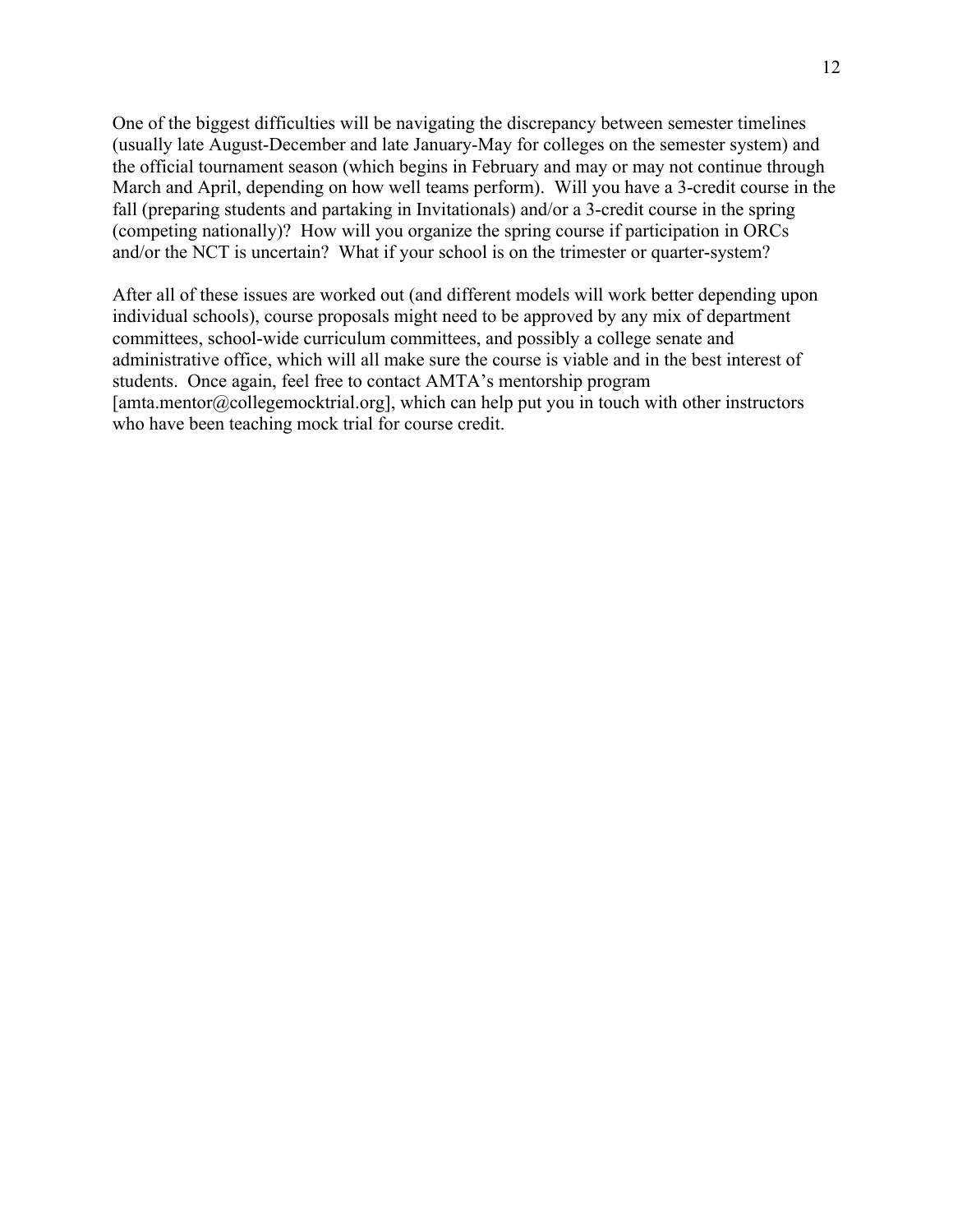## **Chapter 2: Summary of AMTA Competition Rules**

AMTA competitions are governed by the official AMTA Rulebook, which can be found on the AMTA website: http://www.collegemocktrial.org/resources/rules-and-forms/. This chapter provides an informal summary of the tournament structure, as well as those rules that are most important to know when starting a new program. (Nothing in this Handbook replaces or overrides the official Rulebook, and teams are encouraged to review the Rulebook and other material available on the website prior to competing.)

#### **A. Tournaments**

AMTA runs three levels of tournaments (known as "sanctioned tournaments"): Regionals, Opening Round Championship Series ("ORCS"), and the National Championship Tournament ("NCT"). Each team that registers and pays the registration fees will be assigned to a Regional tournament. Qualification to ORCS and NCT is based on the results of the preceding level of competition. In addition, many participating schools run scrimmages and/or compete in Invitational tournaments, which are welcomed but not officially sanctioned by AMTA. (Typically, though, Invitationals follow most AMTA rules and procedures.)

- *Scrimmages*: After all the initial trial preparation is done, most teams begin the season by scrimmaging: with other local teams, between teams in their school, or among themselves. Scrimmages are basically free; they are a good way to meet other local programs, and they can be held at any point in the season. They provide great opportunities to try out new ideas and let you see how well your case theory coheres.
- *Invitational Tournaments*: Invitational tournaments take place October through January and range in the level of selectivity, size, and competition. While they are welcomed by AMTA and usually follow AMTA procedures, they are not officially sanctioned. As these are non-AMTA events, hosts may elect to set their own policies on how teams are accepted (whether by invitation only or open to any teams).

Admission to some Invitationals can be difficult, so contact the tournament hosts as early as possible. A list of some Invitationals can be found here: http://www.collegemocktrial.org/tournaments-/invitational/.

*Regional Tournaments*: Traditionally taking place in February, Regionals are the first AMTA-sanctioned tournaments of the season. There are usually between 20-28 teams at each Regional, with the top teams moving on to the next level of competition—ORCS.

Regional assignments are usually posted at the end of November on the AMTA website. With rare exceptions, only two teams from a single school can compete at a given Regional site. If a school has more than two teams, then the school's teams will be divided among multiple Regional sites. AMTA assigns teams to Regionals using a number of factors including: proximity, equalizing the number of teams, and equalizing the competitive strength of each tournament. (Rule 2.9 of the AMTA rulebook provides more information about the criteria used to assign teams to Regionals.)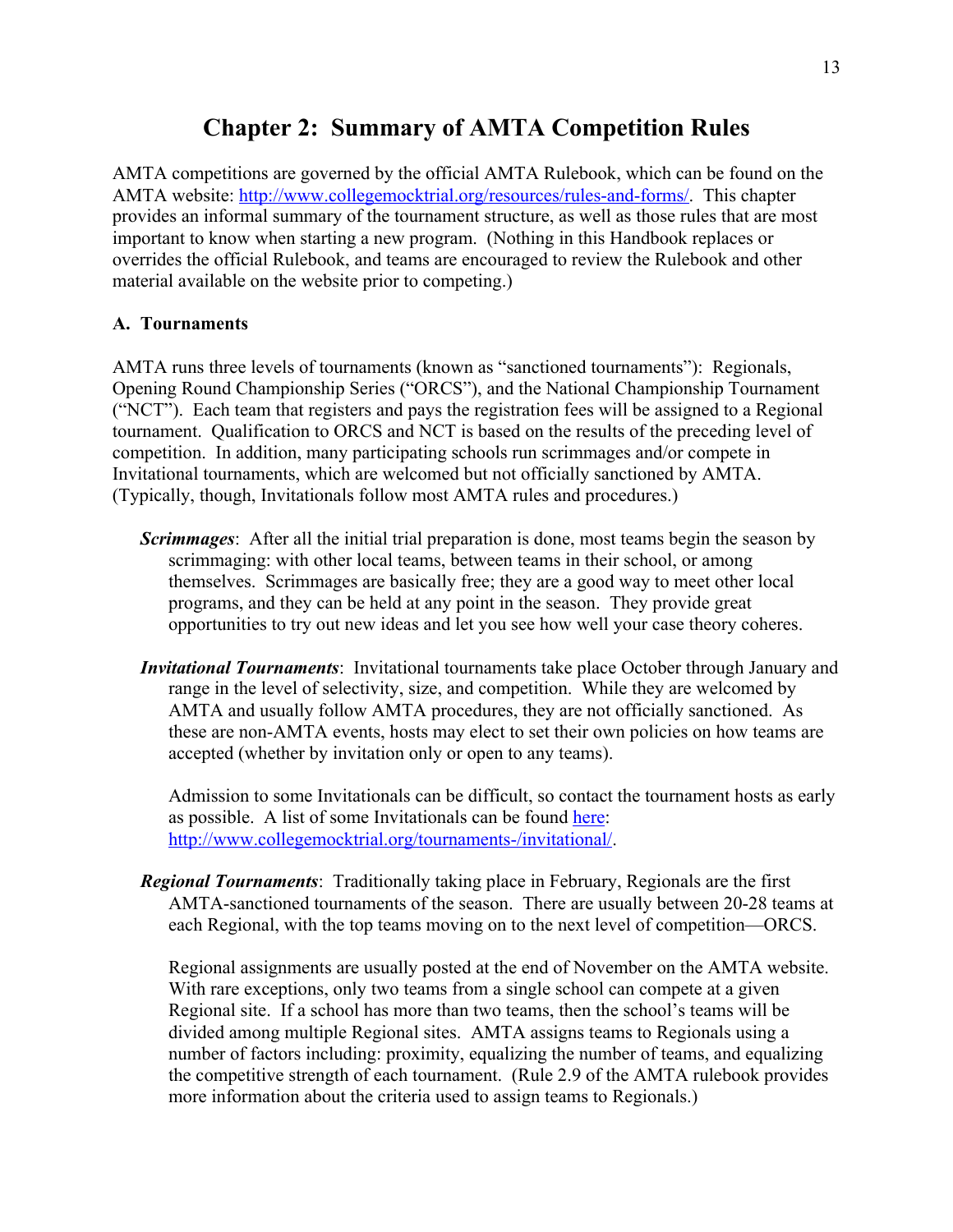Give or take a few, the top 192 teams in the country from Regionals advance to ORCS. Typically, this means that the top 7 teams from each Regional advance to the next level of competition. (Specific procedures for bid assignment are discussed in AMTA rule 6.6.) Only two teams from each school can advance to ORCS (even if more would have qualified). Programs are free to shuffle the students on each team roster before ORCS.

Teams that do not get a direct bid from Regionals may still qualify for ORCS through an open bid procedure based on their performance at Regionals (as well as a number of other factors). As spaces at ORCS become available, AMTA starts with the top team that did not receive a direct bid and offers it an "open bid" (or "indirect bid") to ORCS. Complete information on this complicated process is provided in AMTA Rule 6.9. But the bottom line is simple: even if your team does not receive a direct bid to ORCS from Regionals, don't lose hope!

- *Opening Round Championship Series*: Held in March, ORCS is the first level of the National Tournament. The top teams at each ORCS site will advance to the National Championship Tournament.
- *National Championship Tournament*: Of the hundreds of teams that compete at Regionals, only 48 will eventually advance to the National Championship. Teams at the NCT are divided into two divisions of equal strength based on their performance in past seasons. Those 24-team divisions operate as separate tournaments throughout the weekend. At the awards ceremony for the NCT, the top team in each division is announced, and those two teams face off following the awards banquet for the national championship.

#### **B. People at a Tournament**

- *Team Members*: Each team (comprised of college students) must submit rosters to AMTA in advance of all AMTA-sanctioned tournaments and confirm those team members at registration. It is important to know who is registered on your team roster, as those are the only people from your school with whom you can communicate from the start to end of a round. (See Chapter 3 of the Rulebook for questions regarding eligibility.)
- *Captains*: Most teams designate one or two members to be captains, wherein they'll serve as points of contact for the team. Captains (or other team representatives) are required to attend the "captains' meeting," which takes place prior to each tournament round.
- *Coaches*: Many schools have coaches accompany them to tournaments. Although you may often see coaches helping out at tournaments, only the AMTA Representatives can enforce and interpret AMTA rules at sanctioned tournaments.
- *Judges*: Judges are volunteers (members of the legal community and faculty) who are recruited by the hosts to be trial evaluators. Judges choose to volunteer their time to help AMTA. They are not paid. Because they are generally not affiliated with AMTA, they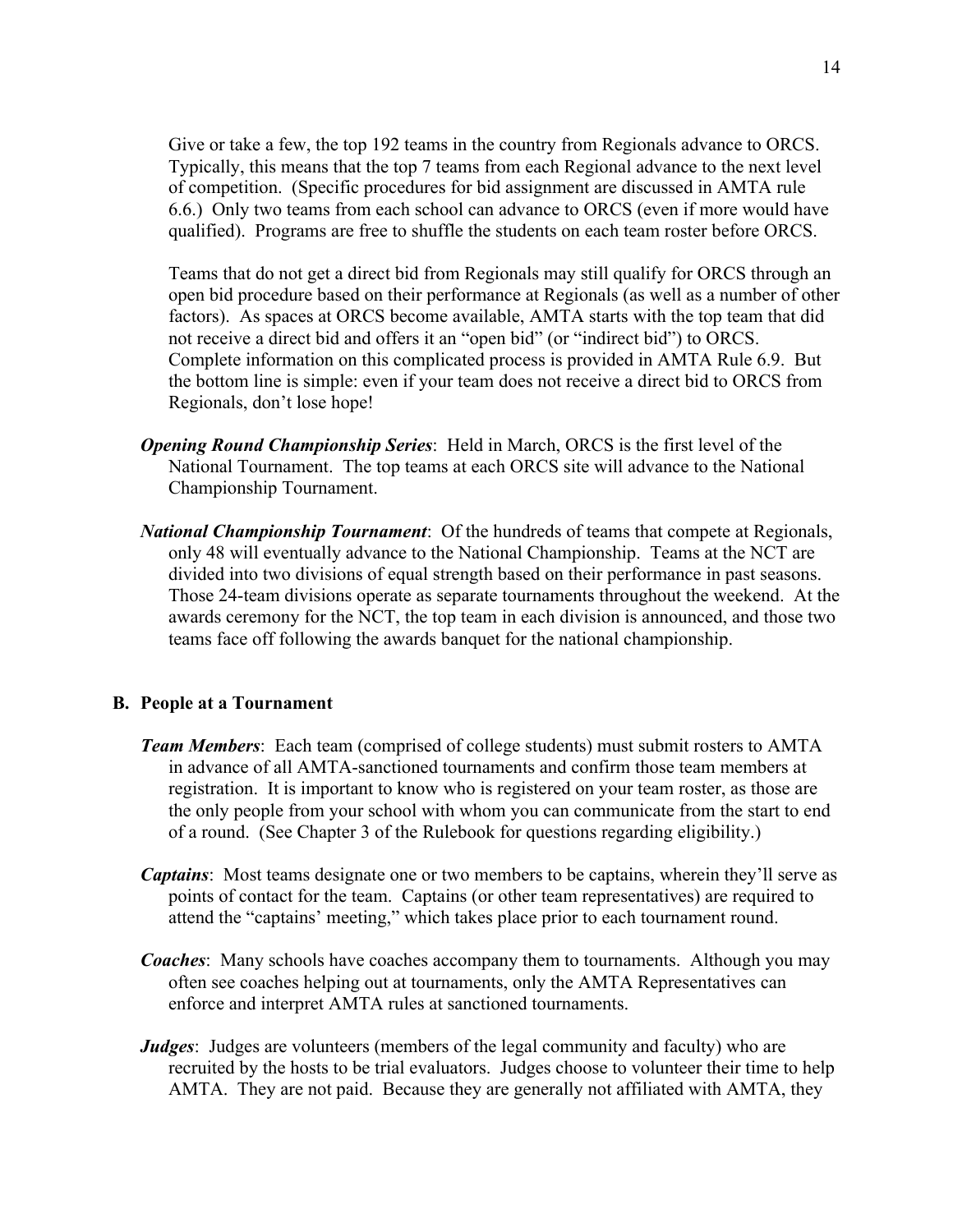are given a brief training presentation prior to the round in which they judge. Generally, they are unfamiliar with the case. Remember always to be respectful, as you never know when you will run in to one of them in the future.

- *"Juries"*: Unless otherwise stated, AMTA trials are jury trials. Usually, this jury is fictitious (there actually won't be real people sitting in a jury box), even though they are presumed to be there. Occasionally "scoring judges" will sit in a jury box; on rare occasions, hosts recruit non-scoring people to act as jurors to help fill the jury box.
- *AMTA Representatives*: AMTA Representatives ("Reps") are unpaid volunteers assigned by AMTA to administer AMTA-sanctioned tournaments. *They are the only people at the tournament who can interpret and enforce AMTA rules.* AMTA Reps are often not from the region where the tournament is held (in part because they are unaffiliated with the teams at the tournament), so they might be less helpful with local logistics.
- *Tournament Host(s)*: Tournament hosts perform the thankless job of agreeing to organize and help run the tournament, despite usually having teams competing at the tournament. Hosts are often wonderful at helping with logistical issues. *However, unlike AMTA Representatives, they cannot interpret or enforce AMTA's rules even if they are esteemed members of the AMTA community*.

#### **Again, talk to the AMTA Reps about anything related to rules or mock trial, and talk to the tournament host about anything related to logistics or the local area.**

*Guests*: Guests are welcome at all AMTA events. There is no rule against having your friends and family come watch you compete. But there are rules against speaking with them during the round (including during trial breaks). Team anonymity extends to guests, so make sure to tell them (before the trial) not to wear a school sweatshirt, etc.

#### **C. Trial Roles**

Each school may have as many teams as it wishes, though there are increasing registration fees for each team. A team consists of a minimum of six and a maximum of ten students. A student may compete on only one Regional team, and each student must meet the eligibility criteria set forth in Rule 3.6.

Each team competes as both the Plaintiff/Prosecution and the Defense at a tournament. Six students on a team compete in any given round—three as attorneys and three as witnesses. Accordingly, on a six-member team, all six students will compete on both sides of the case. When a team has more than six members, some of the students will compete only on Plaintiff/Prosecution, some of the students will compete only on Defense, and some will compete for both. (A student competing on both sides of the case may be an attorney on both sides, a witness on both sides, or an attorney on one side and witness on the other. This is a strategic decision left up to each team.)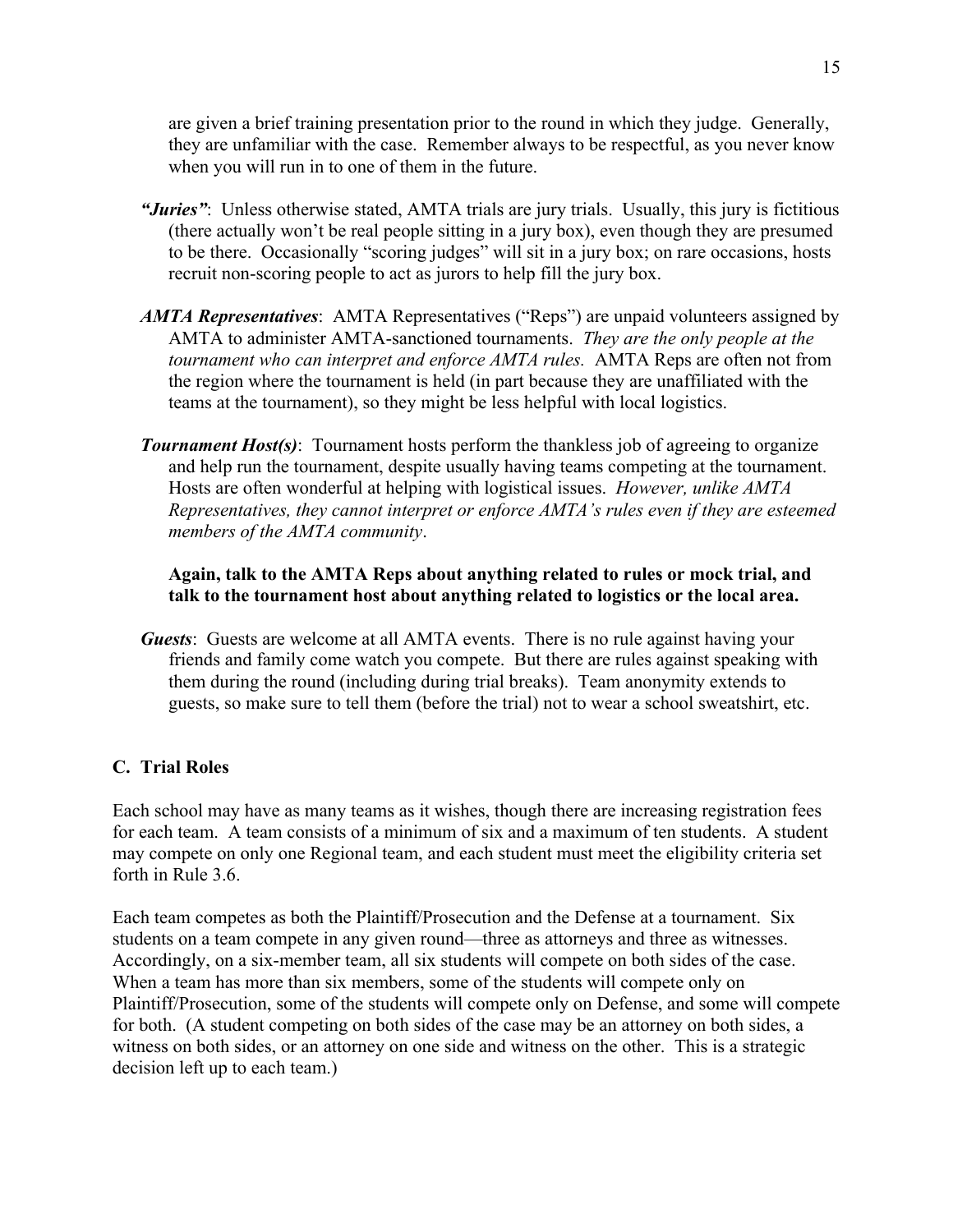*Attorneys*: During the case, each attorney must give one direct examination and one cross examination. Additionally, one attorney will give the opening statement and a second will give the closing argument. The third attorney (sometimes called the "middle" or "swing" attorney) will not have a speech.

While a witness is on the stand, only the attorney conducting the direct or cross examination of that witness may make or argue objections. Objections are not permitted during opening statements or closing arguments. (See Chapter 4g in this Handbook.)

Attorneys are permitted to use notes during their examinations and speeches, but they may be scored lower for doing so. At Regionals, most teams do not use notes. Attorneys are expected to wear professional attire, such as business suits.

*Witnesses*: Unlike high school mock trial, there are more witnesses provided in the case packet than will actually be called in the trial. Regardless of the number of witnesses available, each team will call exactly three witnesses in a particular round.

In most years, some of the witnesses provided are available to both sides ("swing witnesses"), while others may be called by only one side ("side-constrained witnesses"). If you intend to call any of the witnesses that are available to both sides, you need to prepare backup witnesses in case the other side takes the witnesses you want.

The witness selection order is provided in the case packet. At the captains' meeting prior to each round, teams select their witnesses in the order provided. For example, if the witness selection order is P-D-P-P-D-D, the Plaintiff/Prosecution will first select one witness, then the Defense will then select the second witness, then the Plaintiff/Prosecution will select its other two witnesses, and finally the Defense will select its last two witnesses.

In the example above, if the Defense wants to call one of the swing witnesses (say, Smith), it would not be able to guarantee that it would get that witness, since the Plaintiff/Prosecution has the first choice, and could take Smith with that first selection. Accordingly, the Defense needs to prepare a backup witness in case the Plaintiff/Prosecution takes Smith before the Defense gets a chance. If the Plaintiff/Prosecution wants to call Smith and two side-constrained witnesses, they do not need a backup prepared because they can take Smith with their first choice, and the other witnesses they want are not at risk of being stolen. However, if the Plaintiff/Prosecution wants to call two swing witnesses, they can guarantee only one of them before the Defense gets to make a selection, so they would need a backup witness prepared in case the Defense takes the second one. (More information regarding the strategy for selecting witnesses can be found in this Handbook's Chapter 3d and 4f.)

If a team has backup witnesses ready, the team may choose to have the same student prepared to play the team's first choice and the backup, or may choose to have different students prepared to play each of the witnesses the team might call on that side of the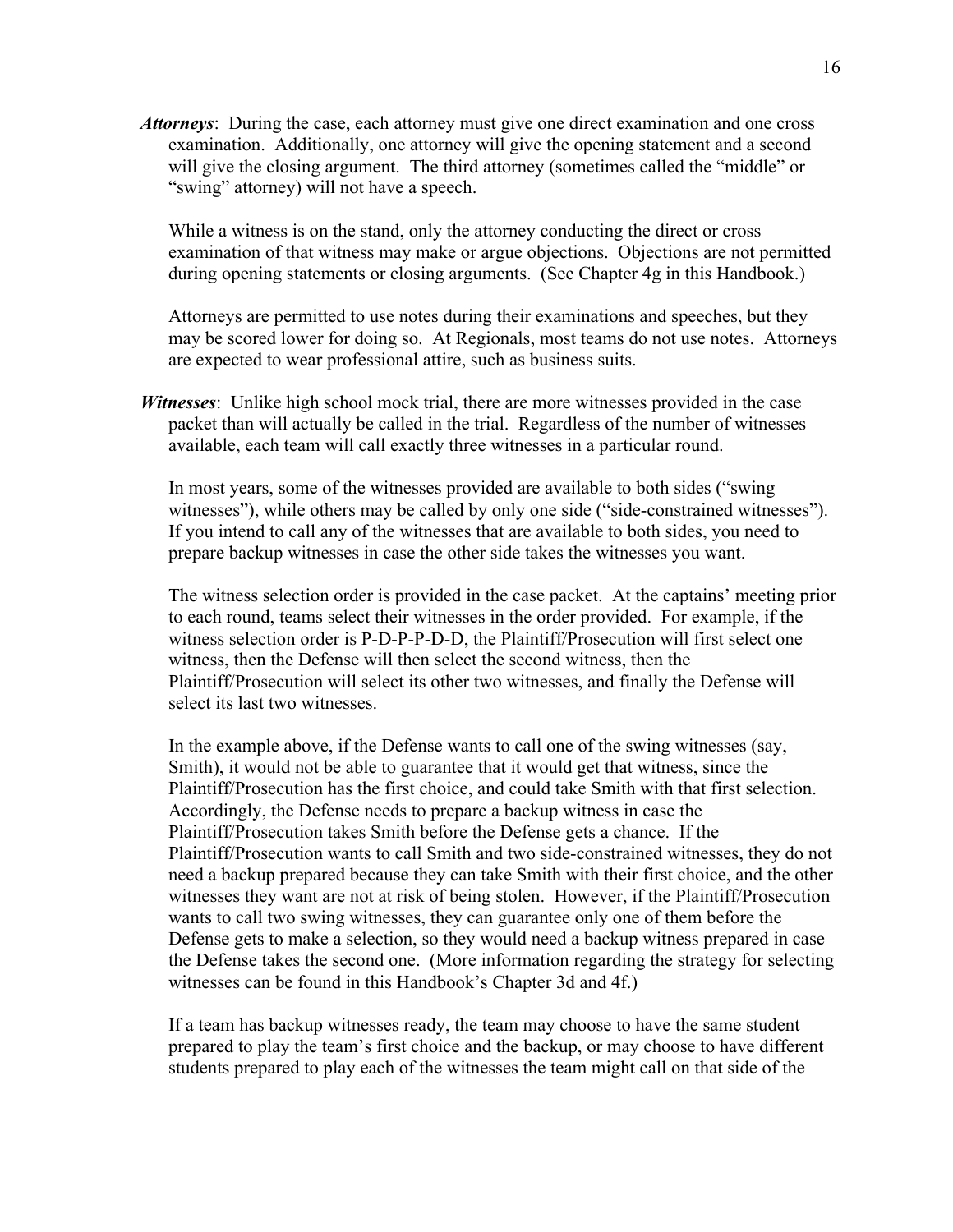case. Teams should make sure that they are prepared for all contingencies so that they don't find themselves having to call a witness that nobody is prepared to play.

Witnesses are not permitted to use notes or have their affidavits with them while they are on the stand, unless the affidavit is shown to the witness to impeach him or her or to refresh his recollection in accordance with the Midlands Rules of Evidence ("MRE"), which is used at AMTA competitions. Witnesses are allowed to use accents and wear any costume or attire they consider appropriate for the characters they are portraying, as long as they are not in violation of Rules 1.4 through 1.10. (For the MRE, see: http://www.collegemocktrial.org/resources/rules-and-forms/.)

**Timekeepers**: Each team has a timekeeper, who must be one of the students on the team's six-to-ten person roster. The timekeeper times each element of the trial, gives signals as to how much time is remaining, and announces when time has expired. Teams often prepare timecards for the timekeeper to use to show the remaining time. Timekeepers are not permitted to use cell phones to keep time. Instead, timekeepers usually use (silent) kitchen timers or stopwatches. Teams are allowed to communicate with timekeepers about timekeeping matters during the trial (though they should not do so conspicuously).

Rule 7.17 states: "The timekeeper shall announce aloud to the court when the time for any part of the trial has expired. Timekeepers for opposing teams shall cooperate with and assist each other to insure accurate timekeeping and to eliminate any interruption of the trial due to errors in timekeeping."

On a team with more than six members, the timekeeper is typically a student who is not competing in the round. On a team with only six members, the timekeeper must also compete. Typically, one of the witnesses will serve as timekeeper until he or she is called to the stand, at which time he or she will switch places with another witness, who will then serve as timekeeper.

| Here is a hypothetical example of a team with 6 students: |                       |              |  |  |
|-----------------------------------------------------------|-----------------------|--------------|--|--|
|                                                           | Plaintiff/Prosecution | Defense      |  |  |
|                                                           |                       |              |  |  |
| <b>Opening Attorney</b>                                   | John                  | Ashley       |  |  |
| Middle Attorney                                           | Mary                  | Lucas        |  |  |
| <b>Closing Attorney</b>                                   | Jane                  | Mary         |  |  |
|                                                           |                       |              |  |  |
| Witness 1                                                 | Lucas                 | John         |  |  |
| Witness 2                                                 | <b>Brian</b>          | <b>Brian</b> |  |  |
| Witness 3                                                 | Ashley                | Jane         |  |  |
|                                                           |                       |              |  |  |
| Timekeeper                                                | Brian/Ashley          | Brian/Jane   |  |  |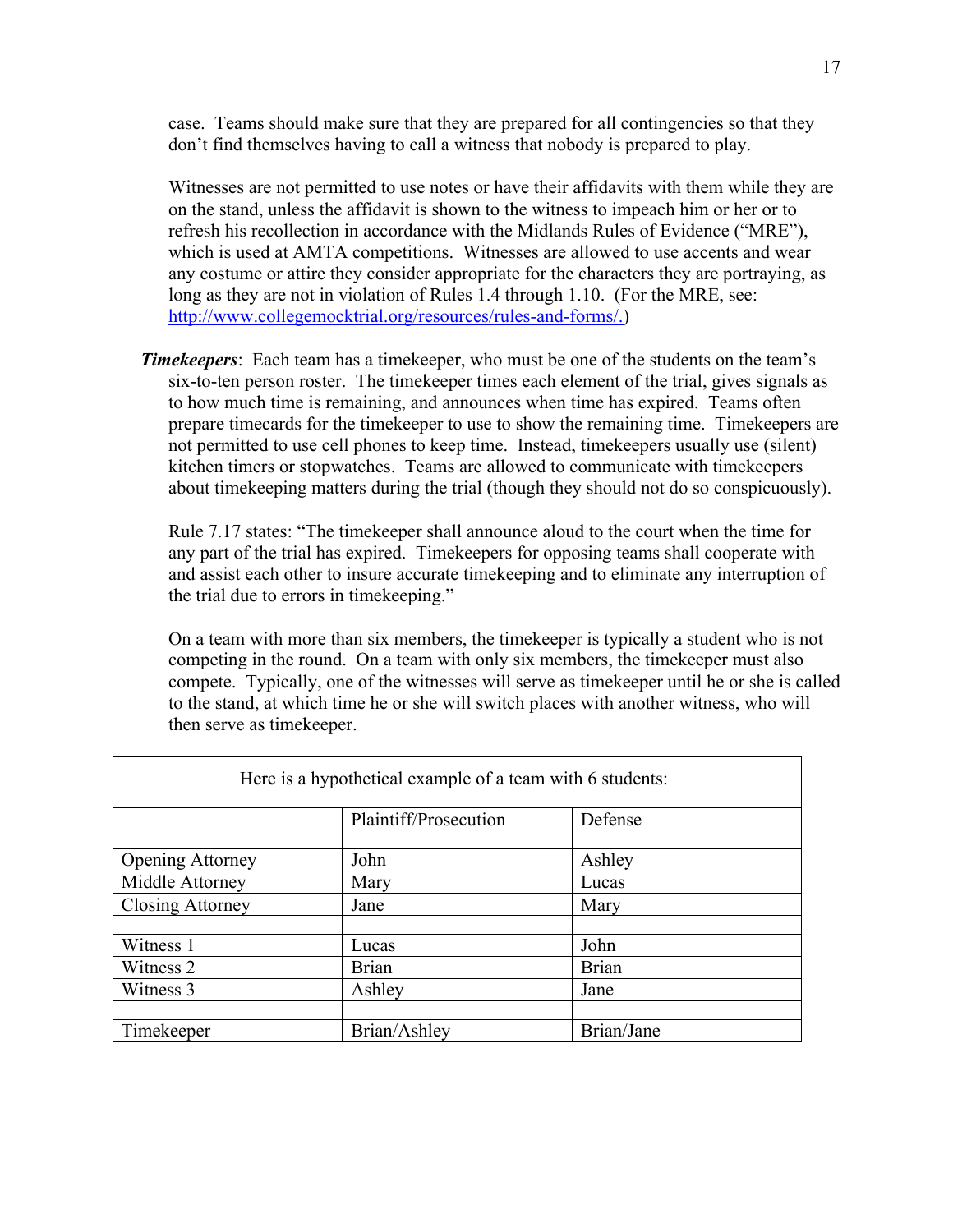| Here is a hypothetical example of a team with 10 students: |                       |                |  |  |
|------------------------------------------------------------|-----------------------|----------------|--|--|
|                                                            | Plaintiff/Prosecution | Defense        |  |  |
| <b>Opening Attorney</b>                                    | Larry                 | <b>Brandon</b> |  |  |
| Middle Attorney                                            | Joseph                | Kristin        |  |  |
| Closing Attorney                                           | Francis               | Michael        |  |  |
|                                                            |                       |                |  |  |
| Witness 1                                                  | Julie                 | Sarah          |  |  |
| Witness 2                                                  | Kristin               | Daniel         |  |  |
| Witness 3                                                  | Zach                  | Zach           |  |  |
| Witness 4 (backup)                                         | <b>Brandon</b>        | Larry          |  |  |
|                                                            |                       |                |  |  |
| Timekeeper                                                 | Michael               | Francis        |  |  |

#### **D. Tournament Structure**

Each AMTA-sanctioned tournament consists of four rounds, and you are guaranteed to compete in all four rounds; there is no "elimination" of teams between rounds. Each team will compete twice as the Plaintiff/Prosecution and twice as the Defense at the tournament. For the first round, sides are determined randomly. In the second round, you will be on the opposite side as the first round. The third round side is again determined randomly, and the fourth round is the opposite of the third round.

For example, if your team represents the Defense in Round 1, you can be certain you will represent the Plaintiff/Prosecution in Round 2. Likewise, if you represent the Plaintiff/Prosecution in Round 3, you know you will represent the Defense in Round 4. There is no relationship, however, between the side of the case you perform in Round 2 and the side you will perform in Round 3.

Most sanctioned tournaments follow either a 2-2 or a 1-2-1 format. A 2-2 format means that there are two rounds on the first day and two rounds on the second day of the tournament (either Friday-Saturday or Saturday-Sunday). A 1-2-1 format means that there is one round on Friday, two rounds on Saturday, and one round on Sunday.

*Registration and Opening Ceremony*: The first event at each tournament is registration. At least one representative of your team needs to arrive at the tournament site during the registration window in order to check your team in. Always be sure to contact your tournament host or AMTA Representative if you are running late.

At registration, you should confirm that your team roster is correct, and make any necessary changes. Only students on your official roster may compete during the tournament or serve as timekeepers.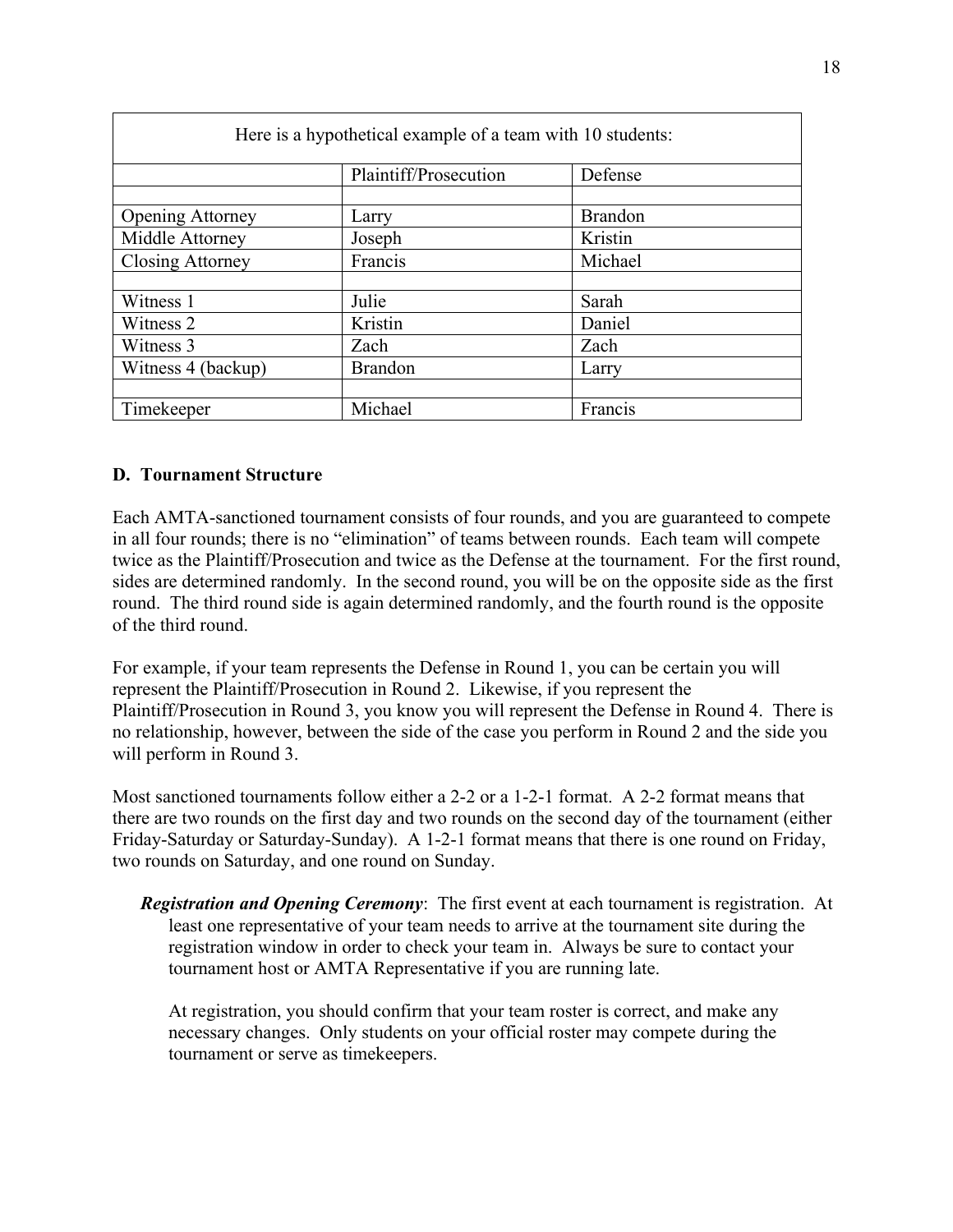Following registration, there will be an opening ceremony. The first round pairings will be determined by random draw. The host and AMTA Representatives may also have announcements regarding rules and procedures for the tournament.

*Captains' Meeting*: One or two members of each team shall be designated as captains. Prior to each round, the captains of each team (or different designated member) must attend the captains' meeting. It is essential to be on time to the captains' meeting, and penalties may be assessed if you are late. (Some Invitational tournaments do not run or allow you to skip captains' meetings. This is NOT permitted for AMTA tournaments. At AMTA tournaments, ALL teams must send a representative.)

At the captains' meeting, the AMTA Representative will call roll to ensure that each team is present, and may have announcements to make as well. The team captains will receive their ballots for the round, and will then meet with the captains of the opposing team. The captains select witnesses in the order provided in the case packet and fill out any forms required by the case materials. The order in which witnesses are selected during the captains' meeting need not be the order in which they are called to the stand during the trial. Captains shall also inform their opponents of the gender of their witnesses.

Following witness selection, each team must show the opposing captains any demonstrative aids (often just called "demonstratives") they might use during the trial. Demonstratives can include enlargements of exhibits in the case packet, other graphics or writings (such as statutes) printed on poster board, or physical items an attorney or witness may use or show the jury. Demonstratives are not limited to those provided in the case packet, but they may not be used to introduce material facts not included in the case materials. Electronic and light projected demonstratives are prohibited.

If you believe that your opponent's demonstrative is improper, you should bring it to the attention of the AMTA Representative during the captains' meeting for a ruling. (During the captains' meeting, you cannot challenge demonstratives that are simply blow-ups of case materials.) AMTA Representatives will determine only whether the demonstrative is proper under the Rulebook, not whether it may be used in accordance with the Midlands Rules of Evidence. So, if an AMTA Representative does not immediately disqualify a demonstrative, you may still object—to the judges, during the trial—to its use. Demonstratives not included in the case packet may not be entered into evidence.

Prior to the round, each team shall fill in its team number, witnesses, and student names on both sets of ballots the captains received at the captains' meeting. Those ballots are then provided to the scoring judges at the start of the round. The ballots are carbon copies, so you should not stack them when writing, or the bottom copies will be illegible.

At the fourth round captains' meeting, the captains must turn in their completed Spirit of AMTA forms. You will be asked to rate each of your first three opponents on their adherence to AMTA's ideals of civility, justice, and fair play. The team with the highest combined score will receive a plaque. (See Chapter 3g in this Handbook.)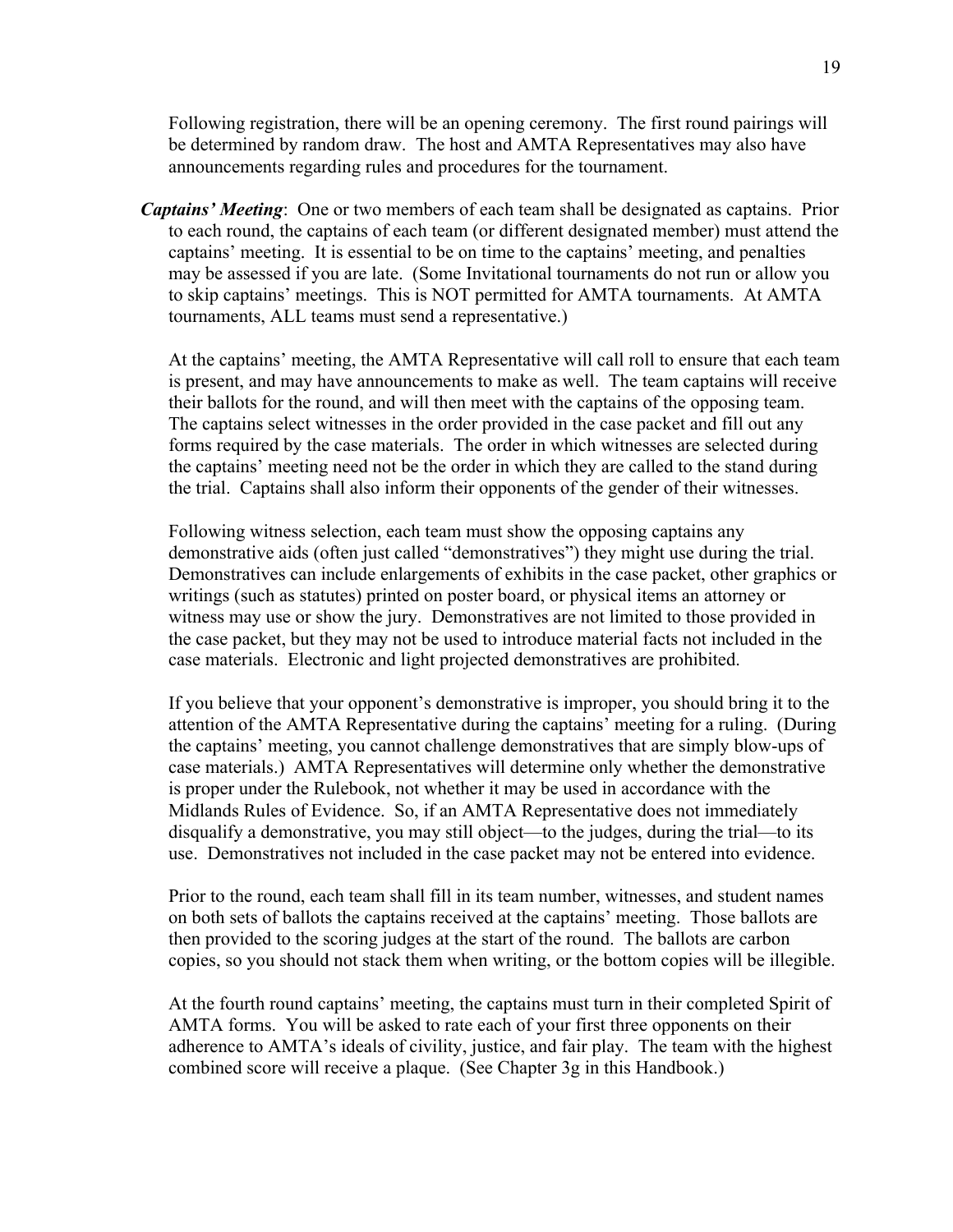The captains will also be given tournament evaluations. These must be turned in at the conclusion of the awards ceremony in order to receive your ballots, so you should be careful not to lose them.

AMTA does not use tournament byes, so if there are an odd number of teams, students not competing in the round will be asked to volunteer for what is called a "bye-buster team." Any team with more than six students should volunteer those not competing in the round. The bye-buster team competes as a normal team, although much of the material is improvised. It is a good no-pressure way for students to gain experience in roles they do not normally have a chance to play. If the tournament has a bye-buster team, students competing on that team will be asked to gather at the captains' meeting.

*Judges*: Each round will have either two or three judges. At Regionals and ORCS, there will be two scoring judges per trial; sometimes the NCT uses three scoring judges per trial. Each scoring judge fills out her or his own ballot and scores independently of the other judge. If there are three judges assigned to your round, two of them will score and the third will serve as the presiding judge. If there are two judges assigned to your round, both will score and one will also serve as the presiding judge.

When the judges arrive for your trial, if you recognize that there is a conflict, inform an AMTA Representative immediately so that the judge can be switched to another room. A judge is not permitted to judge the same team twice during a tournament, so if you recognize that you had a judge earlier in the same tournament, notify the AMTA Representative of the conflict. It is not considered a conflict if the judge previously judged your team at a *different* tournament or if the judge previously judged one of your team members while competing for the bye team.

To prevent possible bias, judges are not permitted to be told which teams they are judging. Accordingly, you may not announce your school to the judges until after the round is completed. You also may not identify your school in any other way, such as through clothing or items with the school name. Any such items should remain out of sight until the conclusion of the round. Remember, team anonymity extends to guests.

While the captains' meeting is taking place, judges receive an orientation. If you have coaches present at the tournament, they may be required to judge in the event that insufficient judges check in for the round. Accordingly, coaches should check at the judge registration desk to see whether they are needed. Coaches may not refuse to judge if needed.

*The Round*: The entire trial round, including all timed and untimed activities, must be completed within 3 hours. So if a round begins at 2:35, the "all-loss time" will be 5:35. This is crucial, because if your trial is not completed by the all-loss time, both you and your opponents will be penalized by having a ballot win deducted from your final totals. The all-loss time will be posted in the hallway during each round. It is both teams' responsibilities to know the all-loss time and make sure that the trial is keeping pace.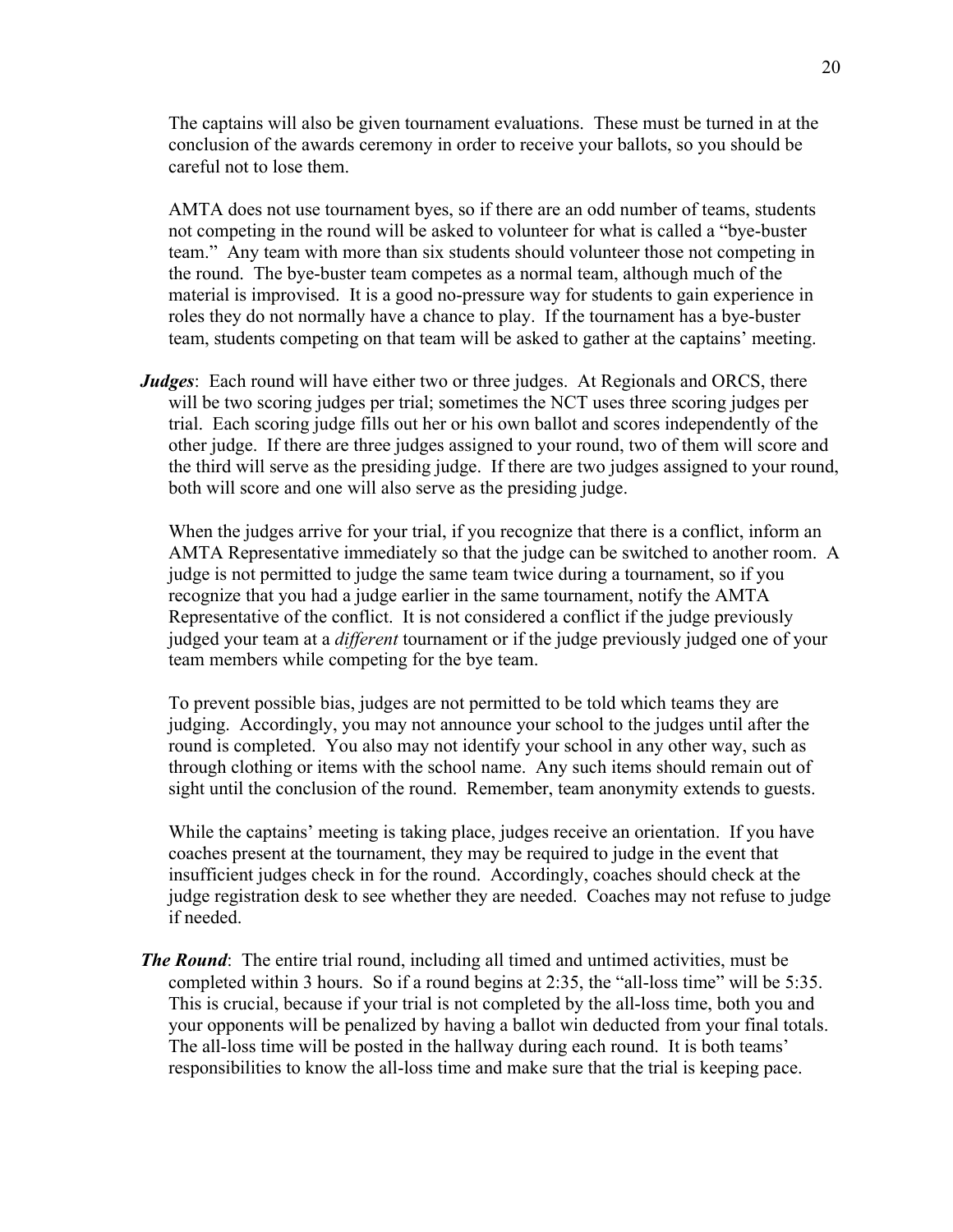The structure and time limits for each round are as follows:

- Pre-trial [Untimed]
	- o There are no specific obligations for pre-trial, but many teams choose to:
		- § introduce their attorneys and party representatives to the judges (known as "making appearances");
		- § provide the judges with copies of documents for their reference;
		- § invoke Rule 615 of the Midlands Rules of Evidence to constructively exclude witnesses other than party representatives (students will not actually leave the room; they just will not be able to comment about another witness's testimony);
		- ask for permission to move freely about the well of the courtroom;
		- ask for the presiding judge's preference on whether attorneys should ask for permission before approaching opposing counsel, the witness, or the bench.
	- o Teams are not permitted to make new motions *in limine* (see page 32 of this Handbook). The only motions permitted during the trial are a motion to constructively exclude witnesses and a motion to strike testimony (which generally follows a sustained objection). Teams are not allowed to make any other motions (including those for summary judgment, directed verdict, etc.).
- Plaintiff/Prosecution Opening Statement [14 minutes cumulative for the Opening and the Closing]
- Defense Opening Statement [14 minutes cumulative for the Opening and the Closing]
	- o The Defense is not permitted to reserve opening statement until after the Plaintiff/Prosecution case in chief.
- Plaintiff/Prosecution Case in Chief [25 minutes cumulative for 3 directs; 25 minutes cumulative for 3 crosses]
	- o Plaintiff/Prosecution will call three witnesses.
	- o Defense will cross each witness, after each direct examination.
	- o Re-directs and re-crosses are optional, but they are included in the 25 minutes of direct/cross time.
	- o Objections are not included in the 25-minute time limit for the three directs or crosses. Timekeepers should stop time when there is an objection and start again when the objection is resolved.
- Plaintiff/Prosecution Rests; Recess
	- o Typically a brief (5-10 minute) recess is taken after the
	- Plaintiff/Prosecution case-in-chief, at the judges' discretion.
	- o No motions for directed verdict are permitted.
- Defense Case in Chief [25 minutes cumulative for 3 directs; 25 minutes cumulative for 3 crosses]
	- o Defense will call three witnesses.
	- o Plaintiff/Prosecution will cross each witness, after each direct examination.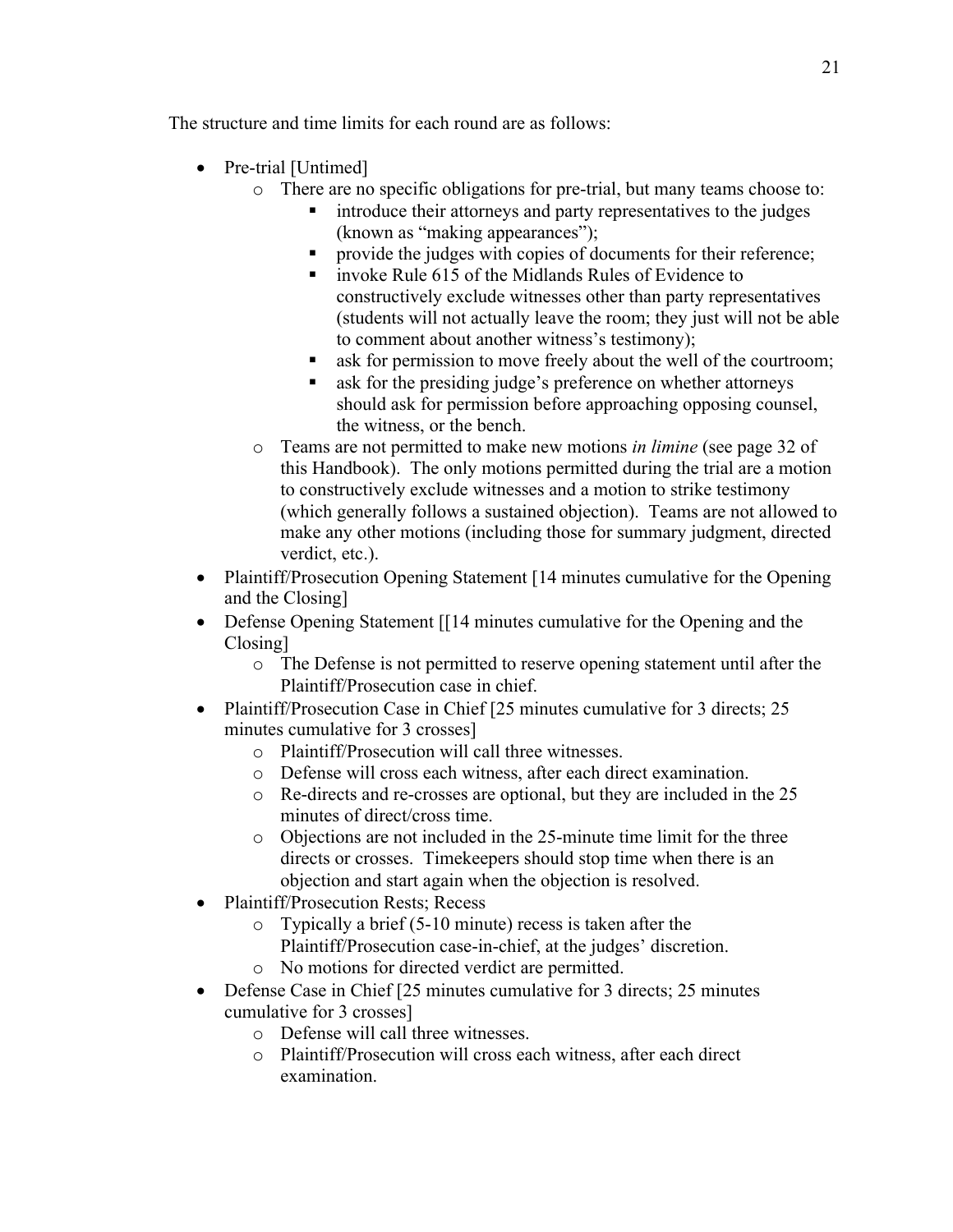- o Re-directs and re-crosses are optional, but they are included in the 25 minutes of direct/cross time.
- o Objections are not included in the 25 minute time limit for the three directs or crosses. Timekeepers should stop time when there is an objection and start again when the objection is resolved.
- Defense Rests; Recess
	- o Typically a brief (5-10 minute) recess is taken after the Defense case-inchief, at the judges' discretion. This recess may be eliminated if the round is close to the 3-hour limit.
	- o No motions for directed verdict are permitted.
	- o No rebuttal witnesses are permitted.
- Plaintiff/Prosecution Closing Argument [14 minutes cumulative for the Opening and the Closing, including rebuttal]
- Defense Closing Argument [14 minutes cumulative for the Opening and the Closing]
- Plaintiff/Prosecution Rebuttal [Up to 5 minutes]
	- o The Plaintiff/Prosecution is permitted a rebuttal, as long as time remains. 14 minutes total are allotted for the opening and closing, including rebuttal. The closer is responsible for leaving sufficient time (up to 5 minutes) for rebuttal.

During the round, from the time the judges enter the room to the time the blue ballots leave the room, members of the team may communicate only with each other, the opposing team, the judges, and tournament officials. Team members are not permitted to speak to coaches, family members, or spectators during the round. All communication is prohibited, *including during recesses*.

All student competitors' cell phones, computers, and other wireless communication devices must be *powered off* during the round. Again, this means that timekeepers are not permitted to use cell phones to keep time. (See: AMTA rule 7.1)

Each team is required to have a placard identifying it as the Plaintiff/Prosecution or the Defense. Three-sided wedges are available for purchase from the AMTA store, or teams may have their own placards made. (To order a placard through the AMTA store, see: http://www.collegemocktrial.org/amta-store/tournament-supplies/.)

Rounds at AMTA-sanctioned tournaments are open to the public. You are permitted to have spectators present in your round or in other rounds. You should make sure that any friends or family members watching your round know that they are not allowed to speak to you during the round, including during the breaks. Watching another team's round is also permitted. Videotaping of rounds is allowed by either team in the round without the permission of the opposing team. (See: AMTA rules 4.26-4.28)

If you believe that any rules have been violated during your round, bring them to the attention of the AMTA Representatives at the first opportunity. Usually, this means you should go to the tabulation room (where the AMTA Representatives reside) during the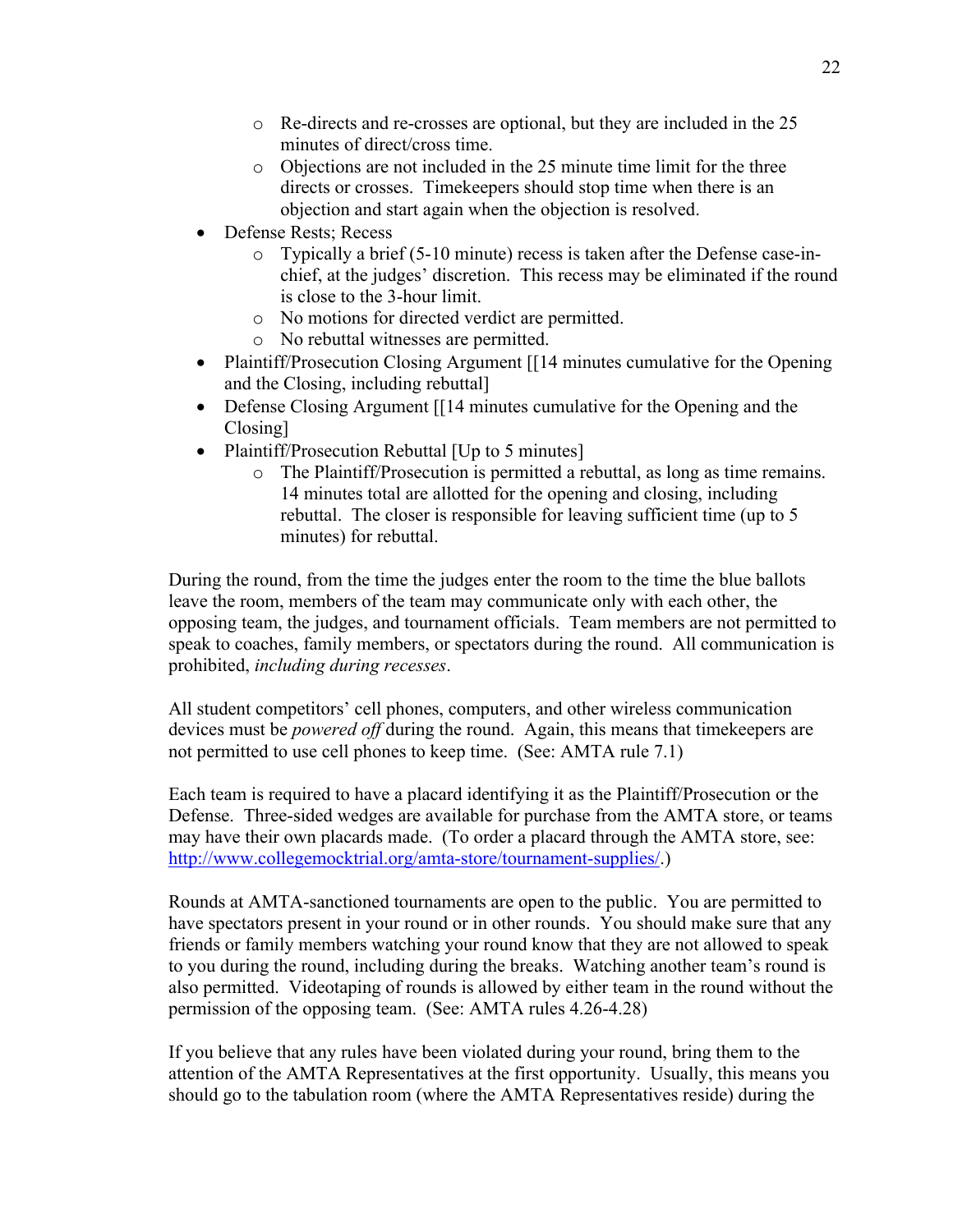next recess in the trial. Issues not brought to the attention of the AMTA Representatives at the first opportunity may be deemed waived. If necessary, you may request that the AMTA Representatives intervene in the trial to address the issue. Typically, interventions may be requested only by members of the teams in the round. (Generally, coaches may not request interventions.) Evidentiary issues are solely within the province of the judges and should not be brought to the AMTA Representatives.

AMTA provides closed-universe case problems. Teams are not permitted to cite outside authority, such as case law not provided in the case packet. Additionally, witnesses are not permitted to contradict their affidavits or to invent material facts not included in or reasonably inferred from their affidavits or other case materials with which they are familiar. Witnesses are permitted to invent background information about themselves to develop their characters, as long as it is not material to the case. On cross examination, witnesses are permitted to invent facts if they are asked questions not answered in their affidavits, as long as their answers are responsive and not contradicted by anything in their affidavits.

Improper invention of fact is considered cheating. During trial, the only remedy for improper invention is impeachment. AMTA Representatives will not intervene in a trial or impose tournament penalties because of invention. If you believe that a team has engaged in egregious invention of fact, you may report them to AMTA for posttournament review in accordance with Rule 8.9(6).

*After the Round*: Following the end of the trial, the judges have to complete their blue scoring ballots, and those ballots need to be taken to the tabulation room. The judges may ask the teams to leave the room while they complete the ballots. Once the blue ballots are completed, one representative from each team shall take those ballots to the tabulation room. Typically, this is done by the timekeepers. (Representatives are not permitted to look at the ballots at this time.) Team representatives should wait at the tabulation room until they are told that the ballots are fully completed, because if any scores are missing or illegible, they will have to take the ballots back to the room.

Usually, judges give some oral comments at the conclusion of the round, after the blue scoring ballots have been turned in. The judges are permitted to keep the white and yellow comment sheets of their ballots in order to give comments to the teams. After their comments, the white and yellow sheets must also be taken to the tabulation room. Although it is permitted by some Invitationals, at sanctioned tournaments, teams are not permitted to take their ballots, including the comment sheets, at the conclusion of the round.

*The Tabulation Room*: The tabulation room ("tab room") is where ballots are added and pairings are done for the next round. It is also where you are most likely to find an AMTA Representative to address any problems that arise during your round.

At sanctioned tournaments, the tab room is typically open at all times except after the fourth round. Each team is permitted to have one member in the tab room, who can look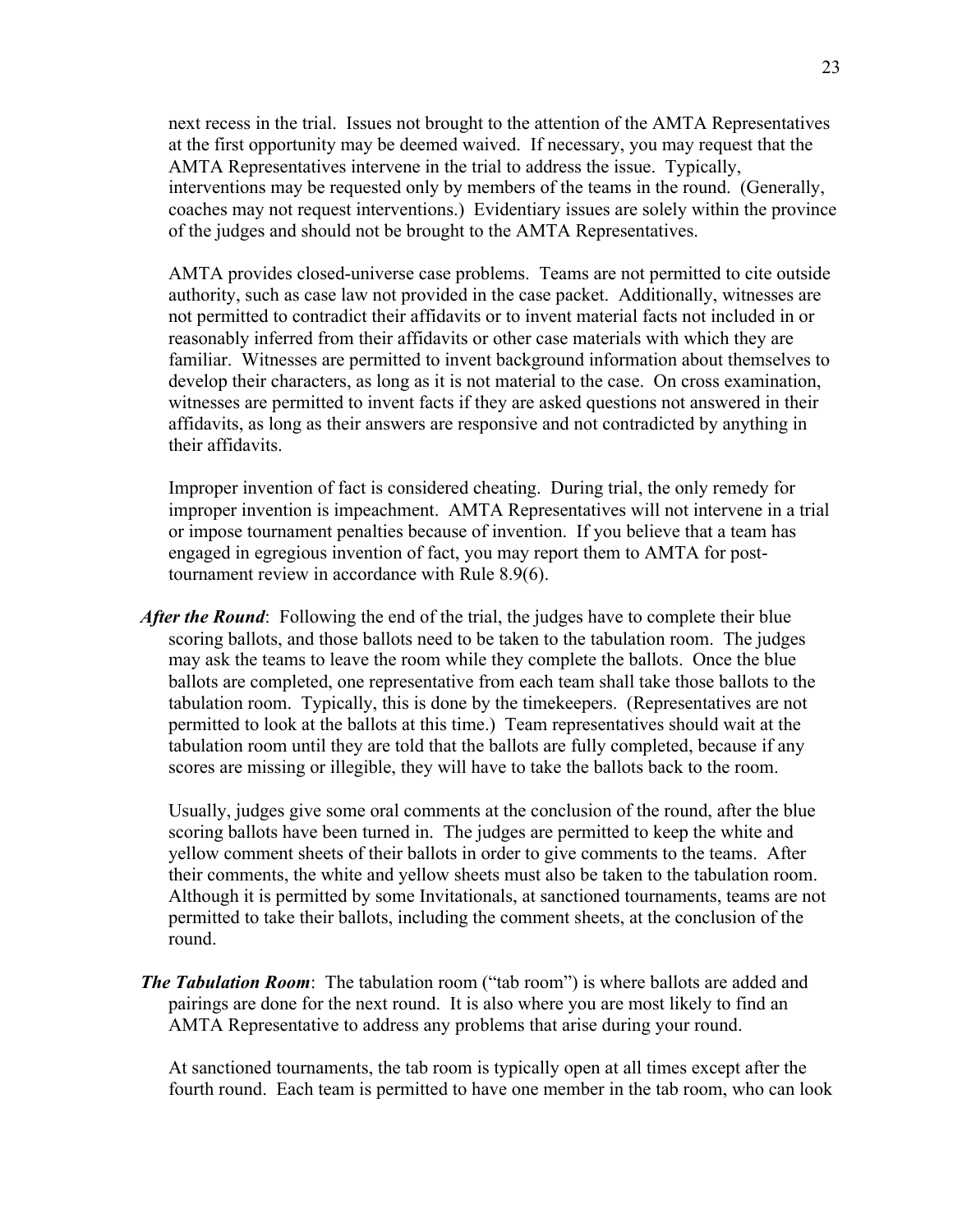at her or his team's ballots for completed rounds and observe the pairings for the next round. (Teams may not look at comment sheets for other teams.) The ballots must remain in the tab room. You will receive your ballots at the conclusion of the awards ceremony.

There is a 30-minute review period following each round, meaning that one representative from your team should come to the tab room during this time to check that your ballots were added and recorded correctly. During this time, you are required to bring any tabulation errors to the attention of the AMTA Representatives. (AMTA Reps work very, very hard to avoid errors, but they still occasionally occur.) Any errors not identified during the 30-minute review period are deemed waived. Because the tab room is closed after the fourth round, the 30-minute review period for that round takes place after the awards ceremony.

Each team is scored on fourteen functions in each trial: opening statement, directs of 3 witnesses (by attorneys), crosses of 3 witnesses, each witness's performance on direct, each witness's performance on cross, and closing argument. Each function is scored on a 1-10 scale, with 10 being best, for a maximum of 140 points. The team that receives the most points out of 140 wins the ballot. The result of a ballot is recorded by placing the point differential on the side of the ballot corresponding to the winning team. For example, if the Plaintiff/Prosecution receives a total of 130 points and the Defense team receives a total of 135 points, the tab room will write "+5" on the Defense side of the ballot. During the 30-minute review period, it is important to make sure that the differential is written on the correct side, as this is one of the most common errors made.

Each ballot is scored separately, and a team is given a record of how many ballots it won, lost, and tied. For example, a record of 1-0-1 after the first round means that the team won one ballot and tied the other. A record of 0-2 means the team lost both ballots that round. After four rounds there are eight ballots, so 8-0 is the best possible record.

In addition to the scores for each function of the trial, each scoring judge is asked to rank the top four attorneys and the top four witnesses in the round. Those rankings are used to calculate individual awards, which are independent of team awards. A first rank is worth 5 points, a second rank is worth 4 points, a third rank is worth 3 points, and a fourth rank is worth 2 points. A student's ranks on the four ballots on each side of the case are added together for a maximum of 20 points on a side. The students with the most points out of 20 are given outstanding attorney and witness awards.

After all of the ballots have been added, the AMTA Representatives will conduct the pairings for the next round. First round pairings are decided by random draw. Following the first round, all pairings are conducted according to strict rules; no discretion is allowed. The second and third rounds are power-paired, meaning that the teams with the best records are likely to face each other, and the teams with the worst records are likely to face each other. At Regionals and ORCS, the fourth round is paired in a bracket system such that teams in contention for bids to the next level of competition are paired against other teams in contention for bids, and teams that are not in contention or are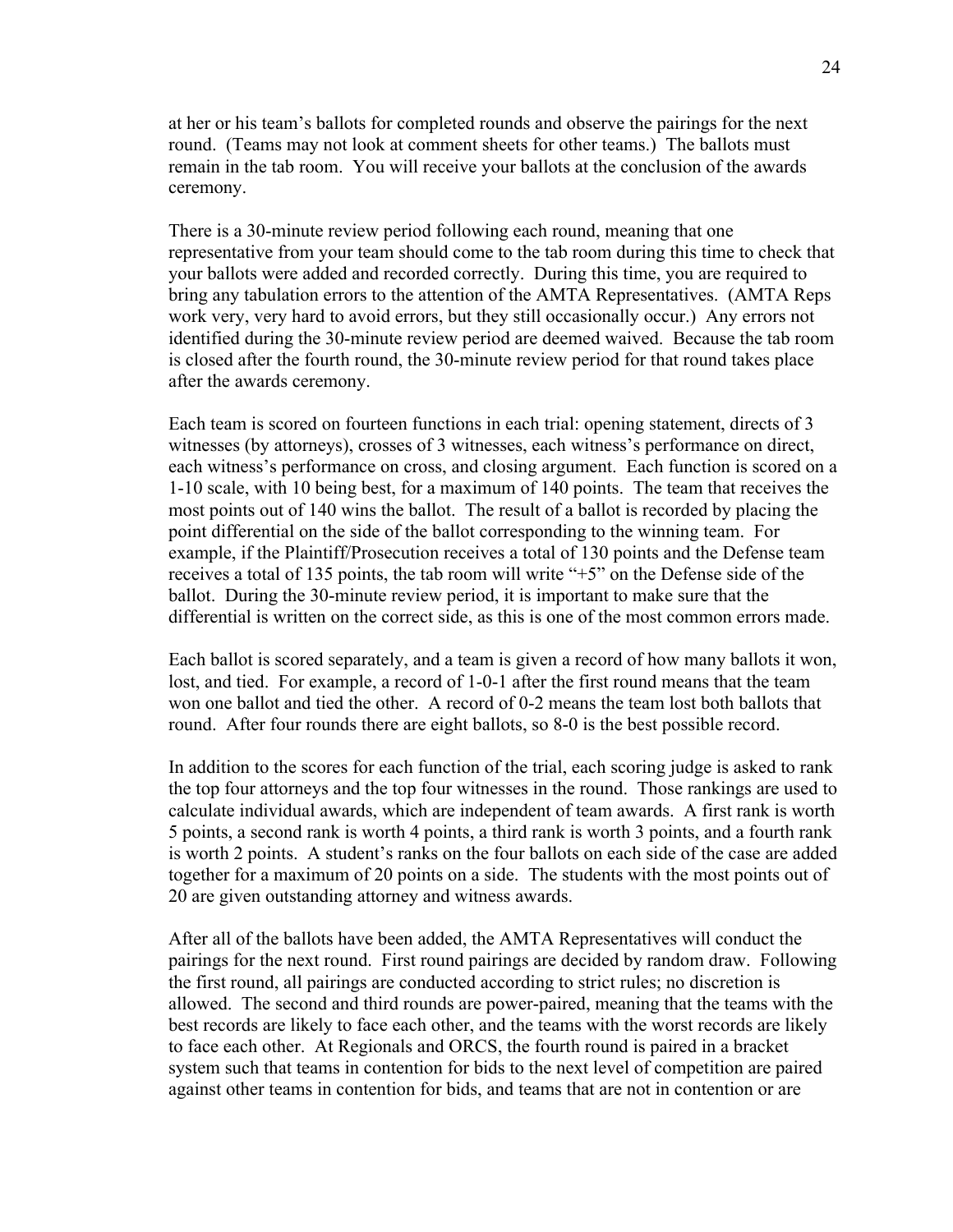already guaranteed to receive bids face other teams that are not in contention or are already guaranteed to receive bids. A complete explanation of pairing procedures can be found in the AMTA Tabulation Manual:

http://www.collegemocktrial.org/resources/rules-and-forms/

*Awards Ceremony*: Once all of the ballots for the fourth round have been tabulated and any tiebreakers have been determined, the awards ceremony will take place. In addition to the team trophies, individual awards are given to the top attorneys and witnesses. The Spirit of AMTA award is also given to the team with the highest rating of civility and fair play as determined by the other teams at the tournament. (Teams sometimes feel they should skip the awards ceremony if they know they will not be receiving a team trophy; however, teams should keep in mind that they remain eligible for the other awards.) At Regionals, details about reserving ORCs bids and other information will be related.

At the conclusion of the awards ceremony, teams may collect their ballots. Teams must turn in their completed tournament evaluations in order to receive their ballots. The final 30-minute review period will also take place after the awards ceremony. This is your opportunity to raise any concerns regarding your ballots from the fourth round or the calculation of tiebreakers.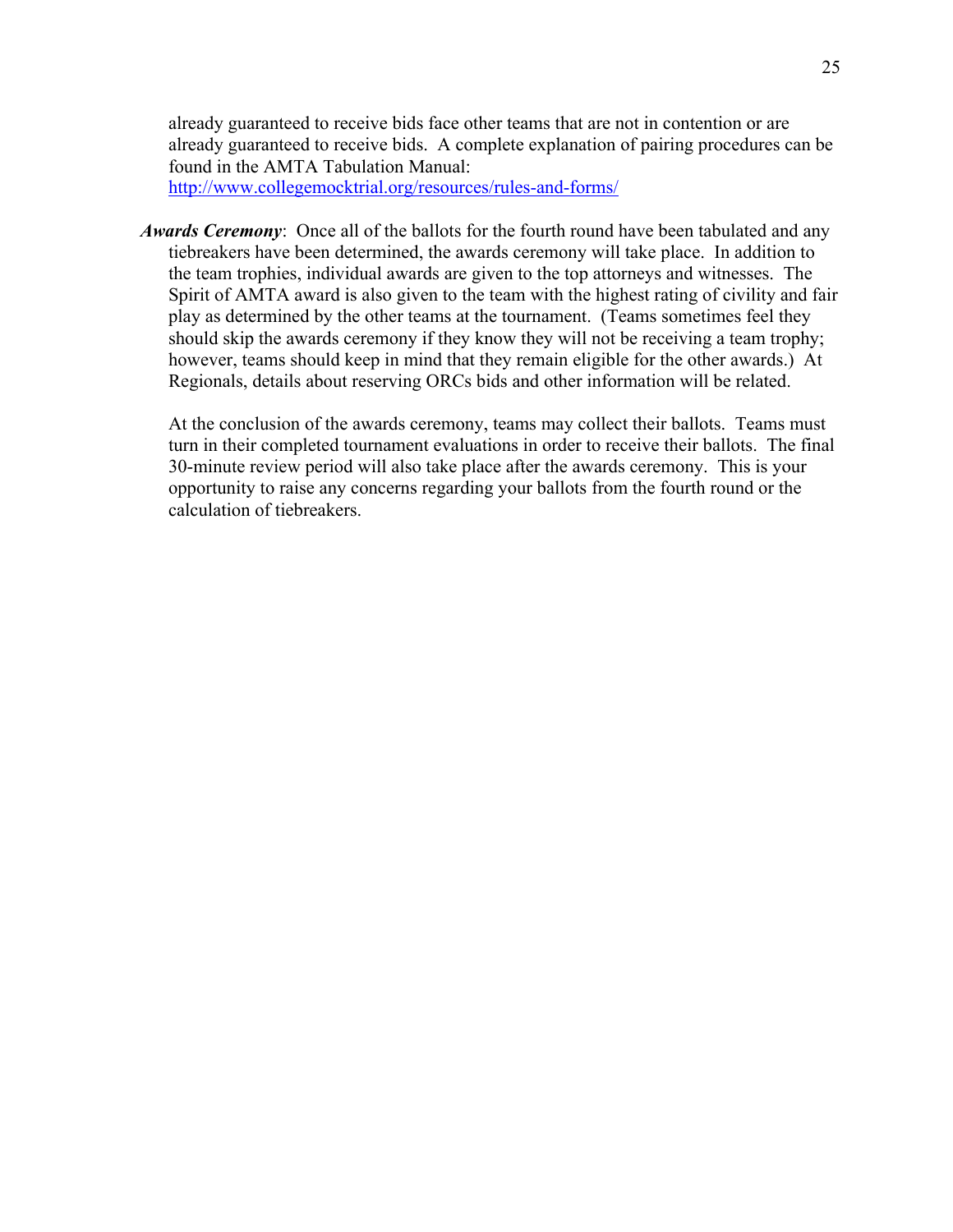## **Chapter 3: Practicing for Competition**

#### **A. Accessing the Case Material**

After you register with AMTA, you will be able to access the year's case on the AMTA website: http://www.collegemocktrial.org/resources/case-materials/. AMTA alternates between civil and criminal cases each year. In this chapter, we describe helpful ways to begin analyzing the case.

Each school is provided with a username and password, and the official contact person for each school can log in to the case access page, download the case materials, and provide them to competitors at the school. Case access is only granted after teams have registered with AMTA for the season, and it is a sanctionable offense to provide case access to programs that have not yet registered. (See: AMTA rules 2.11-2.12)

Throughout the year (typically mid-September and early December but also at other times as circumstances dictate), AMTA will release changes to the case aimed at clarifying it and ensuring that it works fairly in competition. At the close of Regional competition in February, AMTA oftentimes releases substantial changes to the case in preparation for ORCS. Finally, at the close of ORCS in March, AMTA usually releases another set of substantial changes to the case (or introduces an entirely new case) for use at the National Championship Tournament. All of these changes are released on the AMTA website, so programs should regularly check the website to ensure that they are using the most updated version of case materials.

AMTA typically marks each document with a "Last Updated" signifier so teams can be sure that they are using the most updated version of documents in competition. The "Last Updated" signifiers cannot be used in trial for substantive purposes (e.g. in an affidavit to suggest that a witness has changed his or her story).

#### **B. Parts of the Case**

- *Case and Witness Summary*: This is usually found at the beginning of the case. From the summary, you can typically learn which witnesses are available, what evidence may be used, and what other information or exhibits exist. This sheet is a great reference; however, it is not to be used in an actual trial.
- *Special Instructions*: These are rules set by the case authors that govern how the case is used in competition. Usually, Special Instructions dictate the order of witness selection (and availability), provide guidelines that help direct the course of the trial, and provide guidance as to how witnesses and evidence may be used during trial. Special Instructions supplement the rules of competition found in the AMTA Rulebook and the evidentiary rules found in the Midlands Rules of Evidence. Together, these three documents govern trial procedure in the state of Midlands.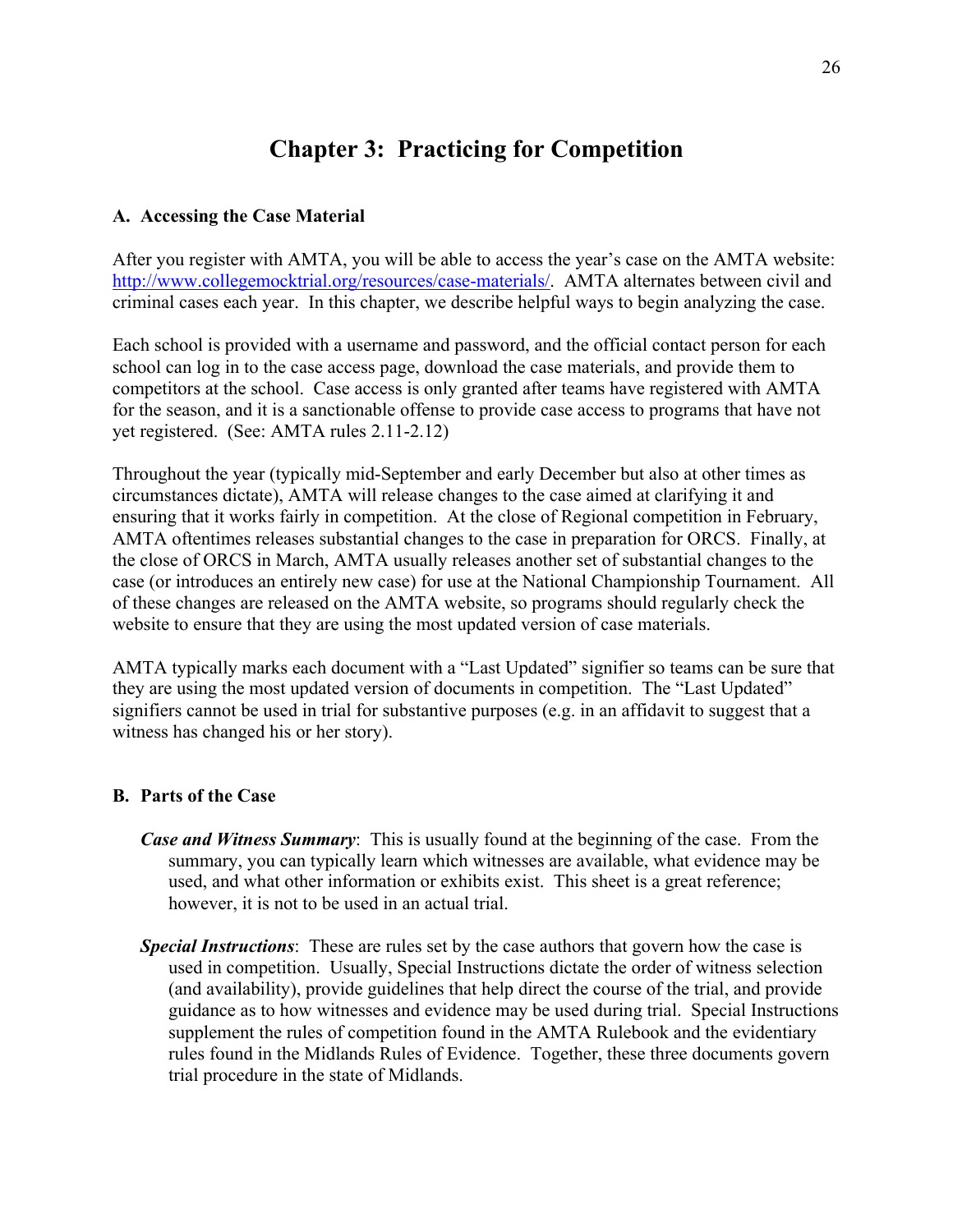- *Indictment/Charge/Complaint/Answer*: Depending on whether it's a civil or criminal case, there will be an indictment/charge (criminal) or a complaint and an answer (civil). These documents provide the roadmap for the trial, outlining both the legal claim and, in legal terms, what must be done to win the case.
- *Penal Code/Statutes/Case Law*: A case generally has one or more documents that set forth the applicable law. Excerpts of relevant statutes (from the Midlands Penal Code) are generally provided. In addition, a document outlining "applicable case law" in the form of paragraph-length cases also summarizes governing law. These are fictional cases that explain the relevant statutes and other legal principles that may apply in trial.
- *Special Court Orders*: Cases often contain special orders addressing motions that have been made prior to your team's involvement with the case. Often, these are motions to suppress evidence and/or testimony. These documents are often tendered to the judge during the pretrial conference.
- *Stipulations*: These are facts agreed to by both parties. Neither party should argue against the truth of a stipulated fact. Teams may highlight favorable stipulations to the jury to make sure they are "on the record."
- *Exhibits*: These are documents (lab reports, e-mails, text messages, photographs, etc.) that will help you prove your case. As you go over these documents, start thinking about how such evidence might be helpful to you. Look for names, dates, and times (who made these documents? when were they made? how much time passed between documents?). For example, if a piece of evidence is a series of text messages, examine who the individuals in the conversation are, how long the whole conversation took, and how much time passed between each text message (were they sent immediately following each other? was there a lull in the conversation? for how long?).

Just because a piece of evidence is included in the case packet does not mean that it is automatically admissible at trial. Like in a real case, attorneys must lay a foundation for the evidence and answer any possible objections. (See Chapter 4c of this Handbook.)

- *Witness Affidavits/Depositions*: A witness's affidavit, deposition, and/or expert report provides the set of facts that a student playing a witness is responsible for knowing; some witnesses may also be responsible for knowing other documents in the case. Affidavits are sworn statements written by witnesses. Depositions are transcripts of attorney examinations of witnesses. These documents tell witnesses' stories (what do they know? where were they? what did they see? what did they hear?). Affidavits provide helpful information for all aspects of the trial. Also remember to pay attention to what you would expect to know that is "missing."
- *Expert Reports*: Expert reports are reports containing opinions of expert witnesses. Expert reports sometimes supplement affidavits and, in other cases, are included as the sole basis for an expert's testimony. If you plan to call an expert witness, you should treat the expert report much like sworn testimony.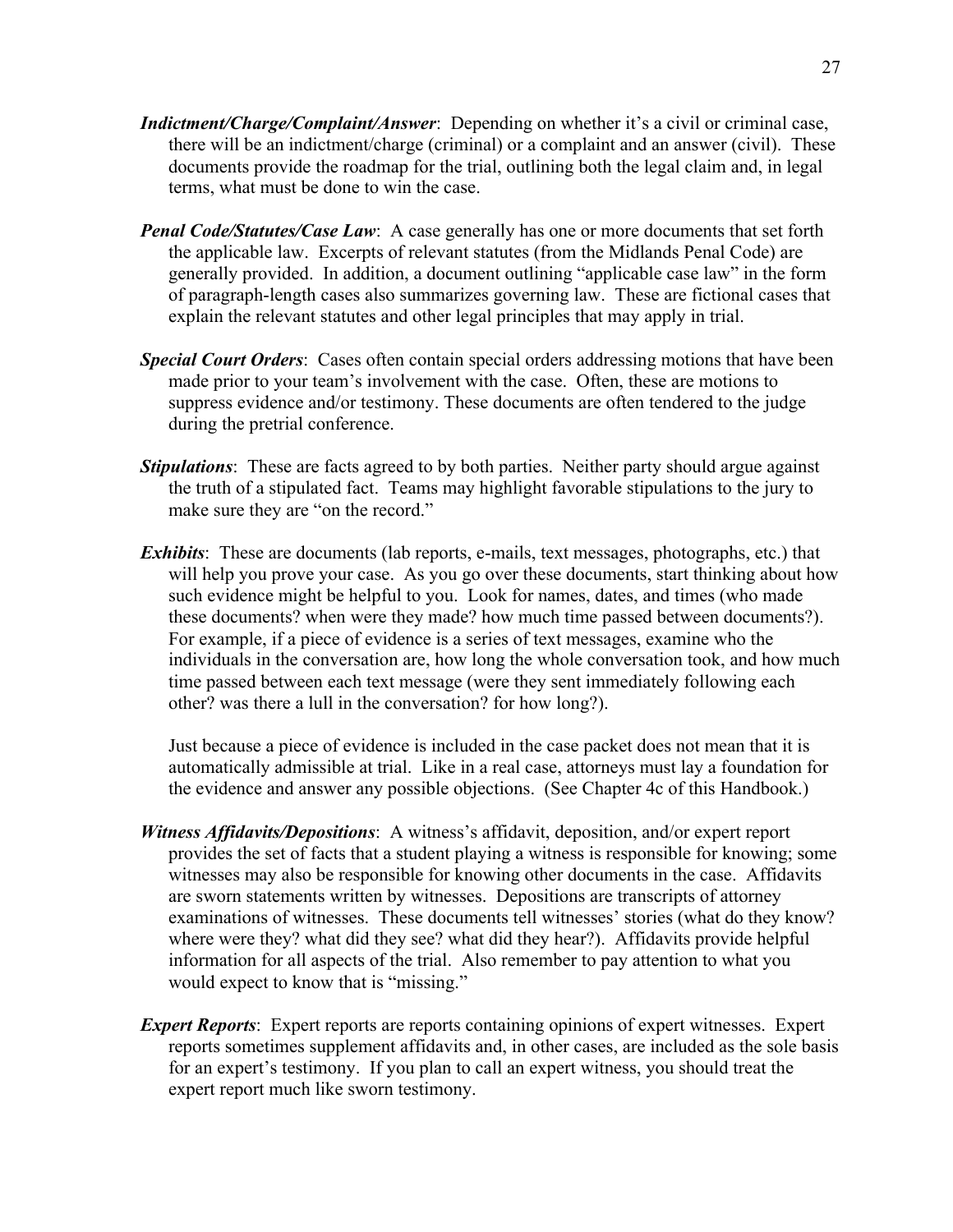#### **C. Reading the Case**

Reading the case cover to cover can be daunting. Different things work for different people, but here is a suggested plan:

- 1. Read the case summary and list of witnesses to get a broad sense of the narrative.
- 2. Read the indictment or complaint/answer to get a general sense of what the Prosecution needs to prove in order to win its case.
- 3. Look at the name of the case (e.g. *State v. Perry*) and find the affidavit(s) or deposition(s) of the individuals named in the case (the Defendant in a criminal case; the Defendant and the Plaintiff in a civil case). Read these statements to get a sense of the case.
- 4. Read through the other witnesses' affidavits and the exhibits in tandem, reading the exhibit(s) mentioned by each witness as you read his or her affidavit. Try to figure out what each witness adds to the case. Take notes and pay special attention to inconsistencies. Where do the witnesses disagree? Are there statements that put a witness's credibility in doubt? One technique that is helpful for many competitors is to make a T-Chart, with one column indicating the Plaintiff/Prosecution and the other column indicating the Defense. In each column, list the facts in the affidavit that are helpful to that side of the case along with the line number on which that fact is found (for easy reference).
- 5. Read the case law, thinking about how the facts (as you've just read) apply to the law (as explained by the cases).
- 6. Refer back to the affidavits with the law in mind, making a list of the most helpful facts for each element of the claim. You'll want to assemble a list of facts that support (and rebut) each element.
- 7. Read the special instructions, stipulations, and orders, making note of any restrictions regarding how the evidence and testimony you have read may be used in trial or how other pieces of evidence and/or testimony are automatically admissible.

Here are some things to remember as you read the case for the first time:

- Your first impressions are really important. Your first time reading the case is the only time that you'll have the chance to approach the case like the judges will—fresh and with no ideas about who the characters are and what happened. Pay really close attention to what you feel when you're reading the case. What's confusing? Whatever is confusing you might be exactly what is going to confuse the judges.
- No witness or document in the case is unimportant, but not all witnesses or documents are equally important. Try to figure out why certain witnesses and documents are important and focus your efforts on deciphering them. Read expert witness reports extra carefully.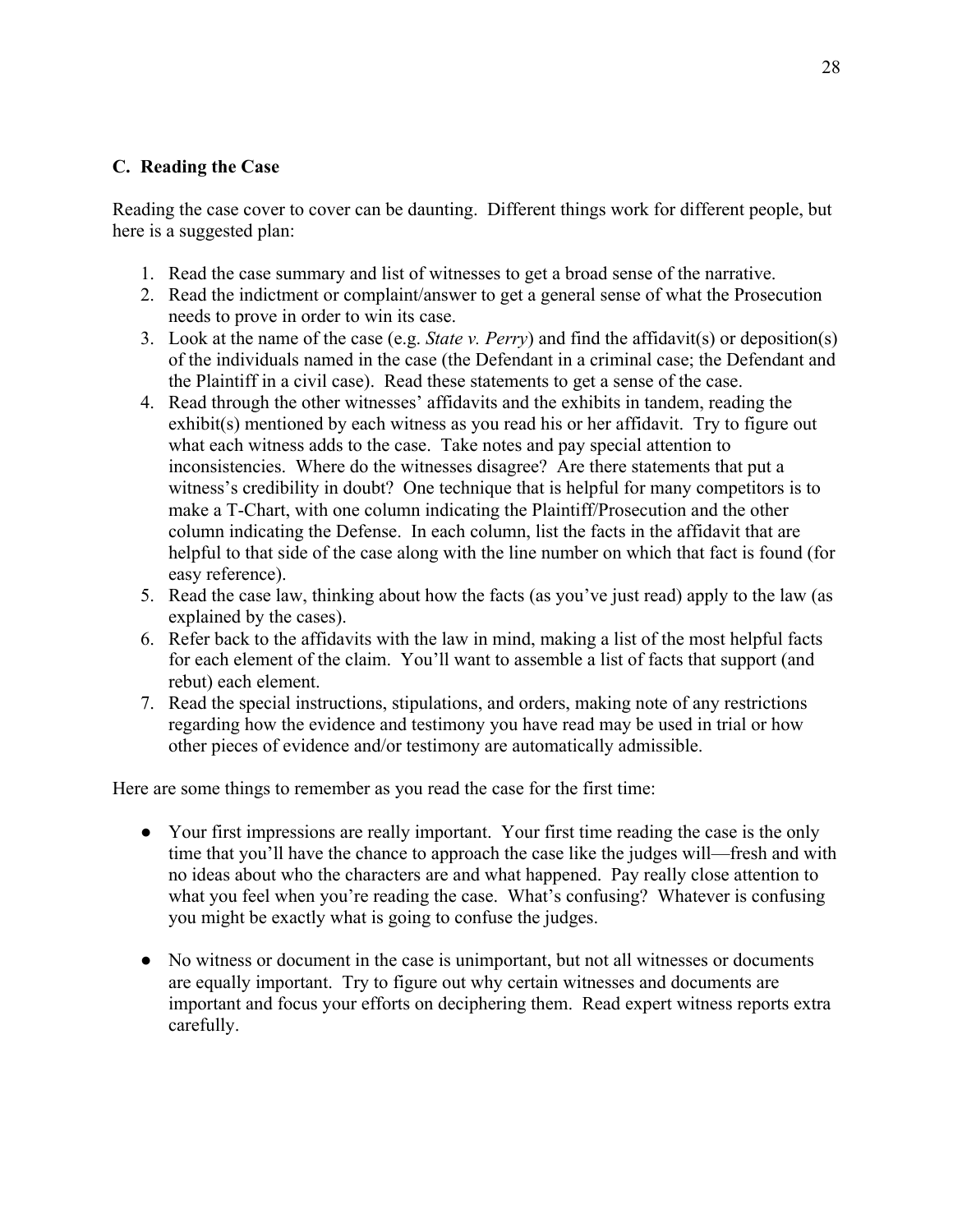- Dates and times matter (and witnesses often disagree about them). It is very helpful to make a list of dates and times so you can easily understand the flow of events and to determine if any inconsistencies exist.
- **Developing a Theory and Theme**: Your case theory and theme determine the story that your side tells as a team. A case theory is a summary of how the facts support your side. Everything else your team does should depend upon the theory you choose.

Mock trial is about being a compelling storyteller. An attorney's challenge is to present her or his case in a way that judges will understand, remember, and believe. A good attorney takes complicated sets of facts and presents them in a simple, coherent, memorable way. A good witness relays the facts into a fully-realized narrative. Judges may struggle to remember all of the facts and details. They may forget how all of the evidence fits together. It is the job of your attorneys and witnesses to weave the case facts into a storyline that is both easy to follow and compelling.

As an example, let's look at the fictional case of *State v. Perry*: a child named Bailey Reynolds was kidnapped against her will, and a family friend named Tyler Perry was arrested and tried for the crime. We will use this example in many places in the Handbook. Here is a viable Prosecution theory for that case:

"Tyler Perry kidnapped Bailey Reynolds because he needed money for his wife's operation. So on October 22, he invited Bailey's parents to his house for dinner, snuck out under the pretense of buying a bottle of wine, and crept into the Reynolds home. He used a drug called chloroandromine to knock Bailey unconscious, dropped a ransom note in her room, and drove Bailey to a motel as he waited to collect his ransom money."

Notice how this theory answers many of the "newspaper questions." Who did it? Tyler Perry. What did he do? He kidnapped Bailey Reynolds. When? On October 22, the night he invited Bailey's parents, Mr. and Mrs. Reynolds, to his house. Where? He took Bailey from her home and dropped her at a motel. Why? Because he needed the money for his wife's operation. How did he do it? With an incapacitating drug called chloroandromine. Ideally, a theory describes the events and circumstances more concisely than the above example. Here is a tighter case theory:

"Tyler Perry kidnapped Bailey Reynolds by using a dangerous, incapacitating drug. He needed money for his wife's operation, so he kidnapped his best friend's oldest daughter and held her for ransom."

In many cases, you will be able to select between multiple theories. For example, in *State v. Perry*, the Defense had the choice between many theories, including the following two examples:

• On October 22, Peyton Bralow was charged with babysitting Bailey Reynolds and her siblings. Bralow was the only adult in the house that night. And Bralow, a 19-year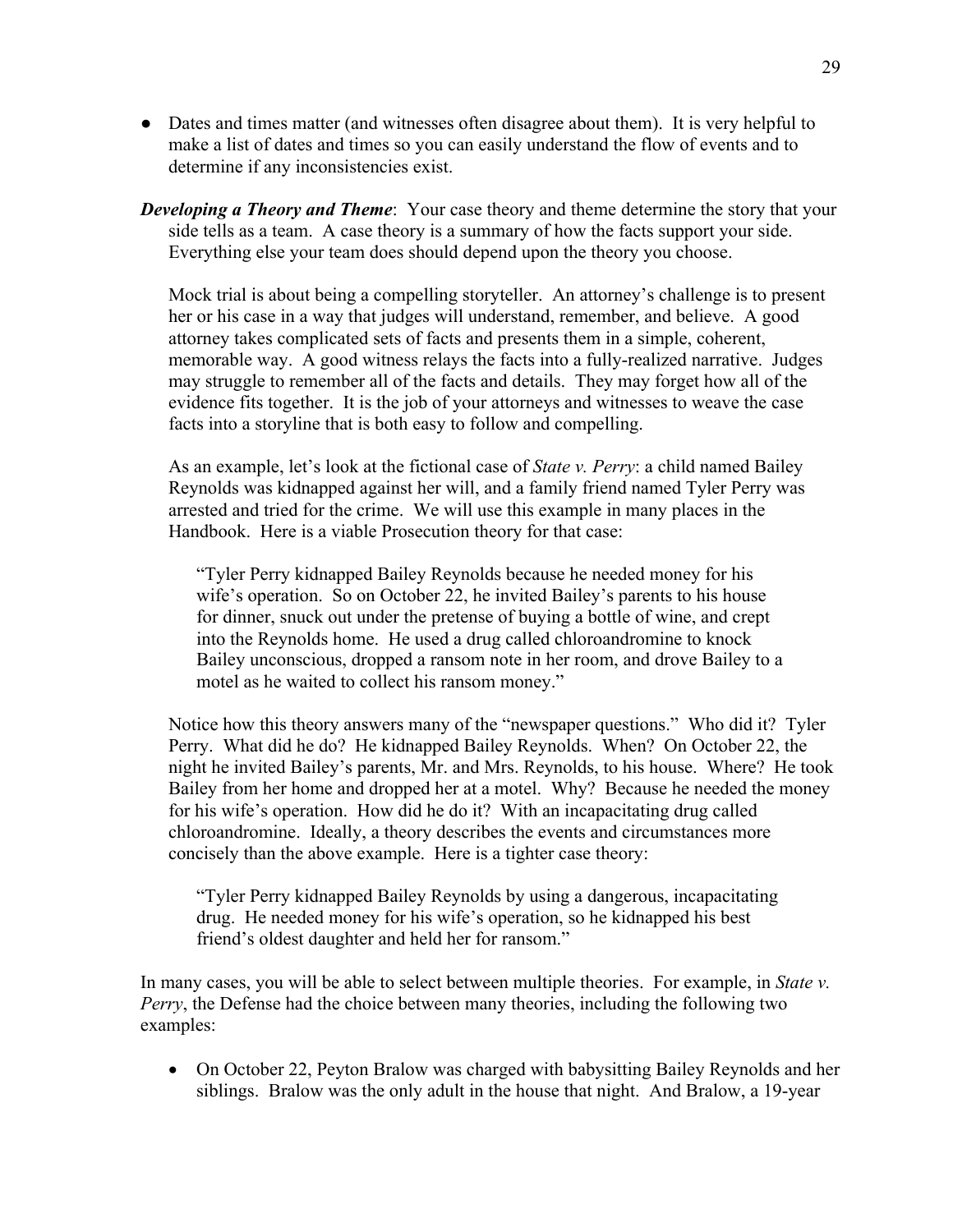old college student, owed a \$20,000 fine. After Bralow put Bailey's siblings to bed, Bralow kidnapped Bailey and stashed her at the Hampton Hotel where Bralow worked as a maid.

• Tyler Perry could not have committed the crime because Perry did not have the time. Perry left Perry's home at 9:15 p.m. to drive to Freeport's Fine Liquors, over 20 minutes away. Liquor store owner Frankie Gustavo saw Perry arrive at the store at 9:45 and remain until 10 p.m. Perry then drove back to the dinner—another 20 minutes. Perry arrived back at approximately 10:20 p.m. In the little over an hour Perry was away from home, Perry barely had enough time to get to Freeport's Fine Liquors and back. Perry could not possibly have also detoured to the Reynolds home, crept in without the babysitter noticing, carried Bailey to the car, taken her to the Hampton Hotel, slipped her into a room (again without anyone noticing), and left.

On the Defense side of the case—especially in a criminal case—Defendants often have the ability to build a theory around multiple "holes" in the other side's case. For example, a Defendant could present both the alternative suspect and alibi/impossibility theories above. In addition, the Defendant could cast aspersions on the police investigation. The key is to try to tie the pieces of your theory together in a coherent way so that the jury is not confused.

Once you have your theory, you can decide on your theme. A theme is simply a word, phrase, image, or concept that encapsulates your side of the case. It should be simple, clear, and powerful. It should support your theory of the case, and it should be something you can repeat over and over (both easily and without starting to sound silly). Your theme should be woven throughout opening statements, closing arguments, direct examinations and cross examinations to remind the judges about your theory of the case. It is, in effect, the rhetorical trick that brings your presentation together.

Themes on the Prosecution or Plaintiff side often focus on the Defendant's motivation or a key piece of evidence. For example, in *State v. Perry*, many teams emphasized Tyler Perry's desperate need for money with themes like "desperate times, desperate measures." Another theme might be "You always leave something behind," which could focus on the evidence that Tyler Perry left behind, such as the chemical found in his car that was confirmed to have been used to incapacitate Bailey Reynolds.

Defense themes generally highlight an alternative theory of the case, suggest a lack of evidence against the Defendant, or emphasize that nothing illegal occurred. In *State v. Perry*, there was no question that Bailey Reynolds was kidnapped, but teams still had to decide whether to focus on a lack of evidence against Tyler Perry on an alternative suspect (Peyton Bralow). One successful theme based on the lack of evidence was "blinded by the need to blame," which was directed as an attack on the police's investigation and the sufficiency of the evidence. Another variation was "it doesn't add up," which applied to both the evidence and the timeline. Another team that strongly pushed the alternative suspect defense effectively used the theme, "The wrong man is on the stand."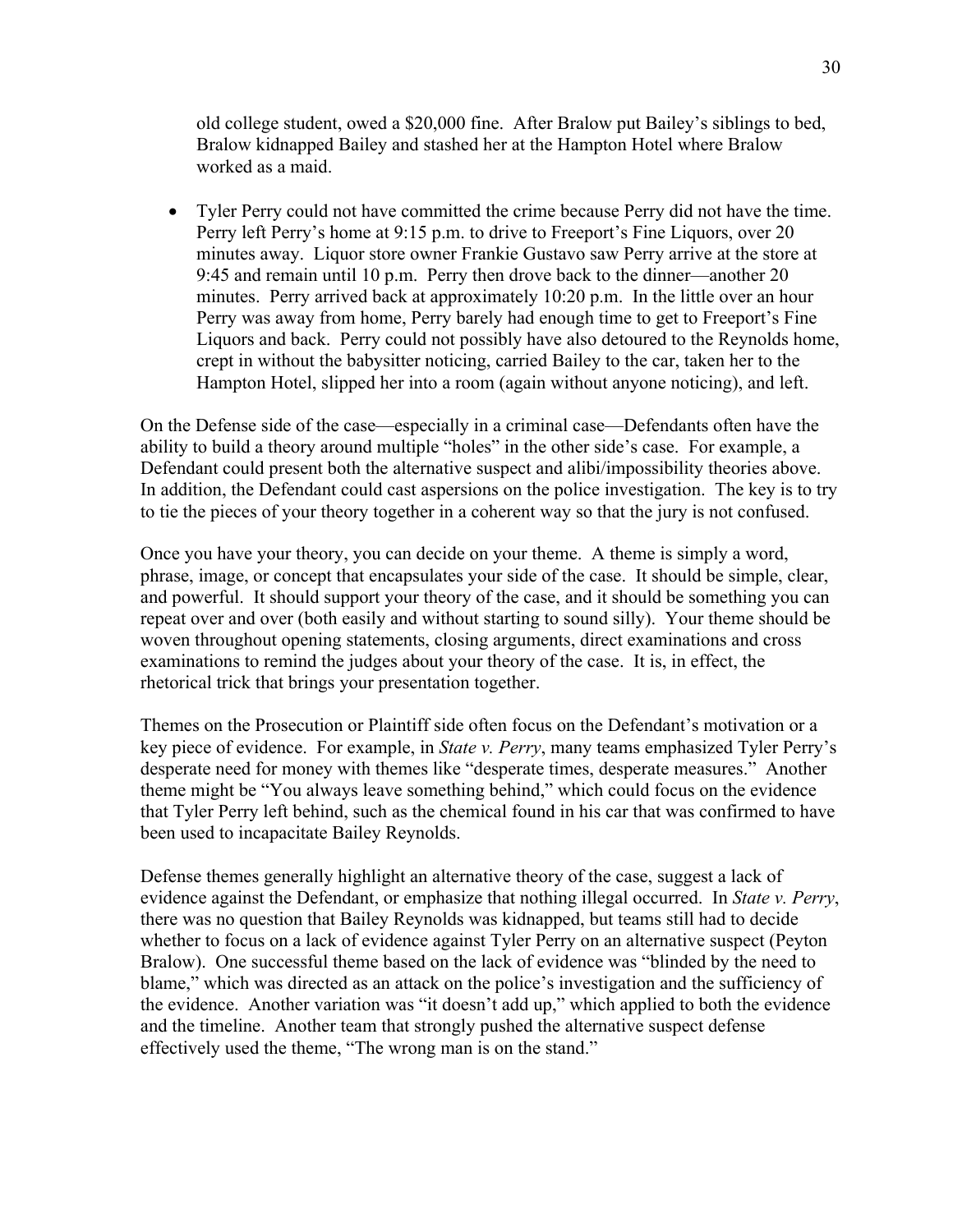#### **D. Selecting Witnesses**

After you have read the case and developed a theory and theme, the next step is to determine which witnesses provide the best opportunity to prove your theory of the case. You will have six opportunities to question witnesses during the trial: your team will call three witnesses and you will cross examine the other side's three witnesses.

Strategies differ among teams as to the best way to select witnesses for competition (and remember that you might not be able to call the witnesses you want). Some programs prefer to select the witnesses they feel will make the best legal argument, regardless of how well roles "fit" individual students, while other programs prefer to find witnesses that best fit students and engineer a case theory around those witnesses. Still other programs decide to call witnesses based on "type"—a party to the case, a character witness, and an expert witness, for example—to make each witness seem different to the judges. Each strategy has its own strengths and weaknesses; with this in mind, it is often useful to experiment with different witnesses in scrimmages or at Invitational tournaments. (See also Chapter 2c "Trial Roles.")

*Assigning Roles*: One of the most difficult tasks involved in assigning roles to students is parceling out cross examination responsibilities among student attorneys. Because teams do not know which witnesses they will need to cross examine until the captains' meeting right before the round begins, teams need to be prepared to cross examine all possible combinations of witnesses.

It would be difficult to have every attorney learn every cross examination. One popular way to solve this obstacle is for each attorney to have a "primary" witness to cross, and for all of the attorneys to know the cross examination for the remaining witnesses. Thus, if there are six possible witnesses that the Defense could call, each Prosecution attorney would know four cross examinations: their primary cross examination and the three shared cross examinations.

#### **E. Practicing**

As with any competitive activity, mock trial requires consistent practice. The structure and format of your practices will depend largely on the structure of your program. There is no "right" way to practice, and every program will find the method that works best for its goals and team composition.

A lot of practice will be time spent—either as a large group or in pairs—working through competition parts and roles. Other times, a coach or faculty member might lecture on a mock trial topic ("drafting a direct examination," for instance), and then ask students to draft examples. Some mock trial programs consist of a for-credit college course in addition to competitions. For programs that are linked to a course, practice might include faculty lectures, homework, quizzes, etc.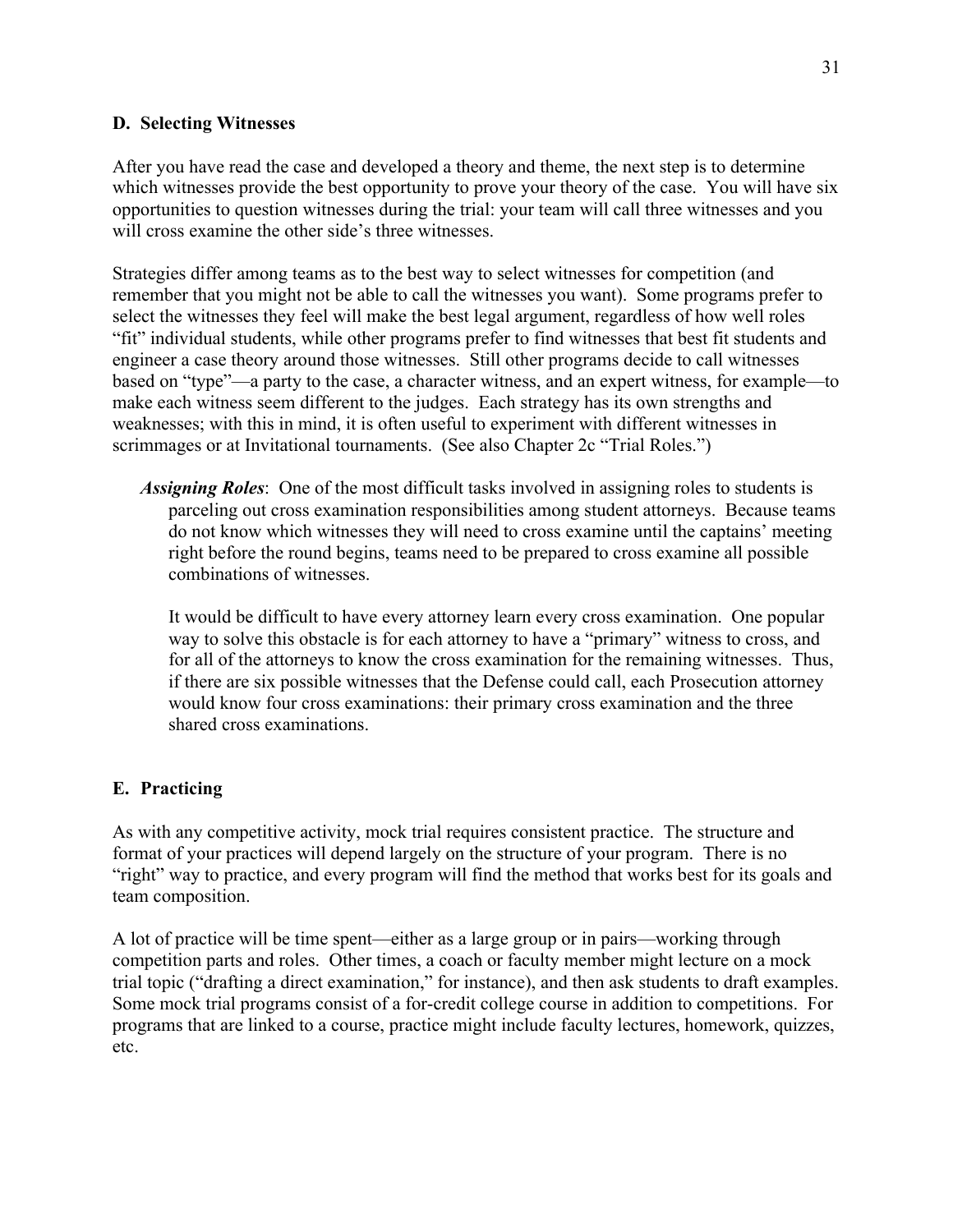You might consider inviting faculty, law students, practitioners, or mock trial alumni to attend practice and provide comments and feedback. Practice can also include guest lectures from trial attorneys, field trips to trials or competitions, scrimmages between teams, national championship video review, skills drills, or anything else that the faculty member, coach, or team finds productive.

The best practices are structured, and they give all students an opportunity to do something. Thoughtfully taking an hour or more to plan a practice goes a long way toward ensuring that students do not leave feeling as though they were not given opportunities to improve. At the beginning of the year, practice is often general and skills based. That is, practices in August and September may focus more on teaching the team about the basics of mock trial. As the year progresses, practices often become more complex, and introduce topics like objections, case law, and advanced skills. Additionally, practices later in the year may be used for practice trials (scrimmages) or for students to give their performances in front of outsiders with fresh perspectives. And, remember, sharing drafts with team members (Google Docs works well) will be very helpful for everyone.

Students should be encouraged to practice out loud and on their feet. While it is certainly necessary to spend some time drafting and writing examinations and speeches, the vast majority of a students' time should be spent talking through their performances just as they would in a competition. Mock trial is, in essence, a public speaking and advocacy competition that uses trial advocacy and the law to test student skills. Here are a number of activities that can be helpful during practices:

- Review of AMTA National Championship Videos;
- Skills lectures and workshops on mock trial basics: direct examination, cross examination, opening, closing, objections, etc.;
- Public speaking drills;
- Objection and evidence drills or games;
- Scrimmages within the program (trials between two teams from the same school);
- Review of actual competition footage (many programs record their own performances at competitions and review those performances at practice).

#### **F. Public Speaking**

The art of persuasion, essential for mock trial, requires a great skill in public speaking. With a lot of practice, you can develop skill sets suitable for any public speaking forum. Aspects of the trial depend upon good oratory, such as: storytelling, building themes, appealing to sympathy, and selecting and modulating voice tones. You should work on speaking clearly and with confidence, and you should be able to project your voice while maintaining courtroom etiquette and style at all times.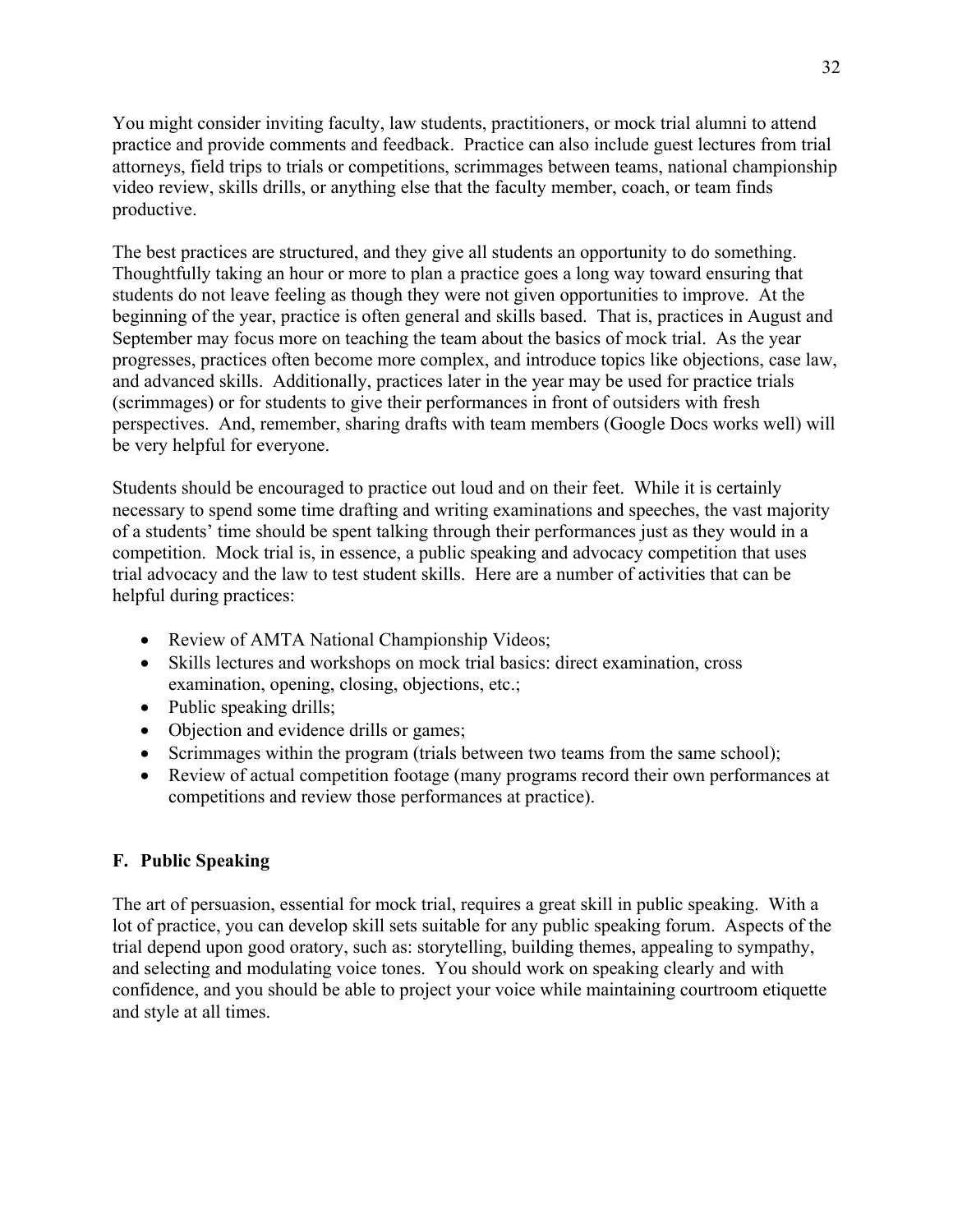#### **G. Spirit of AMTA**

Since 2000, AMTA has awarded recognition to the team that best exemplifies its ideals of civility, justice, and fair play. In recent years, that recognition has included a plaque known as the Spirit of AMTA Award. Spirit of AMTA forms are to be used to determine the winner of this award at each AMTA-sanctioned competition.

At the conclusion of the third round of an AMTA Tournament, each team is asked to evaluate the teams they faced in Rounds 1-3 on a scale of 1-10 and return the completed evaluation form at the 4th round captains' meeting. Opportunities to demonstrate civility, justice, and fair play are not limited to the encounters with the teams you competed against. The form also permits you to list any team that exhibited AMTA's ideals and, therefore, should receive additional consideration for the Spirit of AMTA award. During the awards ceremony, the AMTA Reps will identify the team with the highest overall score. To review a copy of the form go to: http://www.collegemocktrial.org/resources/rules-and-forms/.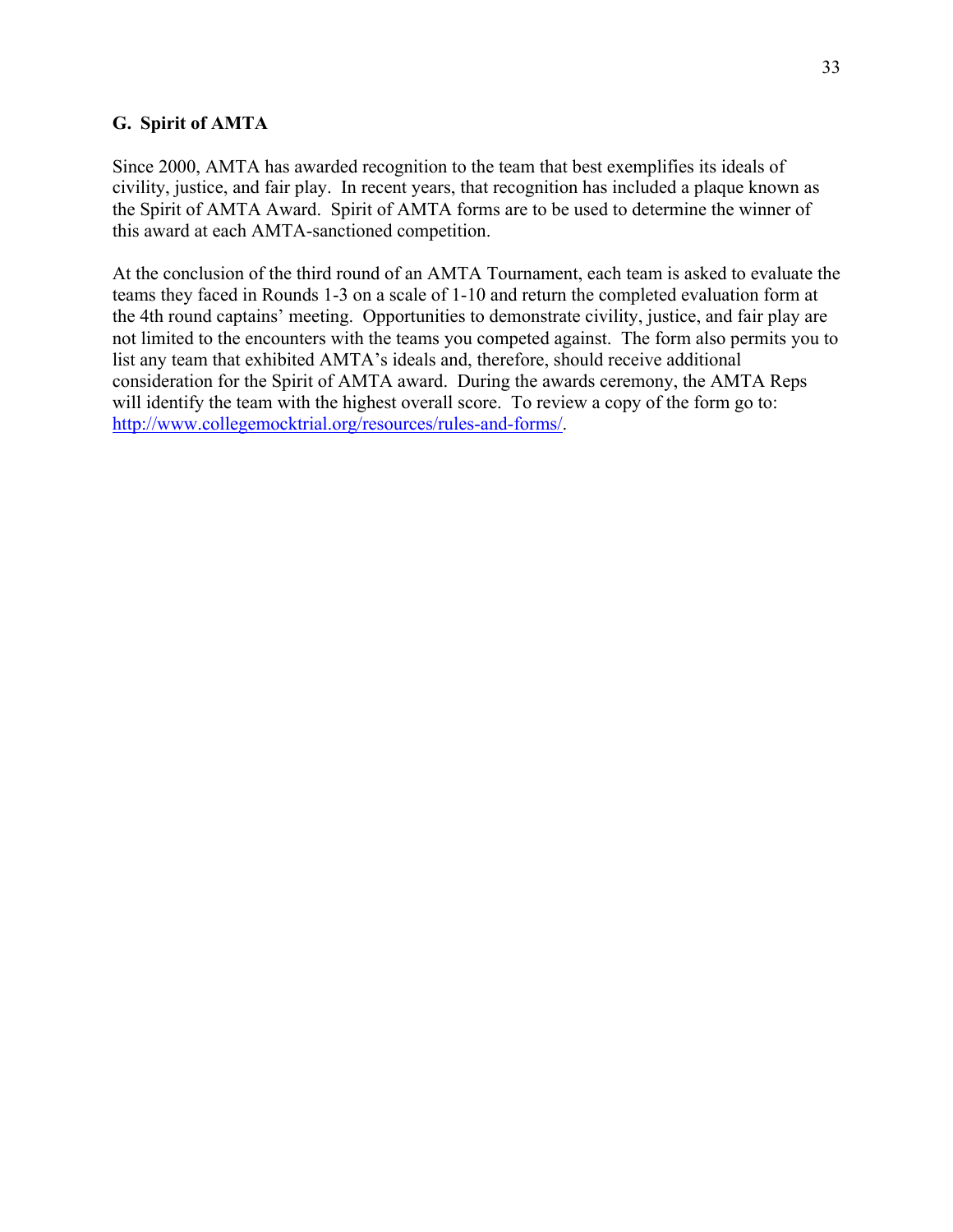## **Chapter 4: Trial Skills**

#### **A. Pretrial**

Most trials start with a number of (un-scored) "pre-trial matters" before the opening statements are delivered.

Judges typically expect participants to be prepared to start the round when they walk into the trial room. That means that, before the round starts, you will need to work with the opposing team to fill out student and character names on the scoring and commenting ballots and organize the materials you plan to use.

Once the presiding judge is prepared to begin the round, most teams will have a few pre-trial matters they wish to address with the court. These are generally confined to procedural issues and providing the judge with reference materials. For example, attorneys may introduce themselves and their client, offer to provide the judge with the relevant statutes or complaint, and ask about the judge's preferences for courtroom procedure, such as whether permission must be requested to approach opposing counsel, the witness, or the bench. Motions *in limine* (pretrial motions, without the jury present, usually to exclude or include evidence) are not permitted.

Again, none of pre-trial is scored or required, but you should not be surprised if the opposing team has a few pre-trial matters. Remember that any pre-trial matters you decide to raise will be the judges' first impressions of the round.

#### **B. Opening Statement [**14 minutes cumulative for the Opening and the Closing**]**

After pre-trial matters have concluded, the trial proceeds to opening statements. This will be the first time many judges will hear about the case (an opener's presentation might take that into account). This will also be the first opportunity to present the team's case theory to the judges (acting as the hypothetical "jury"). As competitors become immersed in the details of the case over the course of the year, things may become complicated. A simple, clear statement that provides the jury a roadmap of your team's theory, but does not overwhelm the jury with unnecessary details, is often the most successful approach. Previously, teams had 5 minutes for openings and 9 minutes for closings; a (July 2019) AMTA Board vote changed the rule to allow 14 minutes cumulative for the opening and closing. So, for example, if your opening goes  $6\frac{1}{2}$ minutes, you will only have 7 ½ minutes for closing. Or if your opening goes 3 minutes, you will have 11 minutes for closing. Teams are able to decide for themselves how best to divide that time. Effective opening statements are constructed differently, but the majority share most, if not all, of the following elements:

*Theme*: Developing a persuasive and memorable theme is covered in the previous chapter of this Handbook. Competitors typically convey their theme in the opening statement and often use it several times in the opening, but not so often that it is distracting.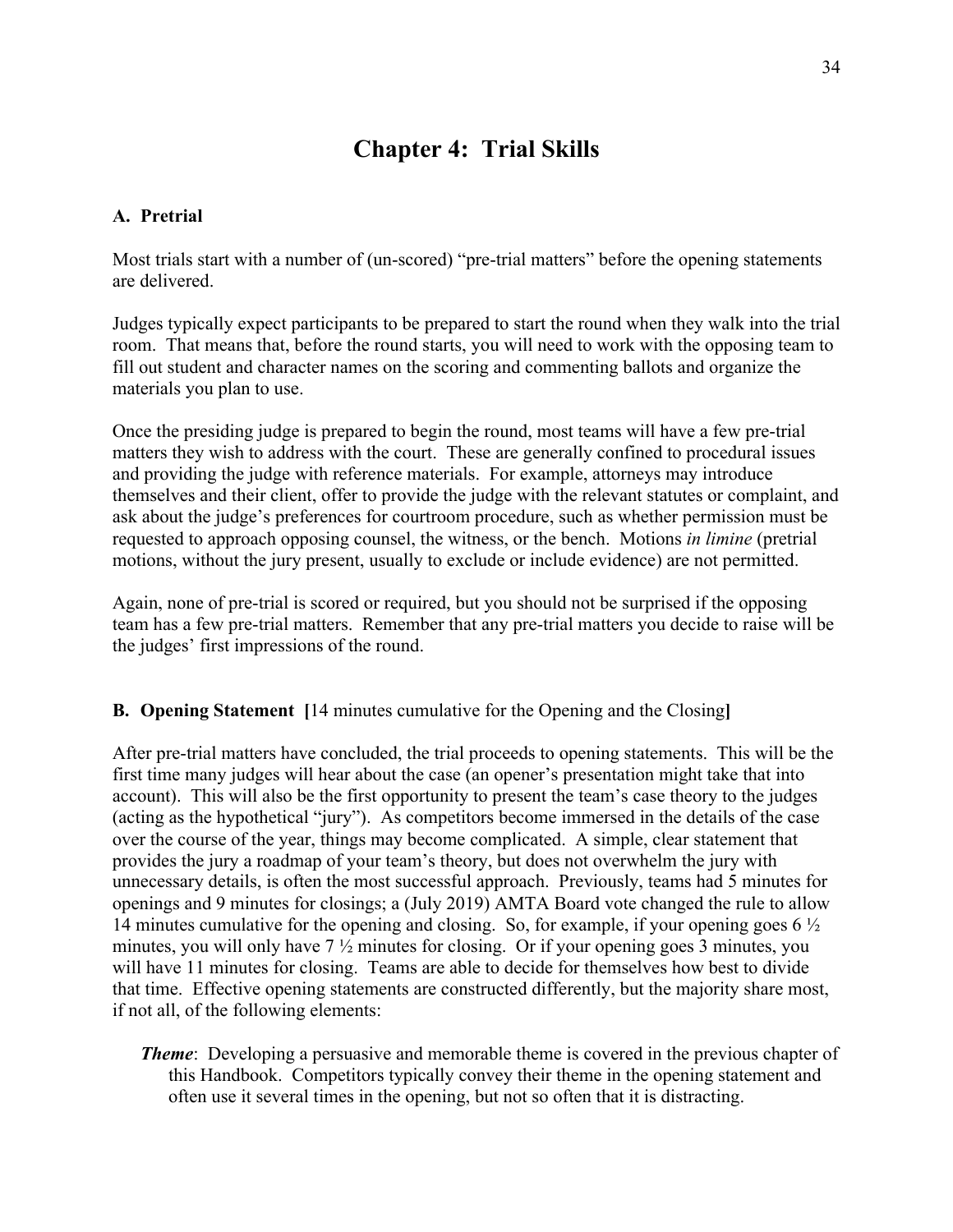- *Case Theory*: In addition to communicating the theme, most successful teams will clearly present their theory of the case in their opening statement. Trying to break down that theory into simple, easily understandable pieces will help the jury absorb the purpose of your direct and cross examinations later in the trial.
- *Narrative of Events*: Opening statements are often the only time to present a complete narrative of events before the closing argument. As a result, teams often use the opening statement to highlight the key facts of the case in a narrative form. In some cases, such as a "whodunit," the narrative of events and the case theory are the same.
- *Introduction of Expected Testimony and Evidence*: Opening statements generally forecast the testimony and evidence that will be presented by the witnesses who will be called on your side of the case. Some teams blend anticipated testimony and evidence into their narrative of the case. Others will come up with a number (often three) of the key points they will prove or the questions they want the jury to consider, and then incorporate the expected testimony and evidence. Either way, most successful opening statements focus on presenting only the key facts to understanding the case and do not get bogged down in the details unless they are incredibly important. Leave the jury understanding the big picture of what you want them to focus on during trial, even without having to explain every detail you plan to prove.

Again, the goal of the opening statement is to present your theme and expected evidence as clearly and persuasively as possible. The best way to accomplish that goal often varies based on an individual's strengths as a public speaker and the team's theory of the case. The suggestions below are merely a few guidelines to consider when constructing a speech:

- *Do Not Oversell:* Opening statements are about building trust with the jury and setting expectations. It is important not to overstate what you will prove. For example, if you think it is likely that a piece of evidence will be deemed inadmissible, it is often advisable not to mention it in the opening statement. Otherwise, if the testimony does not come out, the jury might feel like a promise has been broken.
- *Opening Statements Are Not Arguments*: Judges often comment that opening statements were too "argumentative." Attorneys are expected to preview the facts in a way that is compelling to their case without arguing. This is a fine line to walk. A couple of ways competitors often try to avoid being too argumentative in the opening is to state that the "the evidence will show" or "you will hear" certain potentially disputed facts from various witnesses. Another method some teams employ is to frame key arguments as questions that the jury should consider instead of attempting to argue them.
- *Do Not Argue about the Law*: Some teams summarize the basic legal principles and the elements that they must prove in the case; some teams do not. Judges are often divided on whether it is appropriate (or desired) to introduce legal concepts in the opening. Explicit arguments as to how the law applies to the facts of the case can be viewed as improper (because they are "argumentative"), so they should possibly be avoided.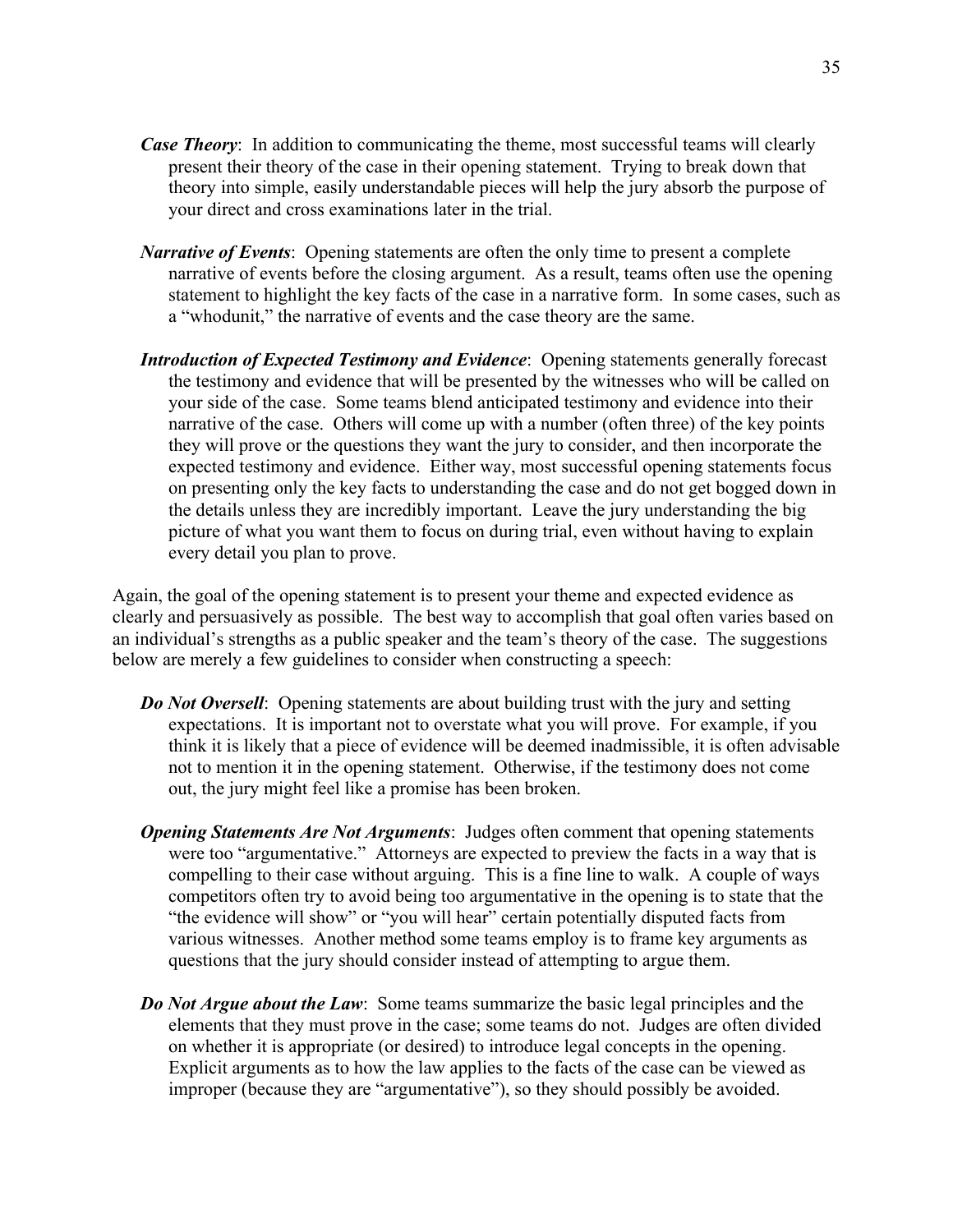- *Provide a Roadmap*: In addition to providing a roadmap for the overall case, many successful opening statements include a part near the beginning that provides a roadmap for the rest of the opening statement. For example, an opener may say state that she will prove three facts, quickly list them, and then go through the facts one-by-one with an explanation of what anticipated testimony and evidence will support them.
- *Make It Easy for the Jury To Listen and Remember*: One way to help the jury understand the opening statement is to describe your case with details that are easy to remember when hearing for the first time. For example, if you've spent hours preparing the Bailey Reynolds case, you will be intimately familiar with the fact that Frankie Gustavo is the proprietor of Frankie's Fine Liquors. The jury will be hearing that name for the first time, and context may be helpful. For example, "Today, Frankie Gustavo will tell you that Tyler Perry was nervous on the night of October 22, 2004" is likely to resonate with the jury than, "Today, Frankie Gustavo, the owner of Frankie's Fine Liquors who saw the Defendant on the night Bailey Reynolds was kidnapped, will tell you that the Defendant kept checking his watch and appeared nervous that night."

#### **C. Direct Examination [25 minutes cumulative for 3 directs]**

Direct examination is an opportunity to present facts to help prove your case. Each attorney will conduct one direct examination of a witness during the team's case-in-chief. This witness will be a member of your team, so there should not be any surprises. The goal of a direct examination is to tell a logical and compelling story and present facts that support your theory of the case. A little background will help introduce the witness to the jury. Afterward, you should focus on the facts that support your theory. Here are a few tips to get off to a good start:

- *Prepare in Advance*: By the time an attorney and witness start a direct examination in the round, they should know what to expect. Some attorney-witness pairs like to script their direct examinations verbatim, while others practice walking through a list of topics. In any case, the witness should not be surprised by any of the questions in a direct examination, and the attorney should not be surprised by any answers. For example, if you think that a question may draw an objection, work with your witness to be prepared on how you will adapt.
- *The Witness Is the Star*: During direct examination, the witness should be at the center of the jury's attention. A good directing attorney moves the conversation along and has a good rapport with the witness, but does not try to take center stage. Rely on the witness to bring out the facts. This is in contrast to cross examination where attorneys want to be the star.
- *Ask Short, Non-Leading Questions*: Questions on direct examination cannot be leading. That means that the question should not suggest the answer to the witness. Rather, the best questions for direct examination are typically ones that begin with "Who," "What," "Why," "When," "Where," and "How." The witness should be supplying the facts. For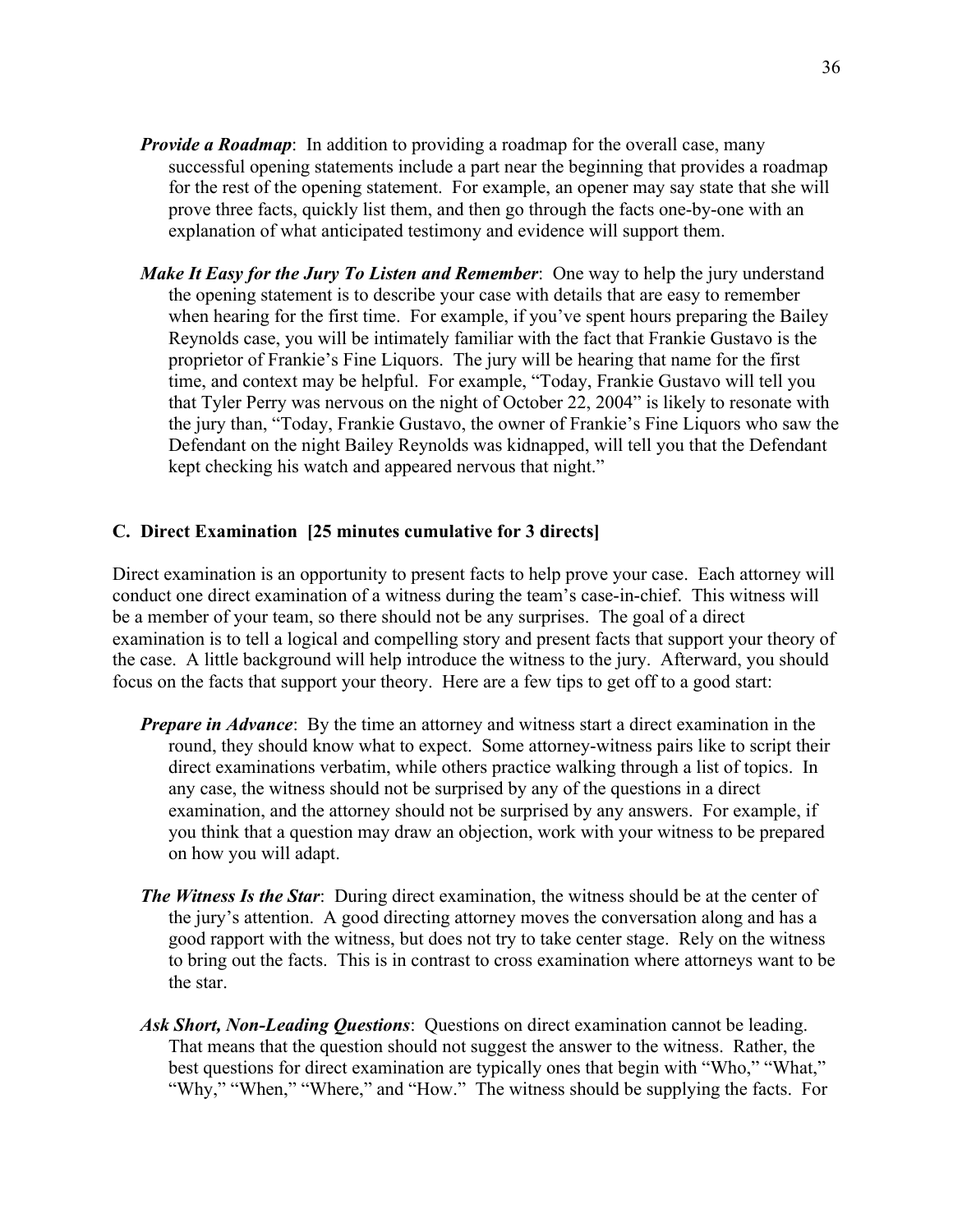example, "When did you see Mr. Perry?" is a good, open-ended question. In contrast, "You saw Mr. Perry at 8:00 that night, right?" is a leading question that should be avoided on direct examination.

- *Organize Carefully and Logically*: Direct examinations should be organized in a way that easily makes sense to someone who has never heard the case before. Think about the questions that will be in the minds of the jurors and try to ask those questions. Also, remember that you will need to have a "foundation," or an explanation of how the witness knows various facts. This will help you explain to the jury why the witness should be trusted. It also helps avoid evidentiary problems. For example, you would not ask a witness, "Why did Mr. Perry need money?" before the witness has testified that she or he knows Mr. Perry, that he needed money, and that the witnesses knows that Mr. Perry needed money. Building appropriate foundation is particularly important for expert witnesses, who must establish their expertise and the reliability of their methods prior to offering opinion testimony.
- *Use Transitions*: To help move from one topic to the next, attorneys can use transitions to signal to the jury where the direct examination is headed and that the topic is changing. For example, when moving from the introduction to events of a certain day, the attorney may say "Let's talk about the night of October 22, 2004. What were you doing that evening?"
- *Take One Step at a Time*: It is important to build direct examinations one step at a time. Direct examinations are less effective when witnesses attempt to insert multiple facts in response to each question and appear to be rambling and non-responsive to what was asked. Remember that the jury has never heard your case before, so you need to make sure that important facts do not get buried in answers.
- *Emphasize Key Points*: It is inadvisable (for both rhetorical and time considerations) to go through an affidavit line-by-line. Focus on what advances your case theory. Not every question and answer in a direct examination is of equal importance. Attorneys should try to emphasize key points. One method of doing this is called "looping" and involves using a key answer as part of the question. For example, when a witness states, "I concluded that the chemical chloroandromine, which was the substance used to incapacitate Bailey Reynolds, was present on the steering wheel of the Defendant's car," a follow-up question may be "After you determined that chloroandromine was on the steering wheel of the Defendant's car, what did you do with your results?" This focuses the jury's attention on the key fact in case it did not fully sink in during testimony.
- *Listen and Respond*: Direct examination should be like a conversation rather than an attempt to remember lines from a script. Listen to the witness, give the jury a second to let the information sink in like in a natural conversation, and ask a reasonable follow-up question. Competitors sometimes start thinking about the next question and awkwardly end up asking a follow-up question that is nonsensical or introduces facts beyond the witness's testimony.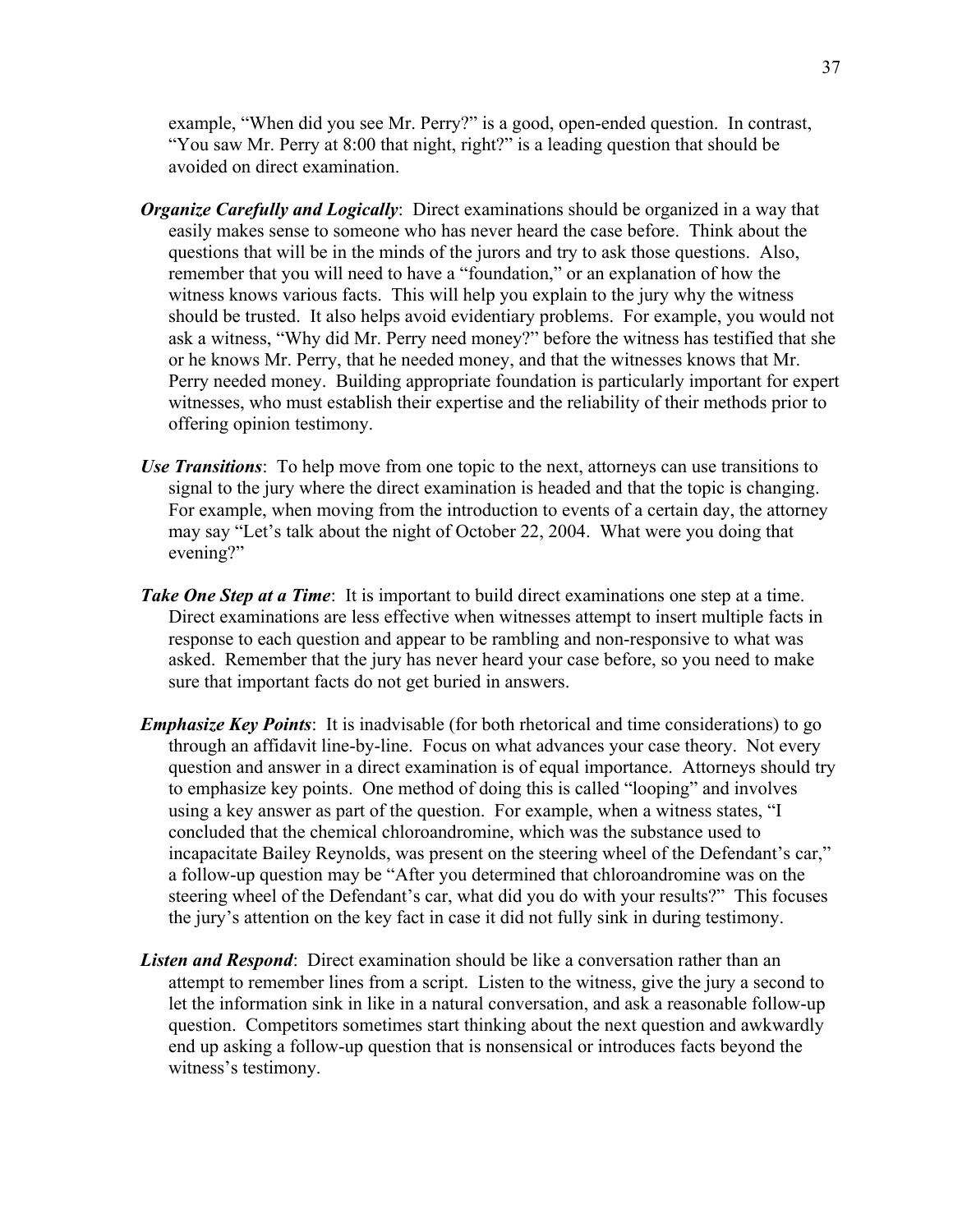- *Consider Using the Witness to Enter Exhibits*: If the witness has knowledge about a piece of evidence—such as a document—you may want to use the witness to enter the evidence and then discuss it. (Remember, you cannot submit a witness's affidavit into evidence.) After identifying and laying the foundation for the witness's knowledge of the exhibit (and expertise if necessary), you will want to move the exhibit into evidence before you start discussing its specific contents. The general steps for moving to enter evidence are:
	- 1. Show the evidence you want to enter to opposing counsel and then approach the witness and hand him or her the document. Documents are usually marked by exhibit numbers (Plaintiff/Prosecution) or letters (Defense) for identification by teams.
	- 2. Establish that the witness is familiar with the document and have the witness briefly describe its general contents and confirm that it is authentic.
	- 3. If there is a "foundation" that needs to be established to show that the exhibit is admissible, then ask the witness questions designed to meet those elements.
	- 4. Ask the court to admit the document into evidence. ("Plaintiff moves exhibit 3 into evidence.")
	- 5. If admitted, consider whether to "publish" the document by showing it to the bench and jury at that time. This is helpful if you want the jury to read along and review the document. But if the document is unnecessary for the jury to understand the exhibit and you plan to move on quickly, you may want to wait to publish the exhibit so the jury is not distracted by reading it while you move to a different topic.

#### **D. Cross Examination [25 minutes cumulative for 3 crosses]**

Cross examination has your attorneys asking questions of the other side's witnesses in an attempt to bolster your case theory and detract from opposing counsel's case. Each attorney will conduct a cross examination of one of the other side's three witnesses. Cross examination is very different than direct examination because the witness is generally hostile and the attorney's goal is to be the center of attention and get the witness to concede facts. Here are a few tips to building an effective cross examination:

- *Ask Leading Questions*: Unlike direct examination, cross examination should generally be conducted by asking specific, leading questions. Leading questions are designed to make the witness answer "yes" or "no," leaving them little-to-no room for explanation. Essentially, the crossing attorney is attempting to testify through the witness and should avoid open-ended questions such as, "Mr. Perry, why did you need money?" The following is an example of a series of leading cross questions:
	- Q: Mr. Perry, your wife had cancer?
	- A: Yes, I was heartbroken.
	- Q: In the fall of 2004, an experimental surgery became available to treat her cancer?
	- A: Yes.
	- Q: With successful surgery, doctors projected your wife would live 20 years?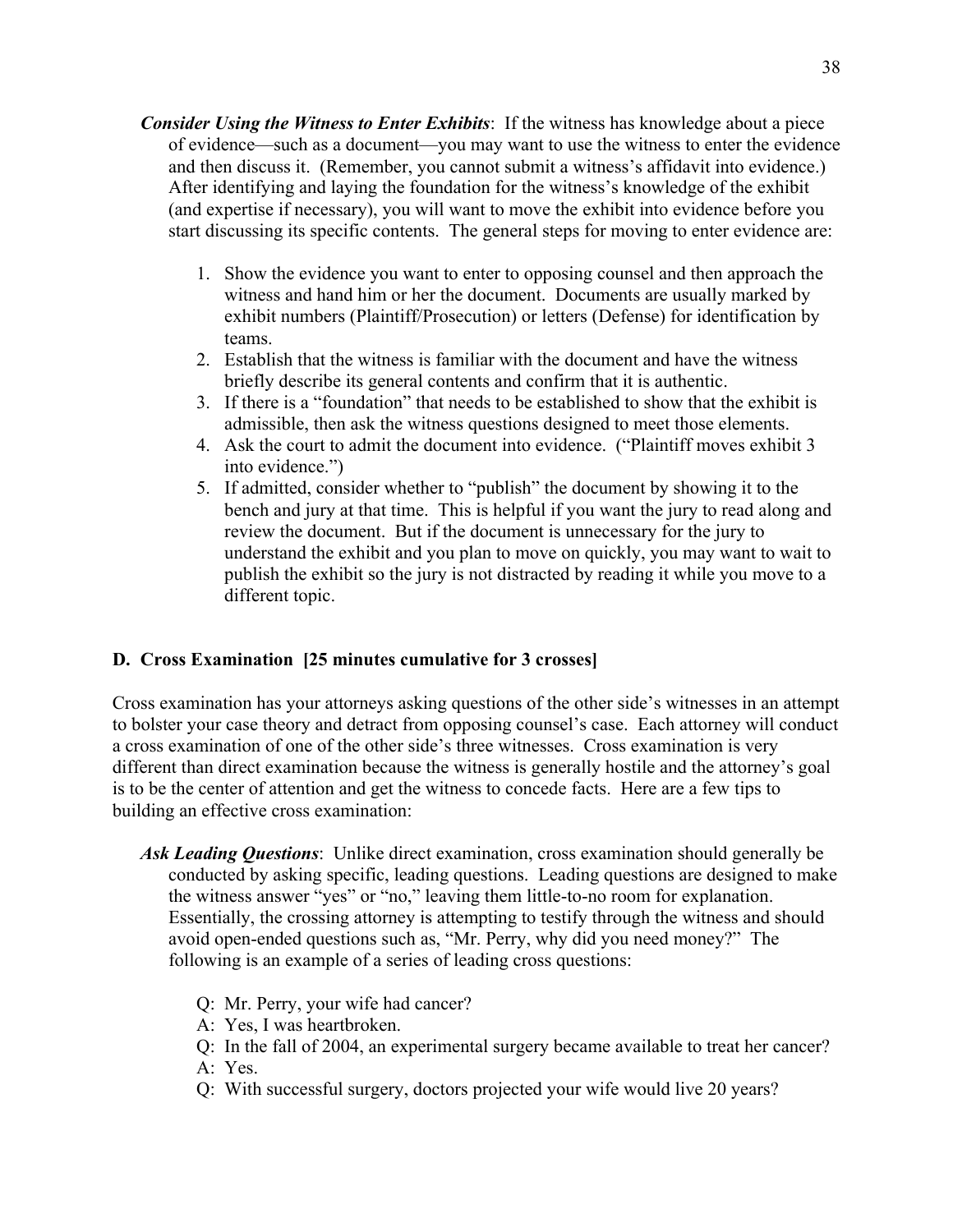- A: That's right.
- Q: She was expected to live only 2 years without the surgery?
- A: Yes.
- Q: The surgery cost \$300,000?
- A: Yes.
- Q: Your company's health insurance did not cover the \$300,000 surgery?
- A: That's right. I could not believe it.
- Q: You love your wife very much?
- A: Of course, she's the light of my life
- Q: You promised her you would get the money one way or the other?
- A: I did.
- *One Fact at a Time*: Each question on cross examination should elicit one and only one new fact. The best way to do this is to make the questions as small in scope as possible. Some attorneys may work a fact the witness has previously admitted into a question or use transitions to change topics. But a question such as "In the fall of 2004, your wife needed a surgery to live 20 more years that would cost \$300,000 you did not have, but promised her you would get?" is likely to be ineffective and confusing to the jury. It will also be particularly messy if the witness disagrees with one of those assertions. A corollary to this is asking "one question too many." Cross examination is the time to secure admissions of fact, but trying to draw conclusions or make arguments about the meaning of those facts is generally best reserved for closing argument.
- *Build an Examination from Key Subjects*: Many successful attorneys create "pockets" of cross examination questions that address three or four key subjects. The questions above, for example, are a pocket of questions on the financial motive for the kidnapping. (Remember, you don't need to ask the often ill-fated final question: "thus you had a financial motive?") Preparing logical lines of questions on important topics is often much more effective than asking a scripted series of questions, which jump between various topics. More advanced attorneys are often able to change the order of their questions within a pocket to better respond to the answers received from the witness.
- *Control the Witness*: A key skill in cross examination is witness control. The goal is to prevent the witness from rambling on to add irrelevant material or seeming "in control" of the exchange. Asking tight, pointed, leading questions, along with effectively using your voice and body are ways to attempt to control a witness (or make the witness look evasive and lose credibility). If the witness does not answer the question, then follow up to get an answer.
- *Be the Star, but Listen to the Witness*: Unlike for direct examination, a crossing attorney should not attempt to blend into the background. Here, the attorney's goal is to keep the jury's focus on herself or himself. This can be done through courtroom positioning, voice, and witness control. Even though the attorney is the center of attention, the attorney should still listen to answers on cross. The witness may provide the fact that is in the next question the attorney was planning to ask (so it can be skipped) or try to wiggle out of your carefully crafted leading question.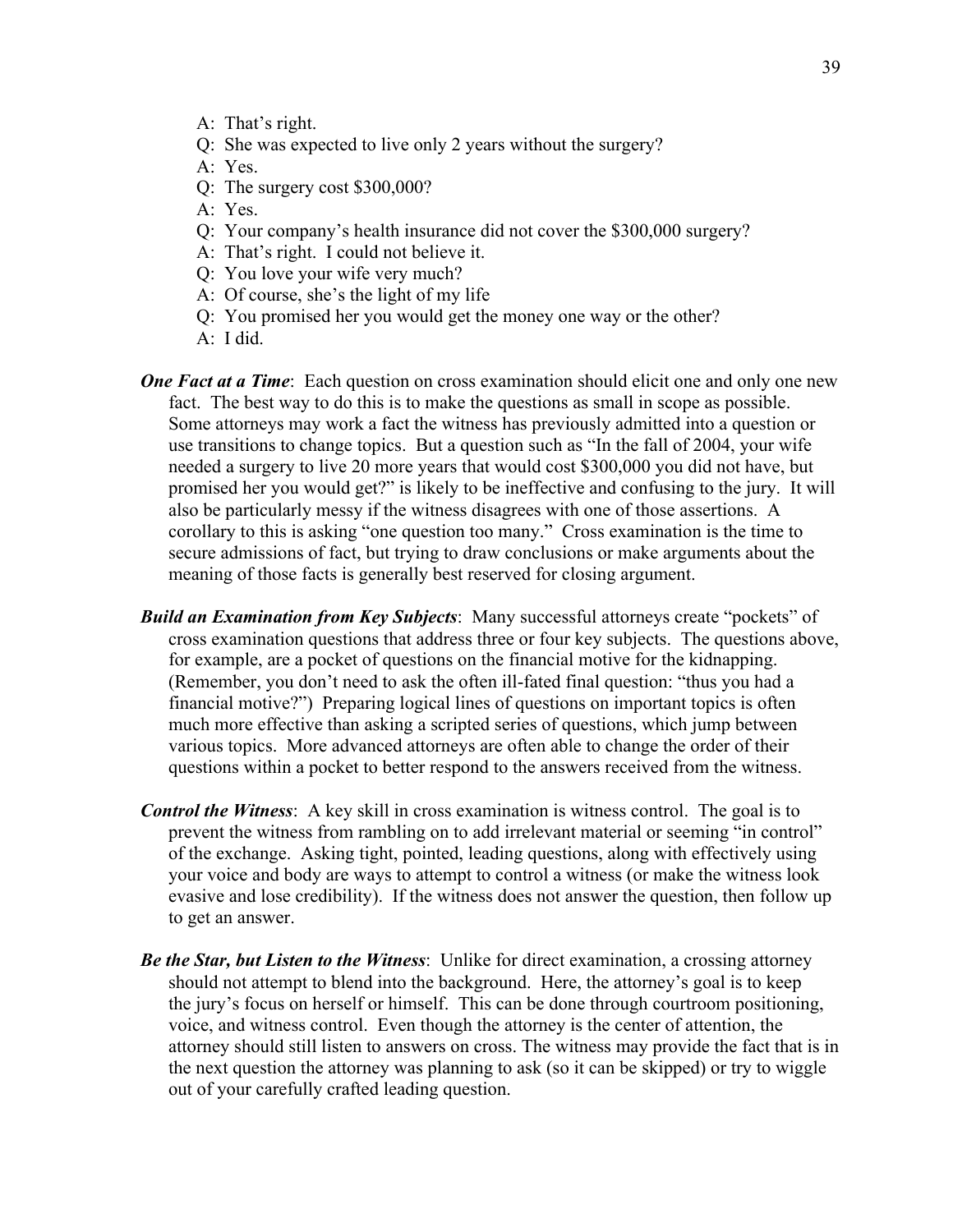- *Be Prepared To Impeach*: On cross examination, attorneys should rarely—if ever—ask questions to which they do not already know the answer. It is important to have verification for all of your questions (and be able to quickly find it in trial with the help of your teammates) so that you can impeach a witness who fails to testify truthfully. Know the line in the affidavit/deposition/evidence that has the answer to the question you were asking. If a witness contradicts his or her affidavit or makes up an entirely new fact in response to a cross examination question, you should be prepared for impeachment. In AMTA, there is no in-trial objection for "invention of fact," and impeachment is the only in-trial remedy for an invention. The basic steps to impeach a witness are *first*, to lock the witness in to the testimony; *second*, to show the witness his or her sworn testimony; and *third*, to show the contradiction. All of this should be accomplished with leading questions. Here is an example:
	- Q: The surgery cost \$300,000?
	- A: No. It only cost \$10,000, and we could definitely afford it.
	- Q: Mr. Perry, your testimony is that the surgery only cost \$10,000, and you could afford it?
	- A: Yes.
	- Q: \*Retrieves affidavit.\* Let the record reflect I am approaching opposing counsel with Mr. Perry's affidavit.
	- Q: Mr. Perry, I've just handed you a copy of your affidavit, correct?
	- A: Yes.
	- Q: Your signature is on the back page?
	- A: Yes.
	- Q: When you wrote this affidavit, you were under oath to tell the truth, correct?
	- A: Yes.
	- Q: Just like you are under oath today?
	- A: Yes.
	- Q: Mr. Perry, please read silently while I read aloud from lines 28-29. "We could not afford the \$300,000 procedure, but I promised K.C. that I would get the money one way or another." I read that correctly?
	- A: Yes.

Q: \*Retrieve affidavit and continue questioning\* [And avoid the "so I was right?" question.]

#### **E. Closing Argument [**14 minutes cumulative for the Opening and the Closing**, including up to 5 minutes for Plaintiff/Prosecution's Rebuttal]**

After the witnesses have testified and the evidence has been presented, each side is given an opportunity to make one final plea to the jury. Your final summation is known as the closing argument. In AMTA, the Prosecution/Plaintiff presents first, followed by the Defense. If the Plaintiff/Prosecution elects, it may speak one final time in a rebuttal after the Defense closing.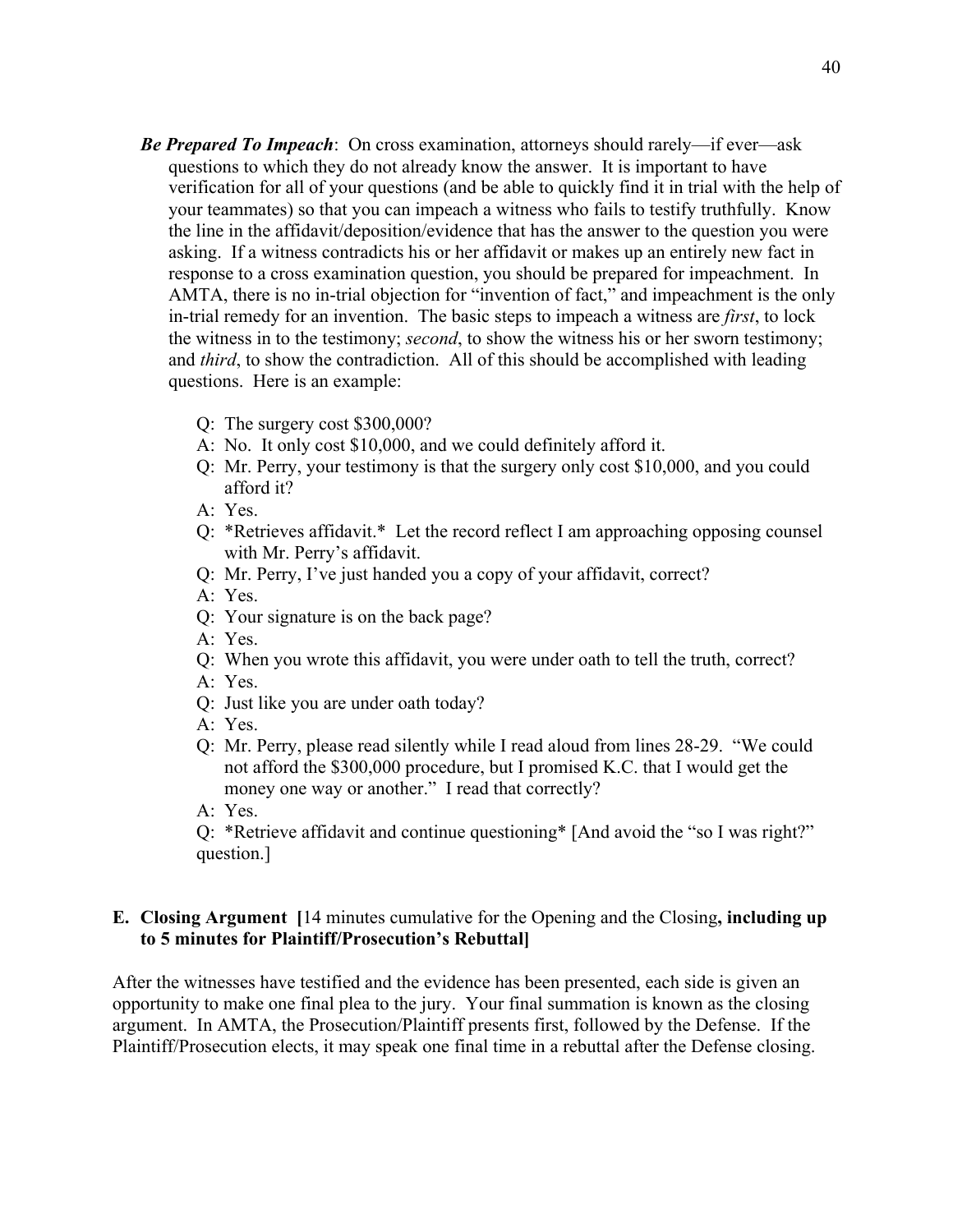Much like the opening statement, a closing argument is a relatively long speech in front of the jury. This is your opportunity to *show* the jury exactly why the facts presented mean your side should prevail. Closing arguments can be exciting to watch and fun to create. Every successful closing argument is constructed differently, but the majority of closing arguments share most, if not all, of the following elements:

- *Case Theory or Story*: A good closing argument tells your story of the case. If you were giving a closing argument for the Prosecution in the Perry case, your story might revolve around a desperate man who needed to find a large sum of money for his sick wife's cancer operation. Or it might be about a young, vibrant, innocent young woman who was kidnapped and held for ransom for days. The Defense, on the other hand, might tell the story of "the real kidnapper" Peyton Bralow, the babysitter. Whatever the case, it is important in closing argument to craft your story persuasively through the lens that you want the jury to use. You don't have to tell a neutral story!
- *Theme*: Just like the opening statement, the closing argument should be crafted around your theme. (See Chapter 3c of this Handbook.) Competitors typically convey their theme in the closing and repeat it throughout, but not so often that it is distracting. Don't ignore your competitor's theme if you can use it to your advantage. Twist it, turn it, and use it to your benefit by explaining how their metaphors and analogies don't work in this instance.
- *Burden of Proof and Law*: At some point in all closing arguments, attorneys discuss the law. If you have a burden of proof, you should explain exactly what the law requires you to prove. For example, the Prosecution in the Perry case might say something like, "as the Prosecution, we bear the burden to prove beyond a reasonable doubt that Tyler Perry kidnapped Bailey Reynolds." Since both sides have to explain the law to a certain extent, the Defense should also mention the burden of proof.

In a criminal case like *State v. Perry*, it's usually the law that the Defense has no burden. If that is true, the Defense might argue "as the Defense, we bear no burden of proof…. We didn't have to prove anything. The burden in this case rests squarely with the Prosecution." AMTA cases are full of statutes and case law designed just for this purpose. All of the information you need to explain the relevant law is contained in the case packet or the Midlands Rules of Evidence. Importantly, though, it is not necessary to cite many specific cases or statutes by name. You should use the law to create your roadmap, but you don't have to use it so frequently that it becomes the entire closing.

*Provide a Roadmap*: You should always provide the jury with a roadmap of your argument (this is also true in the opening, as we discussed previously). There are many ways to organize a closing argument, but take some care to explain exactly what the jury can expect to hear from you. Some closings are organized around the elements of law that a particular side may have to prove. Other closings are organized around a few key facts of the case that may point very favorably to one side. Still other closing arguments are organized around a series of questions. (Perhaps in the Perry case, the Defense might ask questions like "who really had the motive to commit this crime? and who had access to the hotel room where Bailey was kept? and who had access to illegal drugs?). There is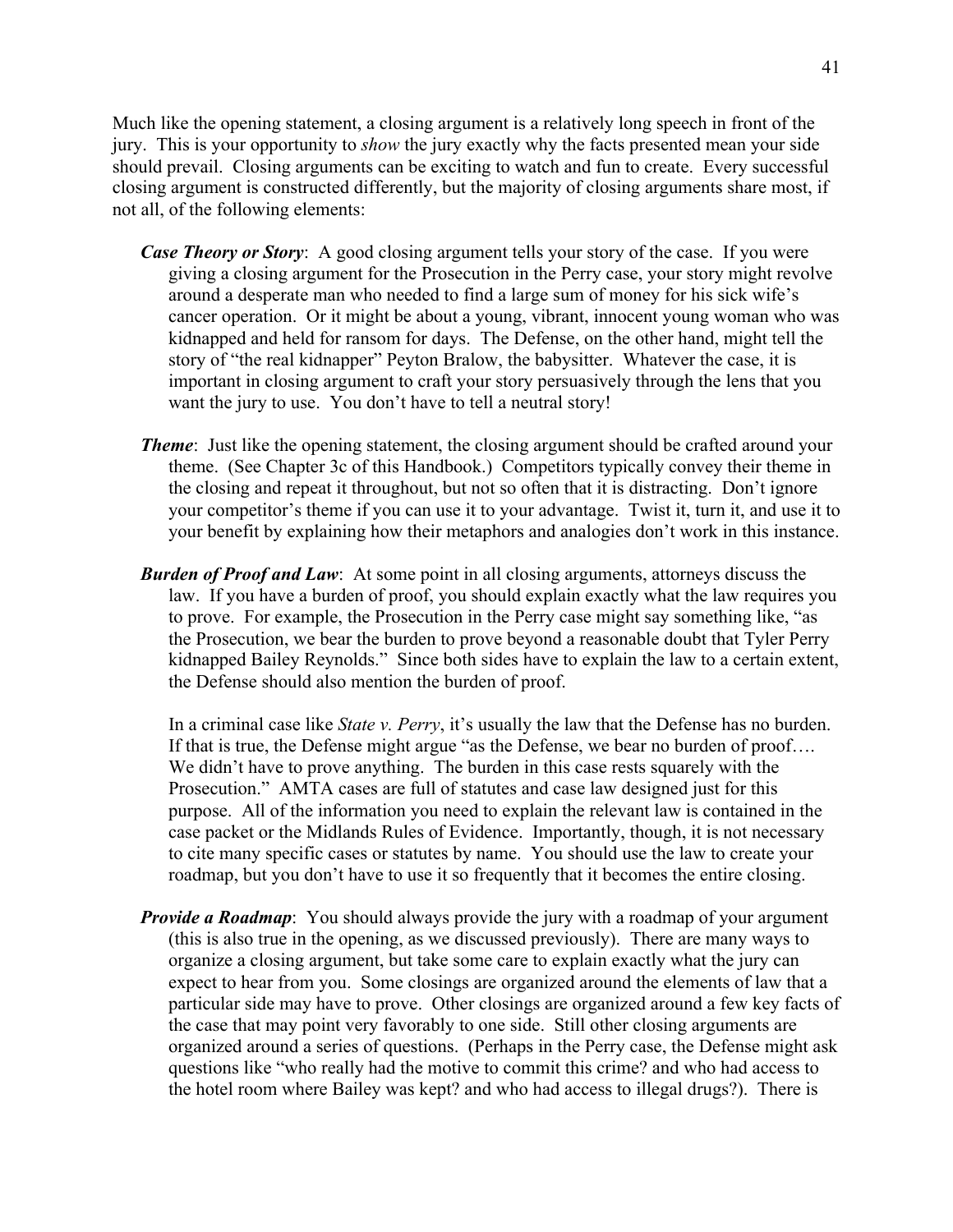no right or wrong way to organize your closing. The important point is that you are organized, and that you provide a roadmap for the jury.

*Argue your Facts*: Closing arguments are unlike opening statements in that you are permitted and encouraged to argue. Instead of simply stating facts like you would in the opening statement, argue to the jury exactly why those facts are important. As you are crafting your argument, you should constantly be thinking about how you are going to answer the question "why does this fact help our side win?"

Let us take an example from the Perry Case. You likely know by now that the Defendant's spouse needed an expensive cancer surgery in order to save her life. In the Prosecution opening, the fact might be stated like this: "the evidence will show that Ms. Perry was suffering from an advanced form of cancer, and without \$250,000, she wouldn't be able to get the treatment she needed to survive." That's a pretty neutral way of stating the fact, which is exactly right for opening statement. In closing, however, you should state the fact and argue that fact's importance to the jury. In closing you might say, "You heard that the Defendant's wife needed a \$250,000 surgery. You also heard that the Reynolds family had the money. The Defendant needed money and the Reynolds family had it. The Defendant needed money to save his wife's life, and that gave him the motive he needed to kidnap Bailey Reynolds and hold her for \$250,000 ransom." There, you are arguing the facts as opposed to simply stating them.

- *Don't Harp on the Law*: It is very easy to find yourself wrapped up in the legal issues. Your case packet is full of statutes, law, and other legal documents. You should resist the urge to spend your entire closing argument stating legal principles. Instead, use the law as the outline, and fill in the body of the closing with the facts from the case. The jury members are not lawyers, and you will keep their interest by explaining the importance of the many facts that they heard during the course of the trial.
- *Keep it simple*: Perhaps the hardest but most important task that you have in preparing a closing argument is that of simplifying the case. Think about it: you've been in trial now for likely more than two hours; the jury has heard from six witnesses; they've heard two opening statements; and you have probably presented them with some evidence. There is no way that you can recount every piece of testimony or explain every piece of evidence in the nine minutes you have. Instead, you should synthesize the case down to the few important facts and most important pieces of evidence.
- *Use Your Strengths*: You called three witnesses to the stand and probably entered some evidence. Use it! *Remind* the jury about your very credible witnesses and their very important testimony. *Show* the jury those documents that you entered into evidence and explain why they matter for your theory. Your closing should focus on the strengths of your case and the reasons why you should prevail. This does not mean that you cannot respond to your opponent in your closing argument; you absolutely should! Many successful closing arguments spend some time explaining why the other side's theory does not make sense or is wrong under the law. It is common to see a closing argument that discredits the testimony of an opposing witness because of something the witness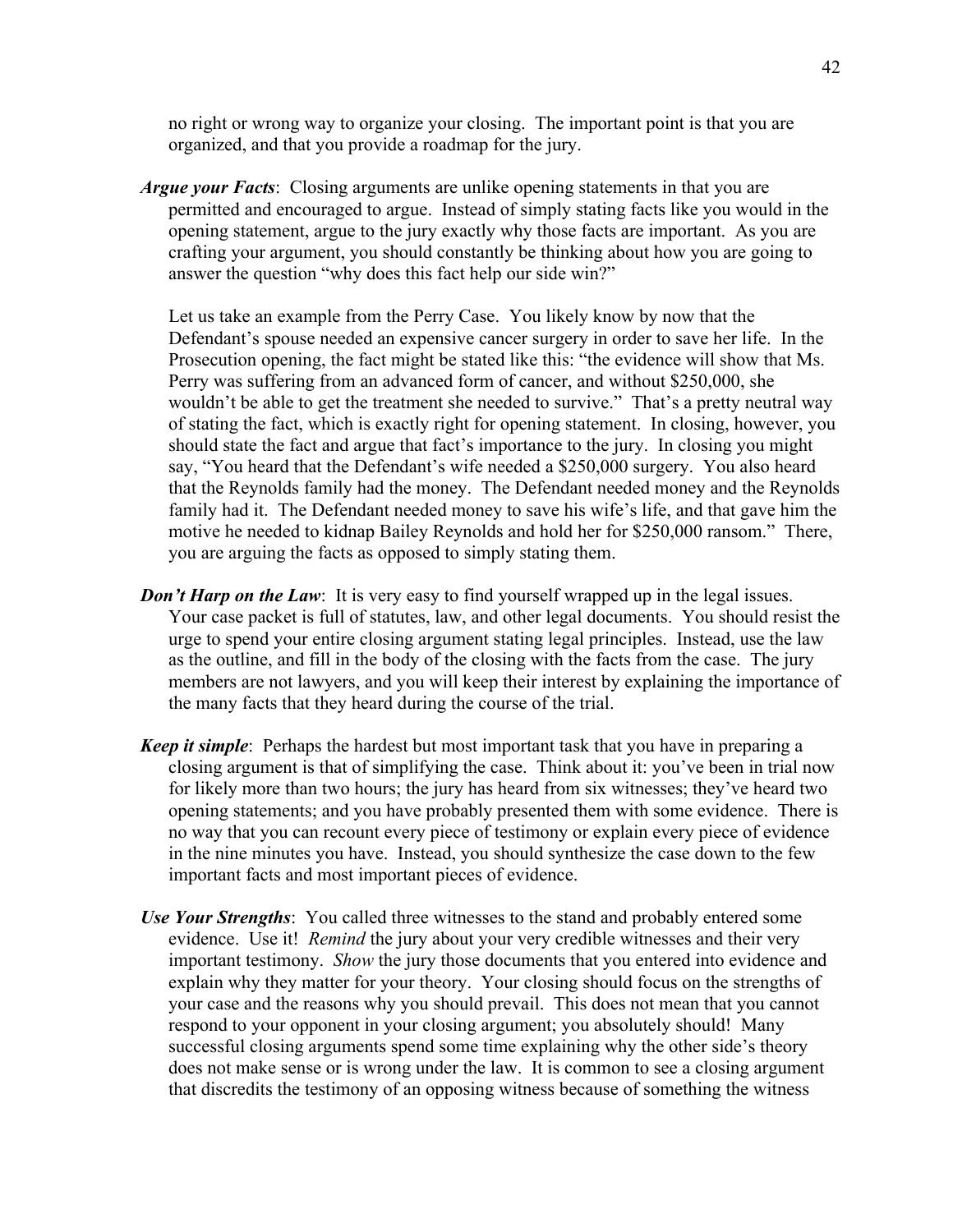said on the stand. This is where closings can be really fun. Just be sure that you spend the bulk of your time on the offensive arguing your case.

*Tie it All Together*: An exceptional closing argument is a simple, clear, and logical explanation of the most salient facts that the jury should consider when deliberating. As you think about your closing, remember that it is your job to synthesize everything the jury heard during the course of the trial into a persuasive and easy-to-remember argument. That's a big challenge, but, done right, it can lead to big rewards!

#### **F. Witness Performance**

Many new programs overlook the massive impact witnesses have on the round. Strong witness performances are critical to success. Unlike in some competitions where witnesses are not scored or only count for a small part of the score, witnesses in AMTA are often the difference between winning and losing. AMTA witnesses are scored for their performances on both direct and cross examination, accounting for 60 of the 140 total points on the ballot. Furthermore, they also affect the scores for their directing and crossing attorneys. That is why coaches and experienced competitors often bemoan how difficult it is to find an excellent witness.

Unlike many other trial competitions, witnesses are encouraged to embrace their role. Costuming and acting are permitted.

In a round, each team must call three witnesses portrayed by different students. As noted throughout the Handbook, witness portrayals by even the most successful teams (and sometimes even within those teams) vary wildly. The common thread among most successful witnesses is that they are well-prepared, credible, memorable, and clear in presentation. Combining all these elements, a great witness creates a believable presentation of the character portrayed. Although every witness is different, they are often grouped into a few general types:

- **Experts:** Experts are witnesses hired by the party to present complicated testimony. Successful expert witnesses are able to convey complex topics in a clear manner to the jury. The best expert witnesses often devote substantial time to learning the actual underlying field of expertise so that they can present the most credible answers. Expert witnesses also often use demonstrative aids to help present their testimony and opinions to the jury. By their nature, experts have generally been hired by one party or the other, but they still must work hard to seem unbiased to the extent possible.
- **Interested Witnesses:** Interested witnesses include the parties, representatives of the parties (such as the CEO of a sued corporation), and other witnesses who have an obvious stake in the case. For example, in *State v. Perry*, Tyler Perry is clearly an interested witness, as is Tyler's spouse. The police officer who conducted the investigation is also clearly interested in convicting Perry.
- **Disinterested Fact Witnesses:** Disinterested fact witnesses (such as eyewitnesses or unbiased observers) have no real interest in the outcome of the case. For example,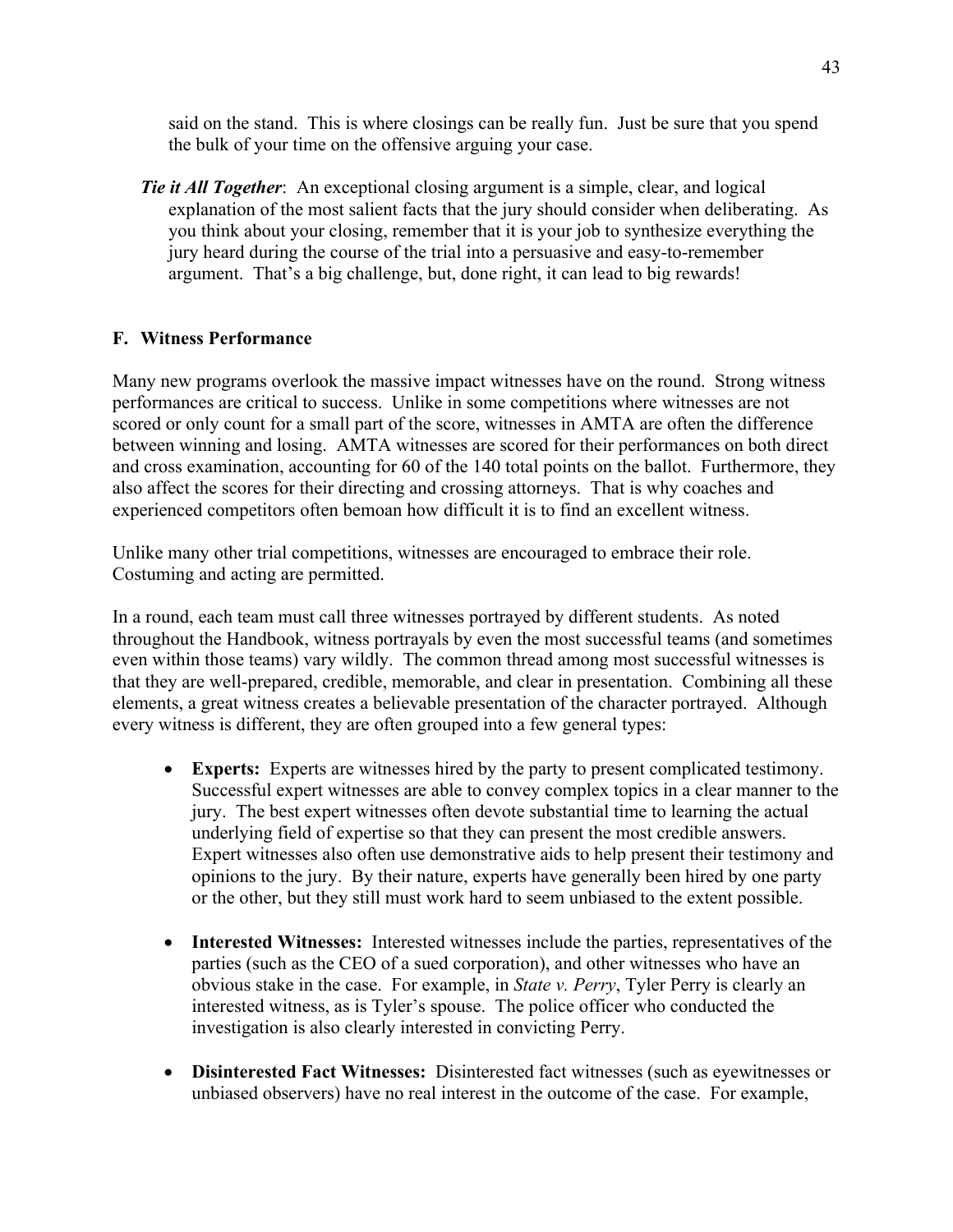Frankie Gustavo, the proprietor of Frankie's Fine Liquors who saw Tyler Perry on the night of the kidnapping has no real interest in the verdict. Disinterested fact witnesses are often portrayed as "character witnesses," who bring a bit more personality to the case (while maintaining proper courtroom decorum).

Legally speaking, any non-expert witness is a "lay witness," but they often come in different forms. For example, sometimes teams refer to certain witnesses unofficially (and outside the courtroom) as "criers," because these witnesses allow a good performer to weep emotionally (and try to gain jury sympathy).

As noted above, there is no one right way to portray any of these witness types, but here are a few tips and considerations for a successful portrayal:

- *Know the Facts*: The first thing a successful witness needs to do is learn the facts of the case. A witness should be the master of his or her affidavit. This will allow the witness to focus more on performing during direct and cross examinations, rather than trying to remember answers. You never know when another team might quiz you on the minutest facts of an affidavit, and you do not want to get impeached simply because you were unprepared. During practice, it is important to try to get attorneys to cross examine you on all of the topics in your affidavit and relevant exhibits—even if the actual cross examination your team has written is focused on only a few of these topics.
- *Effectively Communicate the Facts to the Jury:* Witnesses should remember that they are communicating facts to the jury. On direct examination, most witnesses direct a majority of their answers to the jury and should remember to speak clearly so that they are heard. On cross examination, witnesses should also try to remain the star of the show and communicate substantial answers to the jury. It is often a matter of preference from team to team, however, whether the witness should address less substantial answers (such as a quick "yes" or "no") to the jury or attorney.

Witnesses should work to understand the case theory, so that they are able to highlight important facts. Changing pacing or tone (or even repeating key points) helps the jury understand that not all facts are created equally. In addition, witnesses should think carefully about whether they are highlighting bad facts on cross examination by belaboring the point. Although it is not a universal recipe for success, many successful witnesses admit major points without drawing attention to them or getting into a fight when they know that they must concede the testimony. Some teams opt to disclose negative facts on direct examination if there is truly no way around them. This often minimizes the impact and allows a measure of control.

*Be Memorable:* Witnesses should try to convey their testimony in a way that sticks with the jury. It is hard to keep a jury's interest through three long, monotonous direct examinations. The more you can do to make the facts interesting and focus examinations on important points, the more likely you are to maintain the jury's attention. If your direct examination seems to be dragging on, the jury is likely to lose interest.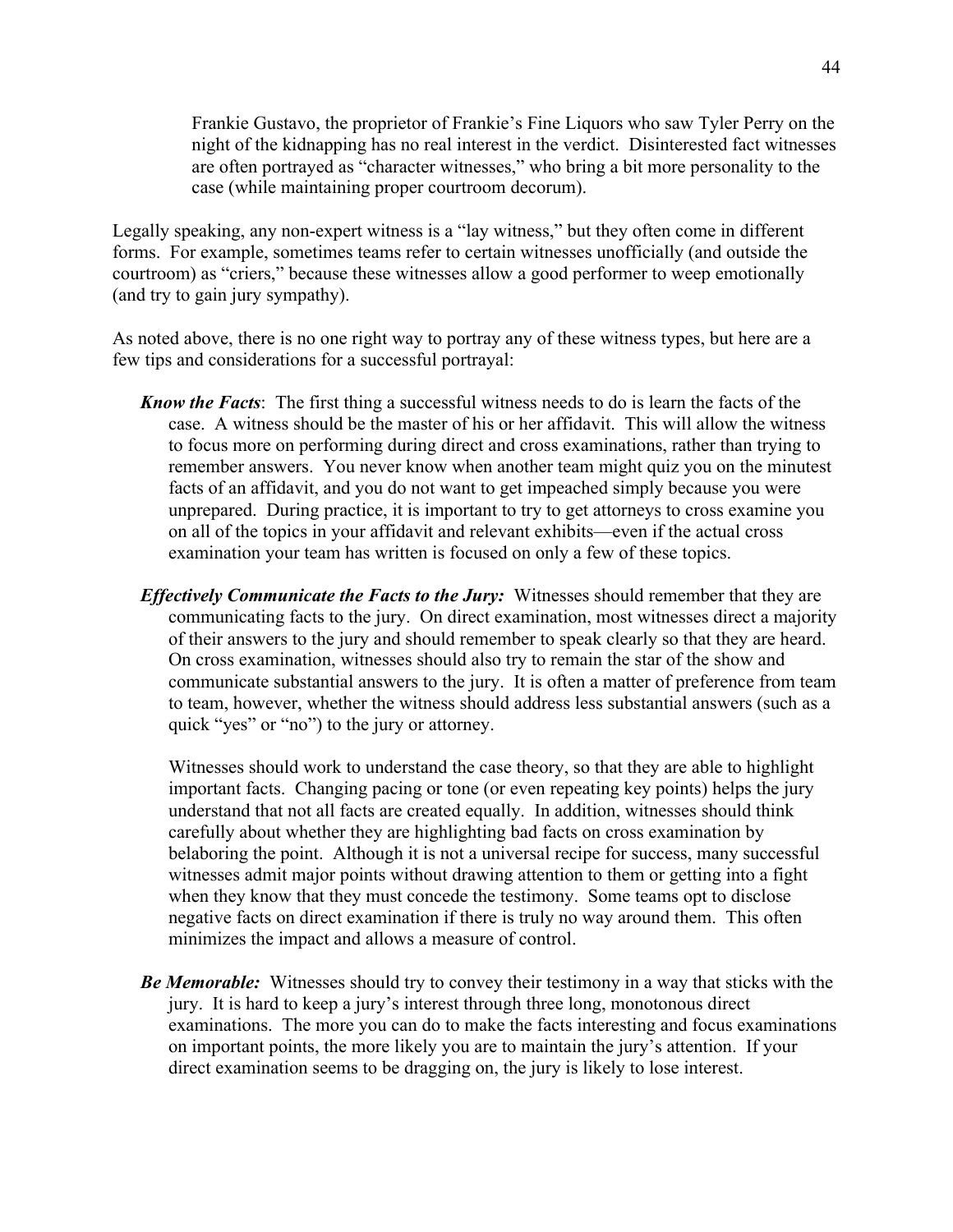*Build a Realistic Character and Performance*: Think about how your character would actually behave as a witness and try to portray that character as realistically as possible. Try to find ways to play a character that best fits your own personality. This is why it is critical to try to assign witness roles to people who are well-suited to playing them.

The amount of "acting" varies significantly from witness to witness and team to team. Try different portrayals in practices and scrimmages, but be cautious: one of the fastest ways to lose a round is by having an offensive witness portrayal. Think carefully about how judges you do not know personally might react to your performance.

It is also important to remember that a realistic trial witness will have to search his or her own memory for answers. It would be strange in an actual trial for the witness to be answering without the slightest pause after each question. So slow down a bit (especially on cross examination).

*Maintain Credibility*: Maintaining credibility in your role is critical to success. In addition to having a firm grasp of the facts, credibility is earned by acting in the way that one would expect from your witness. Many students work hard to build a credible and excellent character for direct examination, but fail to "stay in character" for cross examination and lose points as a result.

One of the most difficult decisions is how much to "fight" on cross. For example, a disinterested fact witness should not necessarily be fighting minor details in a combative way. On the other hand, if an interested witness is directly confronted with whether he or she committed a crime, a neutral and bored response may seem out of place. Some successful teams suggest that a student should only give anything other than a very brief answer every four or five questions unless the question is misleading or open-ended. Other teams suggest giving more lavish responses regularly. Finding the right balance is something you can only do with practice.

*Be Responsive:* Witnesses should remember that they are tasked with answering the questions that are posed. Many witnesses hurt their own scores and the scores of directing attorneys by rambling on about topics not even remotely related to the question to "sneak in a point." Make sure that the last sentence of your answer is actually on point. Similarly, on cross examination, failing to answer questions asked will sometimes just make the witnesses seem evasive and will allow the crossing attorneys chances to display witness control skills.

In addition to being responsive to questions, witnesses should be responsive to trial situations. For example, if time is running out and you are the last witness, be prepared to perform a shortened direct (without rushing). Or if you see a judge is responding a certain way to various tactics, be prepared to testify in a way that avoids any issues that the judge has already noted. It is important to work with your directing attorney to be prepared for situations like these so that the two of you are on the same page.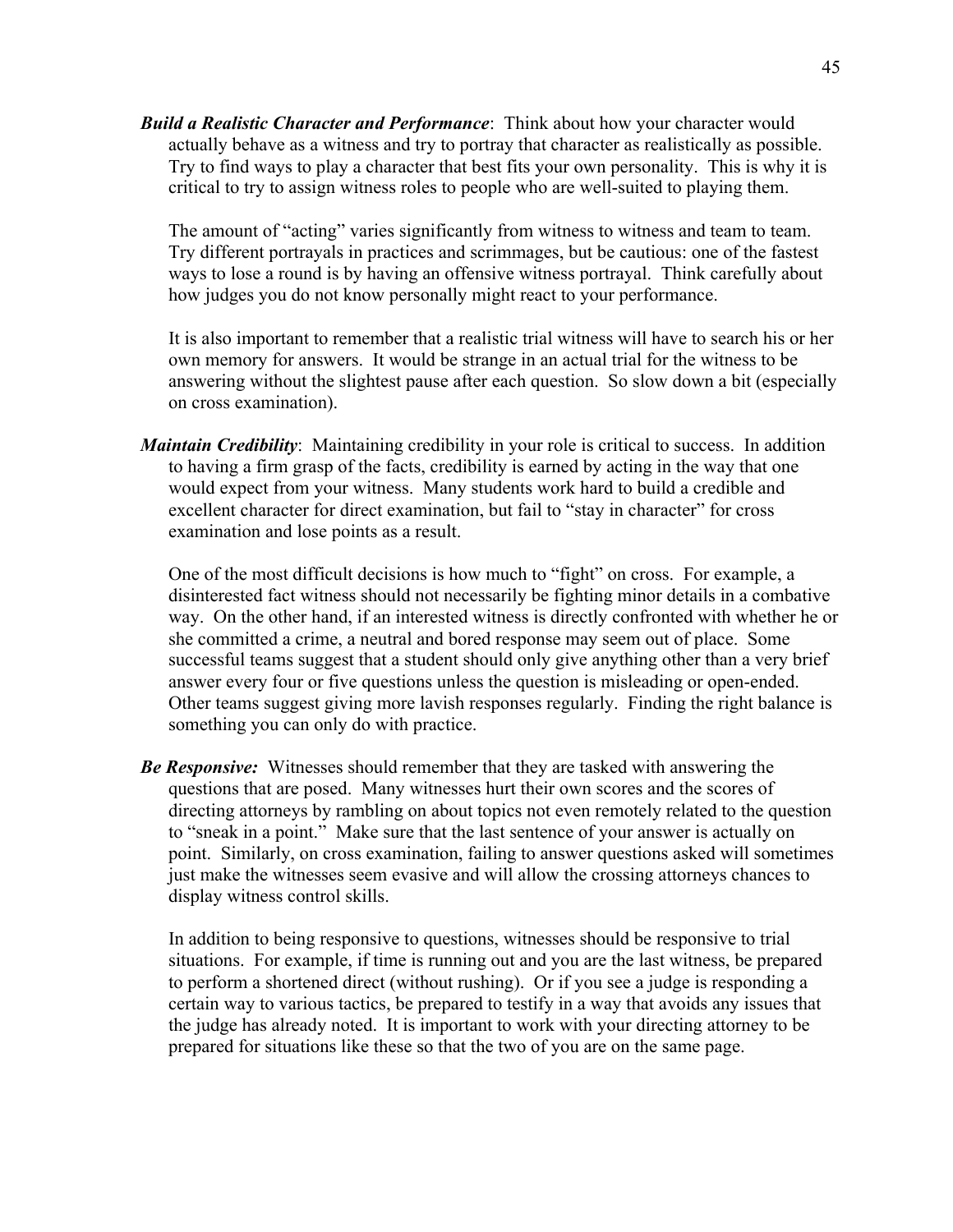- *Know the Law, but Don't Be a Lawyer*: Like attorneys, witnesses should learn the law. For one thing, many witnesses also serve as attorneys. Also, knowing the law will help witnesses understand how to modify answers based on a judge's rulings to get in important testimony. It will also allow help witnesses respond to cross examination questions in a credible way that leaves opposing counsel unsatisfied. That being said, witnesses should not speak in legalese and should not try to fight with opposing counsel or speak to the judge like they are attorneys arguing the case. For example, a cross examination answer should not start with "I don't think that's relevant" or "that sounds like hearsay," just like a direct examination answer would not be "I then had a present sense impression." Witnesses are masters of facts, but they should not be getting into arguments or trying to "make points" for their side—especially if they are unbiased.
- *Witnessing Is a Challenge*: Try not to get discouraged. It often takes many tries and different variations to find the optimal witness portrayal. And remember, you are being judged by people who often have very different views on witnesses. The fact that one judge does not like a witness portrayal does not make it "bad," but should be a sign that you can continue to improve. Teams vary drastically over whether they try to diversify risk by presenting their three witnesses in very different ways or amplify judges' preferences by presenting the same "style" of witness across the board. There is no right answer here.

#### **G. Objections and Rules of Evidence**

AMTA competitions are governed by the Midlands Rules of Evidence (MRE), which is a set of rules modeled after the Federal Rules of Evidence. Knowing the rules is important to making proper and timely objections, and to making sure you can admit the evidence helpful to your case. Most objections are based upon the MRE, but occasionally other sources such as statutes provided with the case (or potentially Special Instructions) will provide a basis for an objection. Note that the AMTA Rulebook describes several grounds for intervention by the AMTA Representatives. Unless otherwise stated, the Rulebook is an inappropriate source to cite to a trial judge. If you suspect a violation of the rules has occurred, the AMTA Representatives are nearly always an appropriate first point of contact, even if they might need to direct you to someone else in AMTA.

Objections are not permitted during opening statements or closing arguments. They are primarily reserved for direct and cross examinations. Only the attorneys responsible for the direct and cross examinations of the relevant witness may object. Although most objections will occur while a witness is on the stand, opposing counsel may sometimes attempt to enter evidence without the use of a sponsoring witness before or during the trial. In that case, it is proper to make an objection if appropriate at that time. Attorneys should always stand while making objections and remain standing until a judge makes a ruling. (There is no need to say "thank you" after the ruling.)

It is important to make timely objections. If a question asked by opposing counsel is objectionable, you should object before the witness answers. When the witness makes an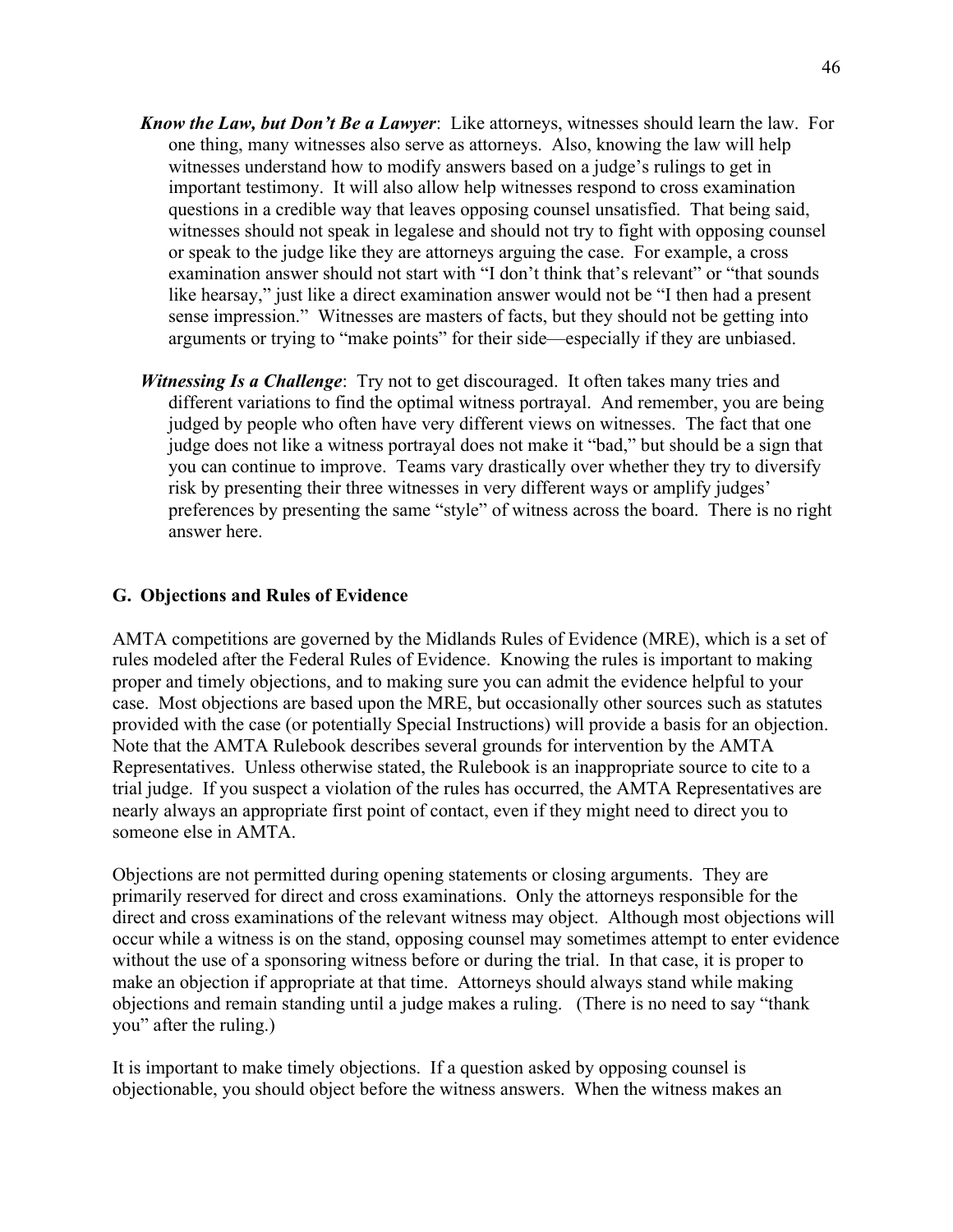objectionable response, objections should be made as quickly as possible. If a witness is clearly about to venture into a key subject that is objectionable in response to a question, objecting prior to the answer and asking to be heard on your objection may be appropriate. But judges are often divided on whether this is appropriate. Some feel that this is the proper course of action to prevent the jury from ever hearing the anticipated inadmissible testimony, while others prefer an objection to be based on actual testimony. If a timely objection is sustained and the witness has made a statement on the record, the prevailing attorney should move to strike the testimony. Note that questions are not evidence and there is no need to move to strike anything from the record if no testimony has been elicited from the witness.

This Handbook does not attempt to cover all of the possible objections in the MRE or discuss any particular one in great detail. However, the chart below highlights some objections that frequently arise in trial. As the MRE is based on the Federal Rules of Evidence, there are countless resources discussing these rules. One notable difference between Midlands and other jurisdictions is the existence of privileges against testifying. Under MRE 501, no privileges exist in Midlands unless granted by a statute or case law.

| Objection                                                           | Rule<br>(MRE)       | <b>Brief Description</b>                                                                                                                                                                                                                                                                                                                                                                                                                                                                                                                  |
|---------------------------------------------------------------------|---------------------|-------------------------------------------------------------------------------------------------------------------------------------------------------------------------------------------------------------------------------------------------------------------------------------------------------------------------------------------------------------------------------------------------------------------------------------------------------------------------------------------------------------------------------------------|
| Relevance                                                           | 401                 | Evidence is irrelevant if it does not make a fact that a party is trying to prove as<br>part of the claim or defense more or less probable than it would be without the<br>evidence.                                                                                                                                                                                                                                                                                                                                                      |
| Substantially<br>more<br>prejudicial<br>than probative              | 403                 | A court may exclude relevant evidence if its probative value is substantially<br>outweighed by unfair prejudice. By its nature, all relevant evidence is prejudicial<br>to one side. This rule generally applies to evidence with minimal value other<br>than to inflame the jury.                                                                                                                                                                                                                                                        |
| Improper<br>character<br>evidence                                   | 404; 608-<br>609    | A number of rules govern whether it is appropriate to introduce affirmative or<br>rebuttal evidence about the character of a witness and the notice required to<br>introduce such evidence.                                                                                                                                                                                                                                                                                                                                               |
| Lack of<br>personal<br>knowledge                                    | 602                 | A witness may only testify to a fact after foundation has been laid that the<br>witness has personal knowledge of that fact through observation or experience.<br>Many teams refer to testifying to an assumption or fact without personal<br>knowledge as "speculation." Whenever proper foundation has not been laid<br>under this rule or others for testimony, "lack of foundation" is also a proper<br>objection.                                                                                                                    |
| Beyond the<br>scope                                                 | 611                 | In Midlands, the initial cross examination is not restricted to the content of the<br>direct examination. All subsequent examinations (starting with re-direct) must<br>be within the scope of the prior examination.                                                                                                                                                                                                                                                                                                                     |
| Form<br>objections:<br>Leading,<br>compound,<br>vague,<br>narrative | 403, 611,<br>others | Teams will sometimes object to the form of the question. For example, a leading<br>question on direct or re-direct is objectionable. A question that is compound<br>(You needed the money and could not pay it) is objectionable as confusing since<br>the attorney is asking the witness to answer two questions. Vague questions or<br>narrative, non-responsive answers may also be objectionable. Form objections<br>like these are objections regarding how the question was asked rather than the<br>admissibility of the contents. |
| Improper lay<br>opinion                                             | 701                 | A "lay witness" (non-expert) may only testify to conclusions (rather than facts)<br>based on her rationally-based perception. Conclusions that go beyond this into<br>the realm of specialized expert opinions (or opinions without a basis) are<br>improper.                                                                                                                                                                                                                                                                             |
| Improper<br>expert opinion                                          | 702                 | If an expert is not qualified in the field in which the opinion is being offered, the<br>expert's opinion will not assist the jury, the expert's opinion is not based on<br>sufficient facts or data, the expert's opinion is not a product of reliable methods,                                                                                                                                                                                                                                                                          |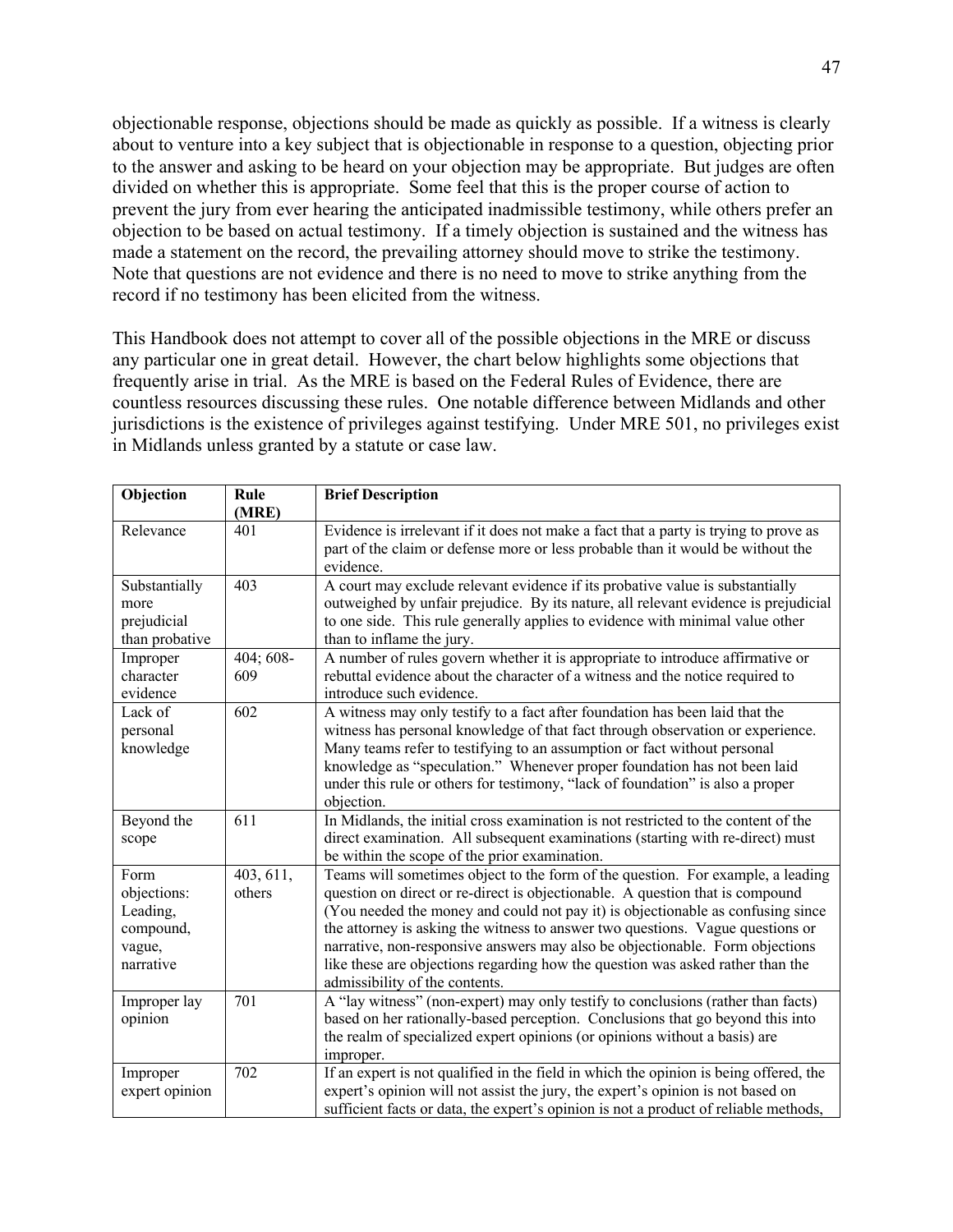|                       |          | or the expert fails to apply such methods to the facts of the case reliably, an<br>objection for improper expert opinion is appropriate. You must lay the<br>foundation required by Rule 702 (and relevant case law interpreting it) prior to<br>offering an expert opinion.                                                                                                                                                                                                                                                                                                                                                                                                  |
|-----------------------|----------|-------------------------------------------------------------------------------------------------------------------------------------------------------------------------------------------------------------------------------------------------------------------------------------------------------------------------------------------------------------------------------------------------------------------------------------------------------------------------------------------------------------------------------------------------------------------------------------------------------------------------------------------------------------------------------|
| Hearsay               | 802      | An out-of-court statement (including a statement by the witness on the stand)<br>may not be used to prove the truth of the matter asserted. That said, there are<br>many exemptions and exceptions to the hearsay rule.                                                                                                                                                                                                                                                                                                                                                                                                                                                       |
| Non-hearsay           | 801(d)   | Rule 801(d) provides several statements that are not hearsay (such as a statement<br>by the opposing party).                                                                                                                                                                                                                                                                                                                                                                                                                                                                                                                                                                  |
| Hearsay<br>exceptions | 803; 804 | Rule 803 provides exceptions to the hearsay rule for instances where the<br>evidence is technically hearsay, but the circumstances suggest that it will be<br>reliable. Frequent exceptions include:<br>803(1): Present Sense Impression<br>803(2): Excited Utterance<br>803(3): Then-Existing Mental, Emotional, or Physical Condition<br>803(4): Statement Made for Medical Diagnosis or Treatment<br>803(6): Records of Regularly Conducted Activity<br>803(8): Public Records<br>Rule 804 provides hearsay exceptions for when the witness is unavailable. Note<br>that unavailability on its own is not a hearsay exception. It is a threshold<br>condition to Rule 804. |

Each objection you make should be supported by a rule from the MRE or other case law. Selecting the correct rule is crucial for a successful objection. Judges will often only sustain objections brought on the proper grounds. As a general rule, objections should be voiced succinctly, such as "Objection, hearsay." Particularly for common objections, attorneys may wish for the judge to invite further argument. If the objection is more complicated, an attorney may ask "May I be heard," but this should not become a reflexive reaction to every objection argument. Teams are often divided as to whether it is best to cite rule numbers when making objections. Whether you cite the rule number or not, it is important to try to know where the relevant rules are located (particularly for less common objections). In some cases, a judge may ask you to cite the rule that forms the basis of your objection or even provide a copy.

When responding to objections, you should respond to the objection actually raised (rather than a different objection you may have anticipated). Be prepared to use objections persuasively to explain why facts are important to your case. In addition, if the importance or admissibility of a fact will only become evident later in trial, be prepared to make an "offer of proof" to tell the judge the expected testimony that provides the basis for admissibility. This means one piece of evidence might be relevant based on a fact a later witness is anticipated to disclose. This happens a fair amount in Midlands because witnesses cannot be recalled. Also, you should listen carefully to the judge's ruling. If the objection was based on a foundational issue or the form of the question (or if it only dealt with part of a question or answer), then you can often ask additional or different questions to elicit some (or all) of the relevant testimony.

*Example of Objection and Motion to Strike*: The following is an example of a longer, speaking objection to inadmissible testimony.

**Q:** What did you do after you found the drug on Bailey Reynolds' pillowcase and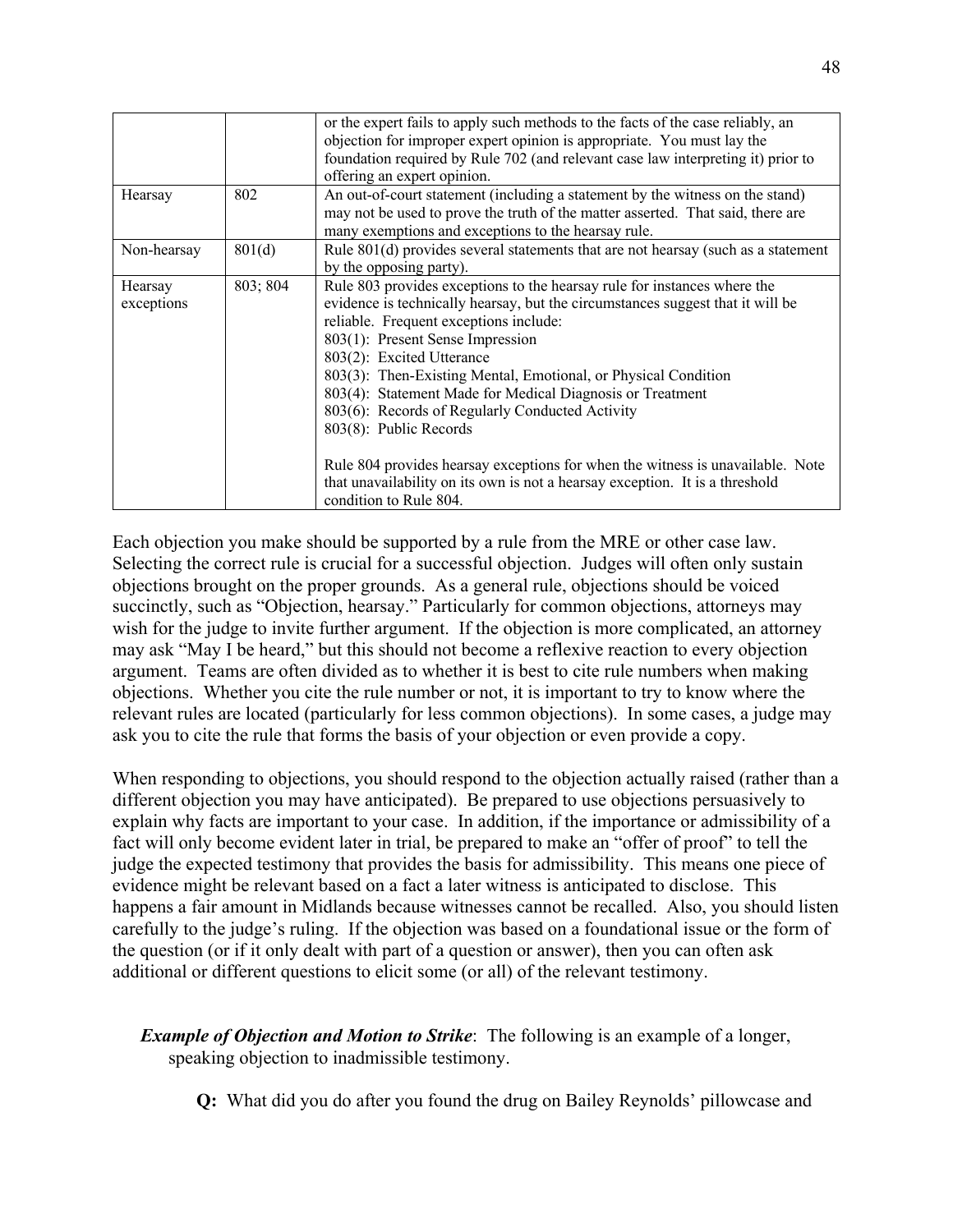Tyler Perry's car?

**A:** I concluded my investigation because it seemed clear to me that Tyler Perry was clearly guilty.

**DEFENSE COUNSEL:** Objection, your honor, improper opinion, relevance, and if there were any probative value, it would be substantially outweighed by unfair prejudice under Rule 403.

#### **JUDGE:** Sustained.

**DEFENSE COUNSEL:** Your honor, motion to strike all statements after "I concluded my investigation."

**JUDGE:** Granted.

*Example of Objection Sequence*: The following is an example of a frequent objection sequence from the Perry case. Remember that if an objection is overruled, you should reask the question.

**Q:** What did Mr. Perry yell?

**A:** I heard him yell,

**DEFENSE COUNSEL:** Objection, hearsay.

**JUDGE:** Response?

**PROSECUTION COUNSEL:** Your honor, Mr. Perry is a party opponent, which makes his statement non-hearsay.

**JUDGE:** Overruled.

**Q:** Ms. Reynolds, what did you hear Mr. Perry yell?

**A:** "Why didn't you give me this promotion, you know that I need this money??"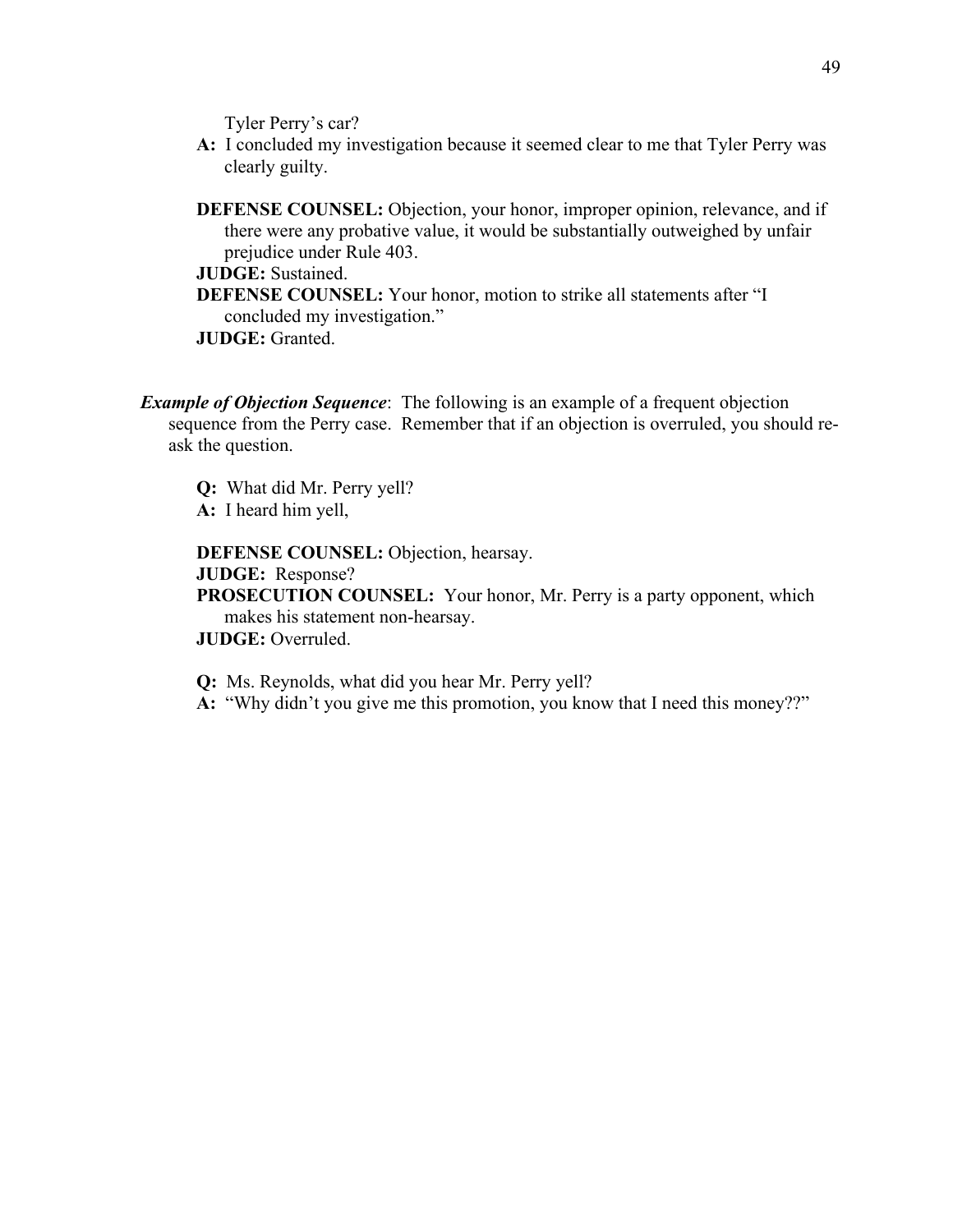## **Additional Resources**

#### **A. Mentoring Program**

AMTA's New School Mentoring Program pairs each new school with an experienced member of the AMTA community, such as an AMTA Board Member, a coach of an established program, or a former competitor. The mentor is available throughout the year to answer any questions you have about how competitions work and what to expect at your Regional. You should feel free to contact your mentor at any time with questions or to seek advice on any issues you face in getting your program off the ground and ready to compete.

If you have not yet been assigned a mentor, please contact  $amta.mentor@collegemocktrial.org$  to request one.

#### **B. Video Resources**

To access AMTA's YouTube channel, which contains helpful links, see: https://www.youtube.com/channel/UC8hnWrzL6oDI44GtJfm\_5OA

For the specific "How AMTA Works" video series, see: https://www.youtube.com/watch?v=eQfcw11lcNw&list=PL5jguead0wPxJMEIxMNpbNKkx11 CTJEam

To view the 2003 National Championship Final Round (*Lee and Andi Smith v Thompson*) [civil case], see: https://www.youtube.com/watch?v=jB1XmNwWbq4

To view the 2006 National Championship Final Round (*State of Midlands v Tyler Perry*) [criminal case], see: https://www.youtube.com/watch?v=xR1cxIKM6Ec

To order copies of AMTA DVDs, click here: http://www.collegemocktrial.org/amtastore/championship-dvds/

#### **C. Further Reading**

Many useful resources can be found on the subject of collegiate mock trial. If you found the content of this Handbook to be helpful but are looking for additional information to prepare for competition, consider the following two texts, which have been used my many throughout the years (more information on these resources is available on the AMTA website):

Lubet, Steven and Jill Koster. 2014. *Mock Trials: Preparing, Presenting, and Winning your Case*. National Institute for Trial Advocacy. Vile, John R. 2012. *Pleasing the Court: A Mock Trial Handbook*. 5th ed. Cengage Learning.